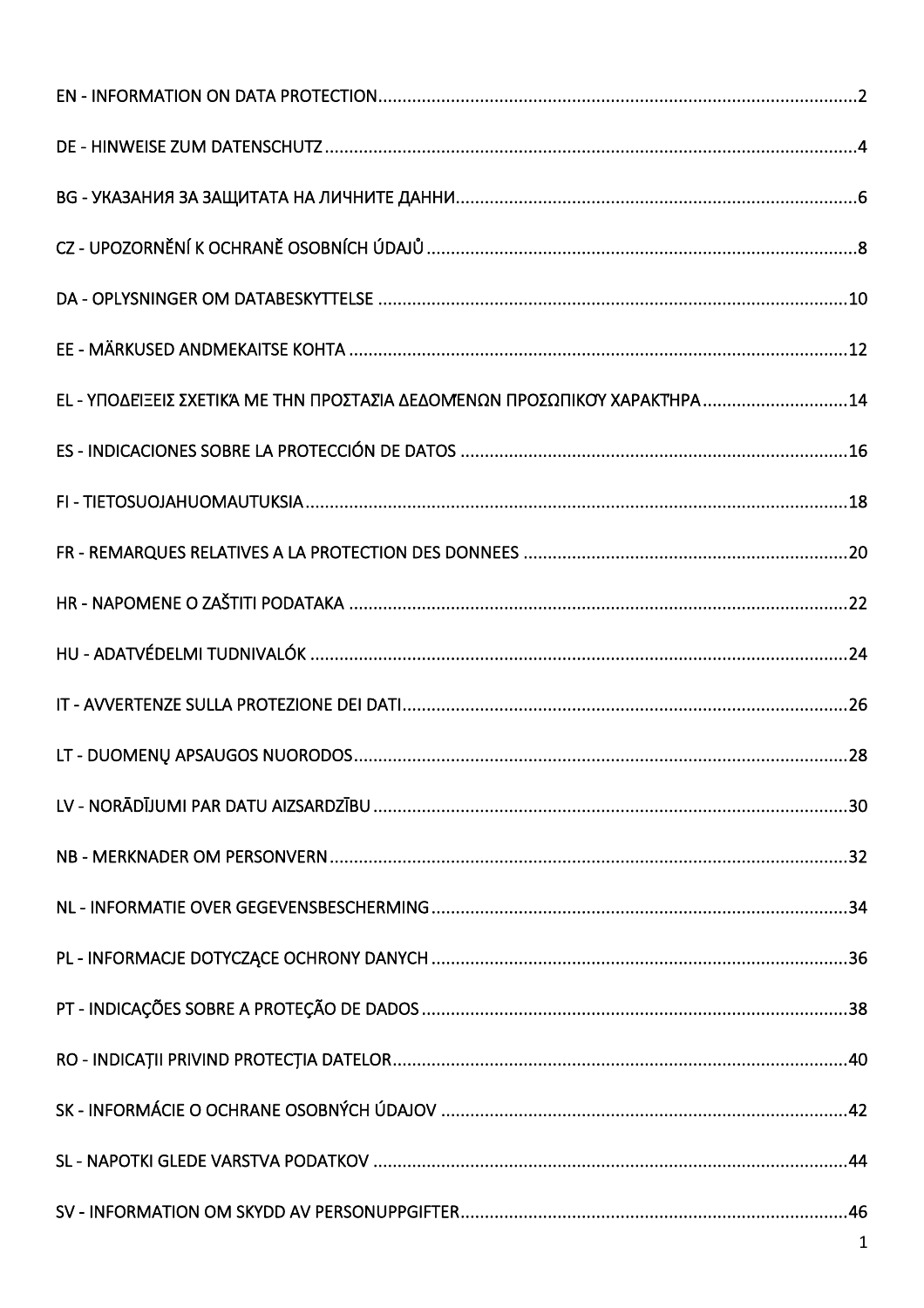# <span id="page-1-0"></span>**EN - Information on data protection**

## **1. COMMITMENT TO DATA PROTECTION**

When processing personal data, the protection of your personal privacy is of the utmost concern to TB Digital Services GmbH ("TBDS"). We process personal data collected during use of the "RIO 4Drivers" app (hereinafter referred to as "the app") solely in compliance with the data protection regulations, in particular the General Data Protection Regulation (GDPR) and the German Data Privacy Act (BDSG).

## **2. INTENDED PURPOSE**

The purpose of the app is to simplify communication between materials requirement planners and drivers. It enables materials requirement planners to send drivers their upcoming jobs and drivers to notify materials requirement planners of their progress. The information is used primarily to transmit tasks and monitor progress, and also to determine the vehicle's position if no RIO Box is installed in the vehicle. Data collected by the app is processed solely for the intended purpose.

## **3. PROCESSING PERSONAL DATA WITHIN THE FRAMEWORK OF THE APP**

#### **Personal data**

Personal data means any information concerning the personal or material circumstances of an identified or identifiable natural person. Examples include information such as a person's first name, last name, phone number, and email address, as well as location data and drivers' behavioural data.

#### **Legal basis for the processing**

Personal data is only processed by us if and to the extent that a legal regulation permits that specific piece of data to be processed, or if the data subject has expressly consented to this processing in advance.

#### **Encrypted message transmission**

To protect all personal data from third-party access, all communication between the app and our server takes place via an encrypted connection (TLS 1.2 or better).

#### **App's access to device functions**

- The app accesses the camera on the devices in order to establish a link between a vehicle and a device.
- The app accesses the GPS position of the devices in order to transmit the location of the vehicle if a RIO Box is not available.
- The app accesses the memory of the devices in order to send photos (e.g. of the freight or damage to the vehicle).

#### **Data transfer to third parties**

We do not pass on the user's personal data to third parties.

## **4. COOKIES**

Cookies are employed during usage of the app. Information such as the session ID and other data required for a smooth login is processed within these cookies.

## **5. SECURITY**

We take appropriate technical and organisational security precautions in order to protect your personal data against accidental or intentional tampering, loss, destruction, or access by unauthorised persons. Our data processing and security precautions are regularly improved in line with technological developments.

## **6. DELETION**

No personal data is stored in the app itself. The personal data required for the operation of the app is stored in other service applications and is subject to the deletion periods applicable there. In this respect, the data is only stored for as long as is necessary to provide the service or to comply with retention periods.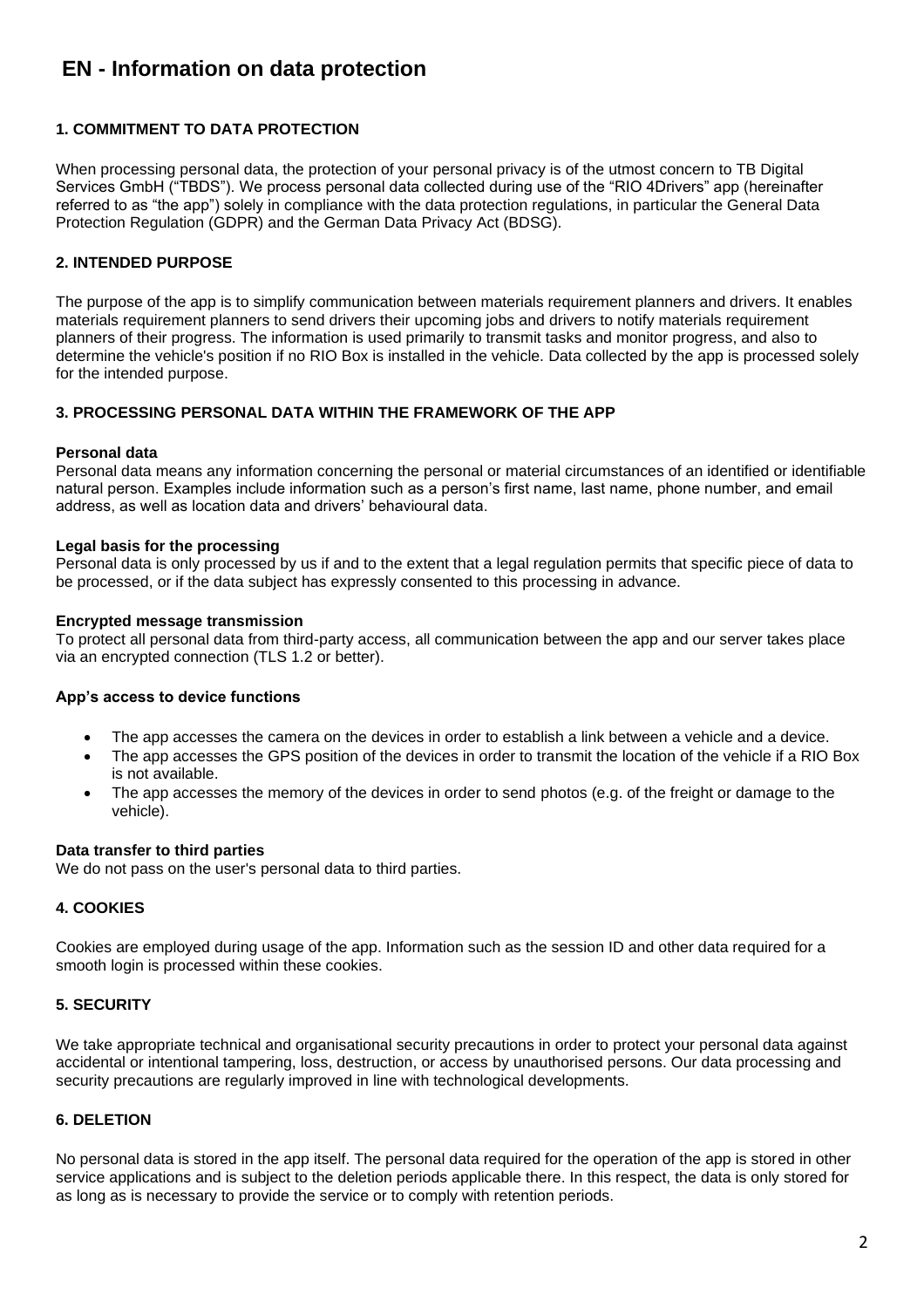## **7. COMMISSIONED DATA PROCESSING**

We have concluded contracts for commissioned data processing with cooperation partners that we use as commissioned processors within the framework of the app's provision and the use of its functions.

# **8. CHANGES TO OUR DATA PROTECTION PROVISIONS**

We reserve the right to change our data protection and IT security measures should this become necessary as a result of statutory or technical developments. In such cases, we will adapt our data protection provisions accordingly, inform you in a suitable manner, and where necessary, obtain your consent for this.

# **9. Your rights**

You have the following rights in relation to your personal data:

- 1. The right to receive information, particularly regarding the data about you that we are processing, the purposes of this processing, the categories of the personal data concerned, the categories of the recipients, and the planned storage period (Art. 15 GDPR).
- 2. The right to have inaccurate or incomplete personal data corrected by the data controller (Arts. 16 and 17 GDPR).
- 3. The right to have the data stored about you erased or its processing limited (Art. 17 GDPR).
- 4. The right to data portability (Art. 20 GDPR).
- 5. The right to withdraw your consent at any time without stating a reason (Art. 7(3) GDPR).
- 6. The right to file complaints with the responsible supervisory authority (Art. 77 GDPR).

# **10. DATA CONTROLLER AND CONTACT**

If you have any questions on data protection in relation to this app or would like to assert your rights, please contact: TB Digital Services GmbH, Oskar-Schlemmer-Str. 19-21, 80807 Munich, Germany or email us at datenschutz@rio.cloud.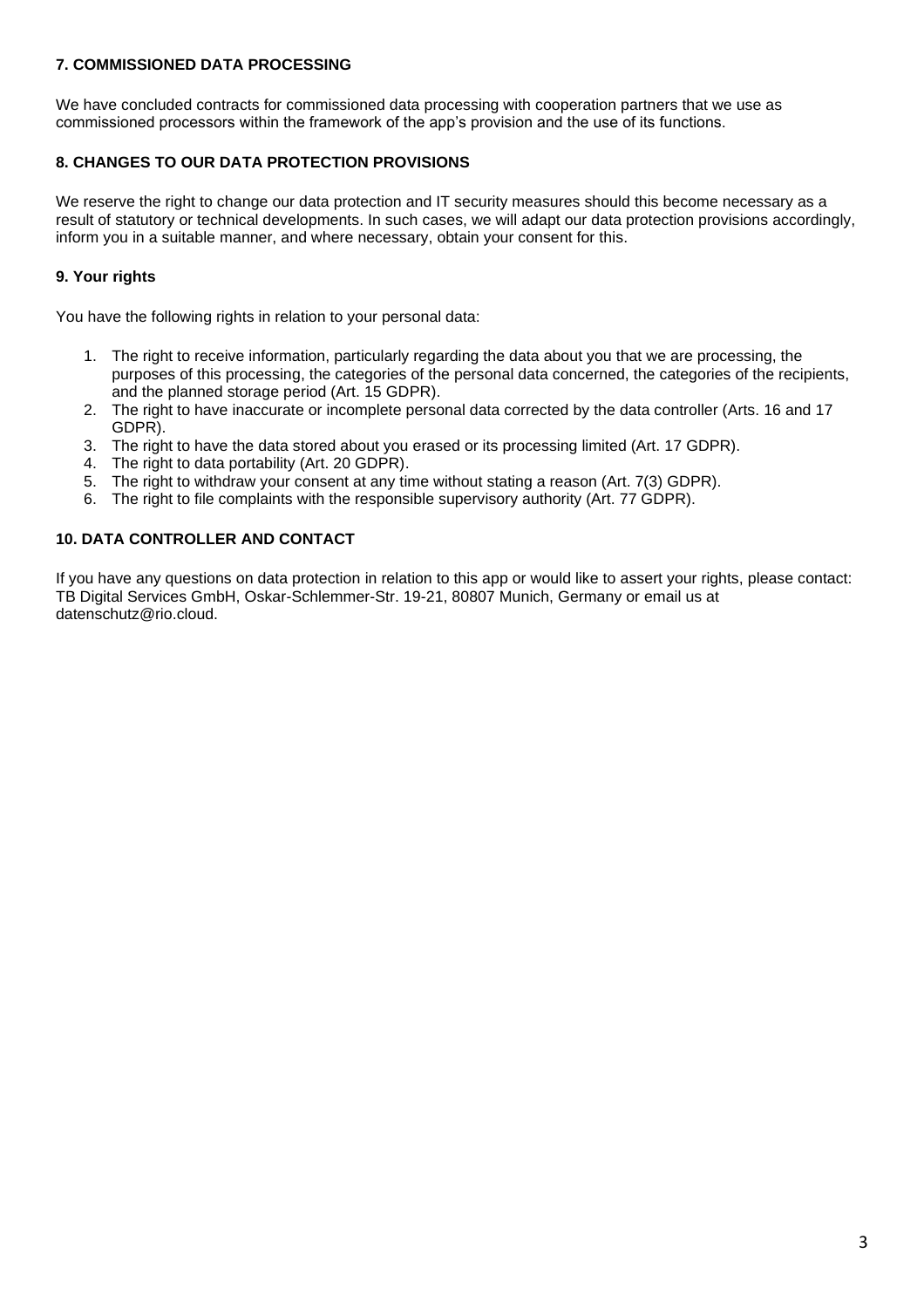# <span id="page-3-0"></span>**DE - Hinweise zum Datenschutz**

## **1. VERPFLICHTUNG ZUM DATENSCHUTZ**

Der Schutz Ihrer Privatsphäre bei der Verarbeitung personenbezogener Daten ist für die TB Digital Services GmbH ("TBDS") ein wichtiges Anliegen. Wir verarbeiten personenbezogene Daten, die bei der Nutzung der App "RIO 4Drivers" (im Folgenden: die App) erhoben werden, aus-schließlich unter Beachtung der datenschutzrechtlichen Vorschriften, insbesondere der EU Datenschutzgrundverordnung (DSGVO) und des Bundesdatenschutzgesetzes (BDSG).

## **2. ZWECKBESTIMMUNG**

Zweck der App ist es, die Kommunikation zwischen Disponenten und Fahrern zu vereinfachen. Disponenten können den Fahrern ihre nächsten Aufgaben zukommen lassen und die Fahrer ihren Disponenten über den Fortschritt informieren. Die Informationen dienen insbesondere der Aufgabenübermittlung und der Überwachung des Fortschritts, sowie der Ermittlung der Fahrzeugposition, wenn keine RIO Box im Fahrzeug verbaut ist. Die von der App erhobenen Daten werden nur zu dem vorgesehenen Zweck verarbeitet.

## **3. VERARBEITUNG PERSONENBEZOGENER DATEN IM RAHMEN DER APP**

#### **Personenbezogene Daten**

Personenbezogene Daten sind Angaben über persönliche und sachliche Verhältnisse einer bestimmten oder bestimmbaren natürlichen Person. Hierunter fallen zum Beispiel Angaben wie Vorname, Nachname, Telefonnummer und E-Mail-Adresse, aber auch Standortdaten oder Verhaltensdaten von Fahrern.

#### **Rechtsgrundlage der Verarbeitung**

Personenbezogene Daten werden durch uns nur verarbeitet, wenn und soweit eine Rechtsvorschrift die konkrete Verarbeitung erlaubt oder die Betroffenen in diese Verarbeitung zuvor ausdrücklich eingewilligt haben.

#### **Verschlüsselte Nachrichtenübermittlung**

Um alle personenbezogenen Daten vor fremdem Zugriff zu schützen, findet sämtliche Kommunikation der App mit unserem Server im Rahmen einer verschlüsselten Verbindung statt (TLS 1.2 oder besser).

## **Zugriffe der App auf Gerätefunktionen**

- Die App greift auf die Kamera der Geräte zu, um eine Verknüpfung zwischen einem Fahrzeug und einem Gerät herzustellen.
- Die App greift auf die GPS-Position der Geräte zu, um, im Falle einer nicht vorhandenen RIO Box, den Standort des Fahrzeugs zu übermitteln.
- Die App greift auf den Speicher der Geräte zu, um Fotos (z.B. der Fracht oder Beschädigungen am Fahrzeug) zu übermitteln.

## **Übermittlung der Daten an Dritte**

Eine Weitergabe der personenbezogenen Daten des Nutzers durch uns an Dritte erfolgt nicht.

## **4. COOKIES**

Bei der Nutzung der App werden Cookies verwendet. Innerhalb dieser Cookies werden Informationen wie die Sitzungs-ID und andere Daten verarbeitet, die für eine reibungslose Anmeldung erforderlich sind.

## **5. SICHERHEIT**

Wir treffen angemessene technische und organisatorische Sicherheitsvorkehrungen, um Ihre personenbezogenen Daten gegen zufällige oder vorsätzliche Manipulationen, Verlust, Zerstörung oder gegen den Zugriff unberechtigter Personen zu schützen. Unsere Datenverarbeitung und unsere Sicherheitsmaßnahmen werden entsprechend der technologischen Entwicklung fortlaufend verbessert.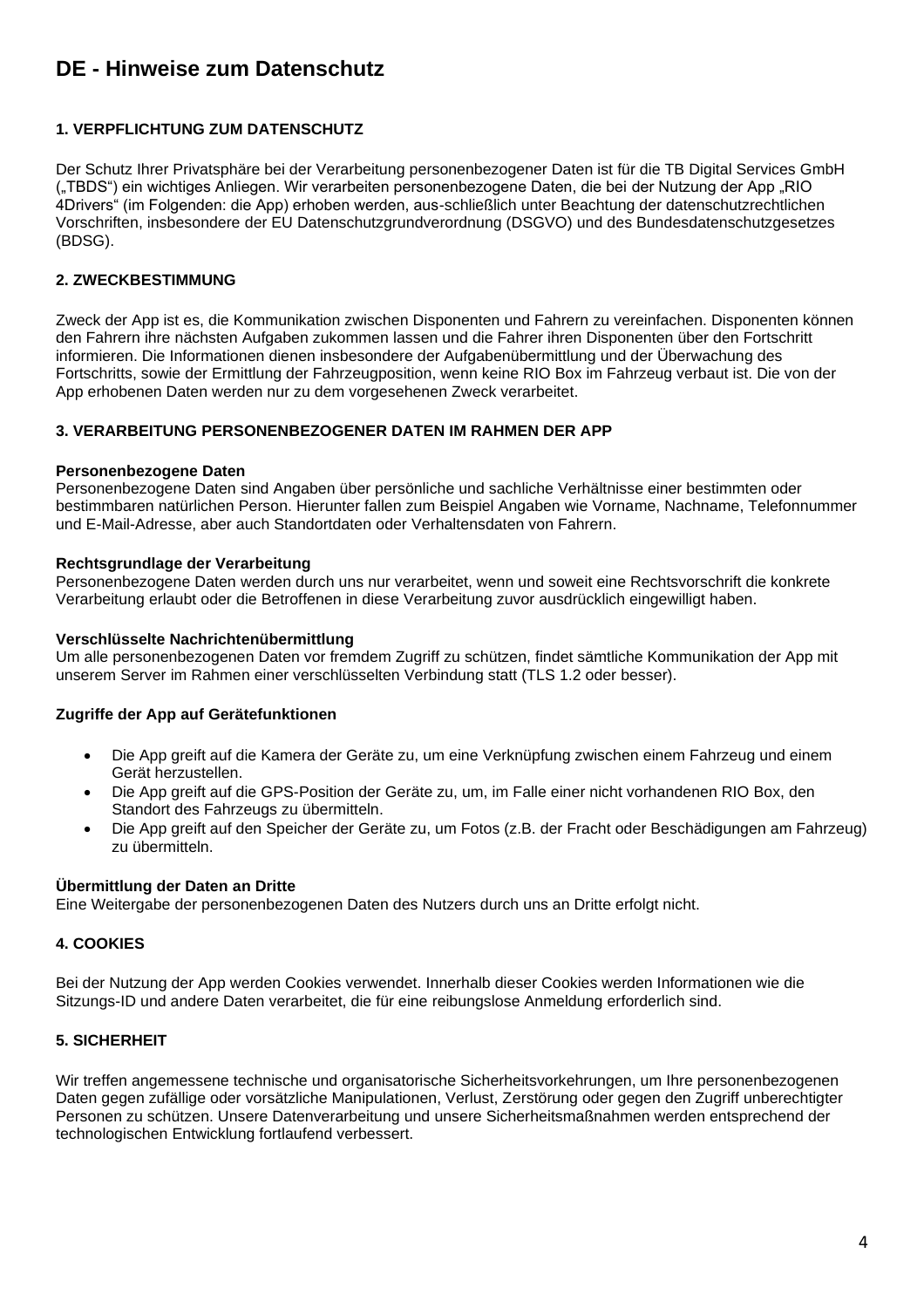# **6. LÖSCHUNG**

In der App selbst werden keine personenbezogenen Daten gespeichert. Die für den Betrieb der App notwendigen personenbezogenen Daten werden in anderen Service-Anwendungen gespeichert und unterliegen den dort geltenden Löschfristen. Insoweit gilt, dass die Daten nur so lange gespeichert werden, wie dies zur Erbringung des Services oder zur Erfüllung von Aufbewahrungsfristen erforderlich ist.

## **7. AUFTRAGSDATENVERARBEITUNG**

Mit Kooperationspartnern, die im Rahmen der Bereitstellung der App und der Nutzung ihrer Funktionen von uns als Auftragsverarbeiter eingesetzt werden, haben wir entsprechende Auftragsverarbeitungsverträge abgeschlossen.

# **8. ÄNDERUNG UNSERER DATENSCHUTZBESTIMMUNGEN**

Wir behalten uns das Recht vor, unsere Datenschutz- und IT-Sicherheitsmaßnahmen zu verändern, soweit dies aufgrund der gesetzlichen oder technischen Entwicklung erforderlich wird. In diesen Fällen werden wir unsere Datenschutzbestimmungen entsprechend anpassen, Sie in geeigneter Form darüber informieren und, sofern erforderlich, Ihre Zustimmung hierzu einholen.

## **9. Ihre Rechte**

In Bezug auf Ihre personenbezogenen Daten haben Sie die folgenden Rechte:

- 7. Das Recht auf Auskunft, insbesondere über die Daten, die wir zu Ihrer Person verarbeiten, die Zwecke der Verarbeitung, die Kategorien der betroffenen personenbezogenen Daten, die Kategorien der Empfänger und die geplante Speicherdauer (Art. 15 DSGVO).
- 8. Das Recht, unrichtige oder unvollständige personenbezogene Daten vom Verantwortlichen berichtigen zu lassen (Art. 16, 17 DSGVO).
- 9. Das Recht auf Löschung oder Einschränkung der Verarbeitung der über Sie gespeicherten Daten (Art. 17 DSGVO).
- 10. Das Recht auf Datenübertragbarkeit (Art. 20 DSGVO).
- 11. Das Recht, Ihre Einwilligung jederzeit und ohne Angabe von Gründen zu widerrufen (Art. 7 Abs. 3 DSGVO).
- 12. Das Recht, Beschwerde bei der zuständigen Aufsichtsbehörde einzureichen (Art. 77 DSGVO).

## **10. VERANTWORTLICHE STELLE UND KONTAKT**

Wenn Sie in Bezug auf diese App Fragen zum Datenschutz haben oder Ihre Rechte geltend machen wollen, wenden Sie sich bitte an: TB Digital Services GmbH, Oskar-Schlemmer-Str. 19-21, 80807 München oder an datenschutz@rio.cloud.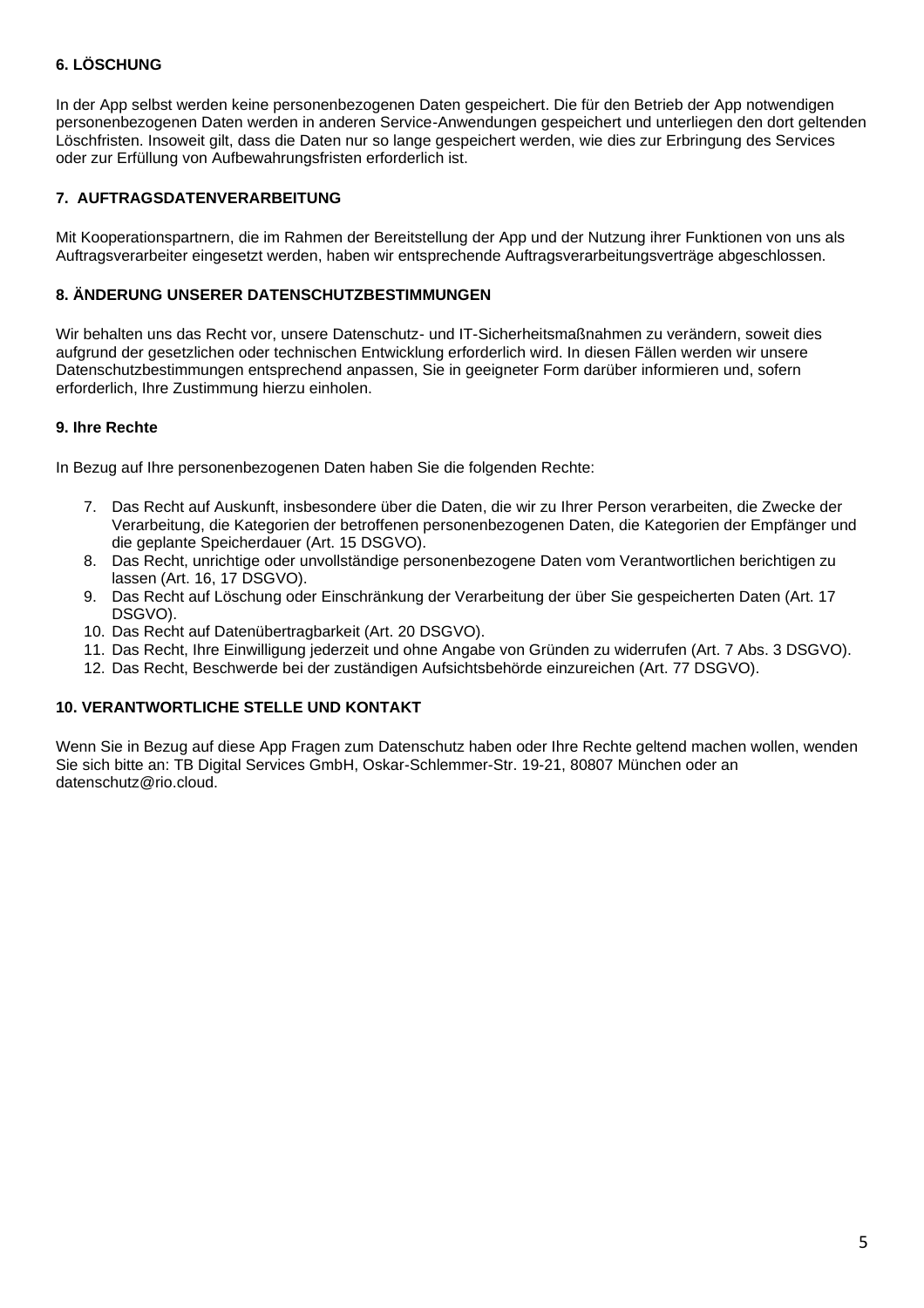# <span id="page-5-0"></span>**BG - Указания за защитата на личните данни**

# **1. ЗАДЪЛЖЕНИЕ ЗА ЗАЩИТА НА ДАННИТЕ**

Защитата на Вашата частна сфера при обработката на лични данни е важен въпрос за TB Digital Services GmbH ("TBDS"). Ние обработваме лични данни, които се събират при използване на приложението "RIO 4Drivers" (по-долу: приложението), единствено в съответствие с разпоредбите за защита на данните, поспециално Общия регламент относно защитата на данните на ЕС (ОРЗД) и Федералния закон за защита на данните (ФЗЗД).

## **2. ПРЕДНАЗНАЧЕНИЕ**

Целта на приложението е да опрости комуникацията между диспоненти и водачи. Диспонентите могат да изпращат на водачите следващите им задачи, а водачите да информират диспонентите си за напредъка. Информацията служи по-специално за предаване на задачи и контрол на напредъка, както и за позициониране на превозното средство, ако в превозното средство не е инсталиран RIO Box. Данните, събрани от приложението, ще бъдат обработвани само по предназначение.

#### **3. ОБРАБОТКА НА ЛИЧНИ ДАННИ В РАМКИТЕ НА ПРИЛОЖЕНИЕТО**

#### **Лични данни**

Личните данни представляват данни за личните и деловите отношения на едно определено или определяемо физическо лице. Към тях спадат например данни, като собствено име, фамилия, телефонен номер и имейл адрес, но и данни за местоположението или поведението на водачите.

#### **Правно основание за обработката**

Лични данни се обработват от нас само ако и доколкото дадена правна разпоредба позволява конкретното обработване или ако субектът предварително изрично е дал своето съгласие.

#### **Криптирано предаване на съобщения**

За да се защитят всички лични данни от чужд достъп, цялата комуникация между приложението и нашия сървър се осъществява в рамките на криптирана връзка (TLS 1.2 или по-добра).

#### **Достъп на приложението до функции на устройства**

- Приложението има достъп до камерата на устройствата, за да установи връзка между превозно средство и устройство.
- Приложението има достъп до GPS позицията на устройствата, за да предаде местоположението на превозното средство, ако RIO Box не е наличен.
- Приложението има достъп до паметта на устройствата, за да прехвърля снимки (например на товара или повреди на превозното средство).

#### **Предаване на данни на трети лица**

Не предаваме на трети лица личните данни на потребителя.

## **4. БИСКВИТКИ**

При употребата на приложението се използват бисквитки. Тези бисквитки обработват информация, като идентификатор на сесията и други данни, необходими за безпроблемно вписване.

## **5. СИГУРНОСТ**

Вземаме подходящи технически и организационни мерки за сигурност, за да защитим Вашите лични данни срещу случайни или умишлени манипулации, загуба, унищожаване или срещу достъп на неупълномощени лица. Нашата обработка на данни и нашите мерки за безопасност се подобряват непрекъснато съобразно технологичното развитие.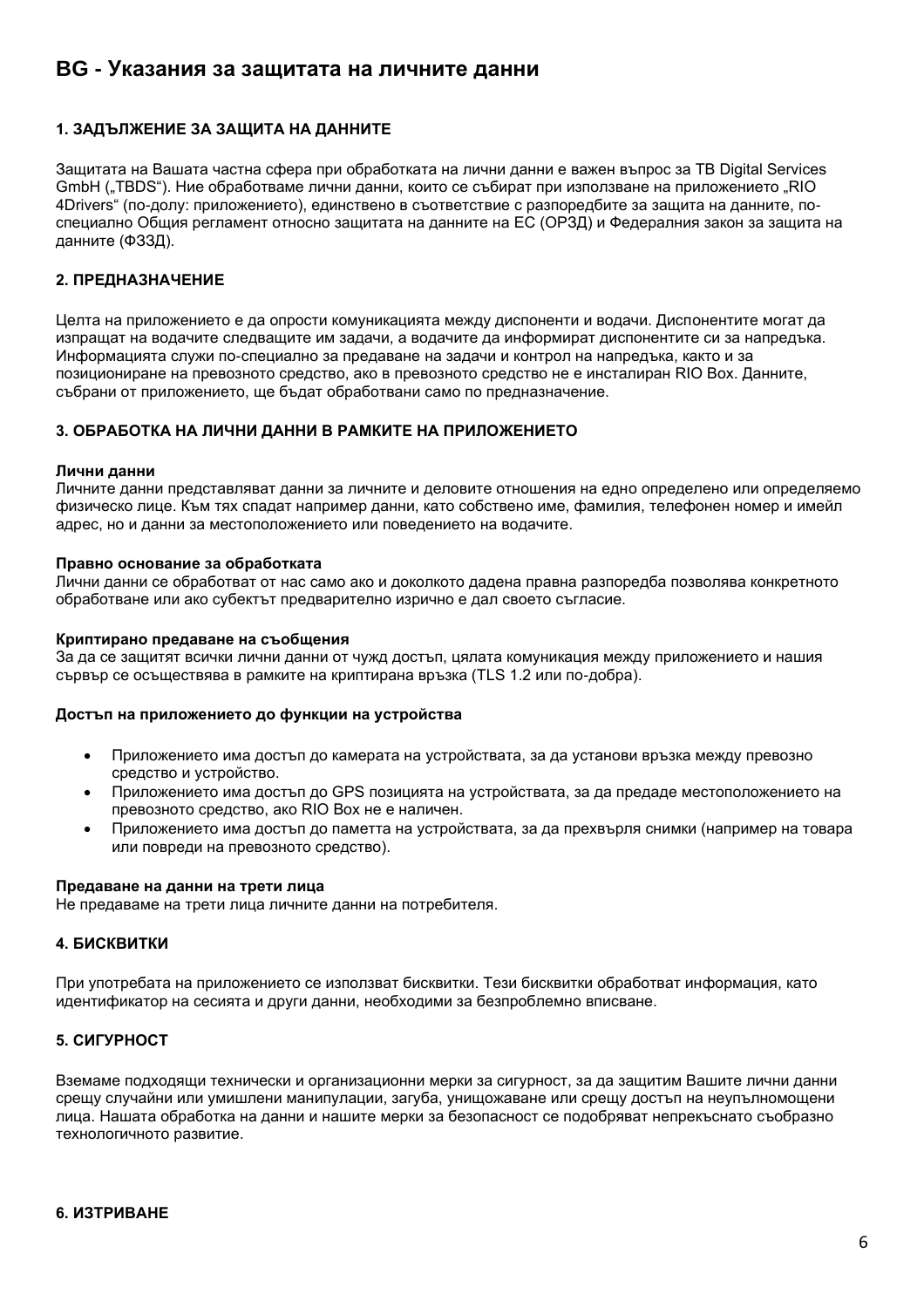В самото приложение не се съхраняват лични данни. Личните данни, необходими за работата на приложението, се съхраняват в други приложения за услуги и подлежат на приложимите там срокове за изтриване. В това отношение данните се съхраняват само толкова дълго, колкото е необходимо за предоставяне на услугата или за спазване на сроковете за съхранение.

# **7. ОБРАБОТКА НА ДАННИ ПО ПОРЪЧКА**

Сключили сме съответните договори за обработка по поръчка с кооперационни партньори, които използваме в рамките на предоставянето на приложението и ползването на функциите му като обработващи данни по поръчка.

# **8. ПРОМЯНА НА НАШИТЕ РАЗПОРЕДБИ ЗА ЗАЩИТА НА ДАННИТЕ**

Запазваме си правото да променяме нашите мерки за защита на данните и ИТ сигурност, доколкото това става необходимо въз основа на законовото или техническо развитие. В тези случаи ние ще актуализираме съответно нашите разпоредби за защита на данните, ще Ви информираме за това в подходяща форма и, ако е необходимо, ще получим Вашето съгласие.

## **9. Вашите права**

Във връзка с личните данни имате следните права:

- 13. Право на справка, по-специално за личните Ви данни, които обработваме, целите на обработването, категориите на засегнатите лични данни, категориите получатели и планиран период на съхранение (чл. 15 от ОРЗД).
- 14. Право на коригиране на неверни или непълни лични данни от администратора (чл. 16, 17 от ОРЗД).
- 15. Право на изтриване или ограничаване на обработването на съхранените Ви данни (чл. 17 от ОРЗД).
- 16. Право на преносимост на данните (чл. 20 от ОРЗД).
- 17. Право да оттеглите съгласието си по всяко време и без да посочвате причината (чл. 7, ал. 3 от ОРЗД).
- 18. Право на подаване на жалба до компетентния надзорен орган (чл. 77 от ОРЗД).

## **10. ОТГОВОРНА СЛУЖБА И КОНТАКТ**

Ако имате някакви въпроси относно защитата на данните във връзка с това приложение или ако искате да предявите правата си, моля, свържете се с: TB Digital Services GmbH, Oskar-Schlemmer-Str. 19-21, 80807 München или на адрес datenschutz@rio.cloud.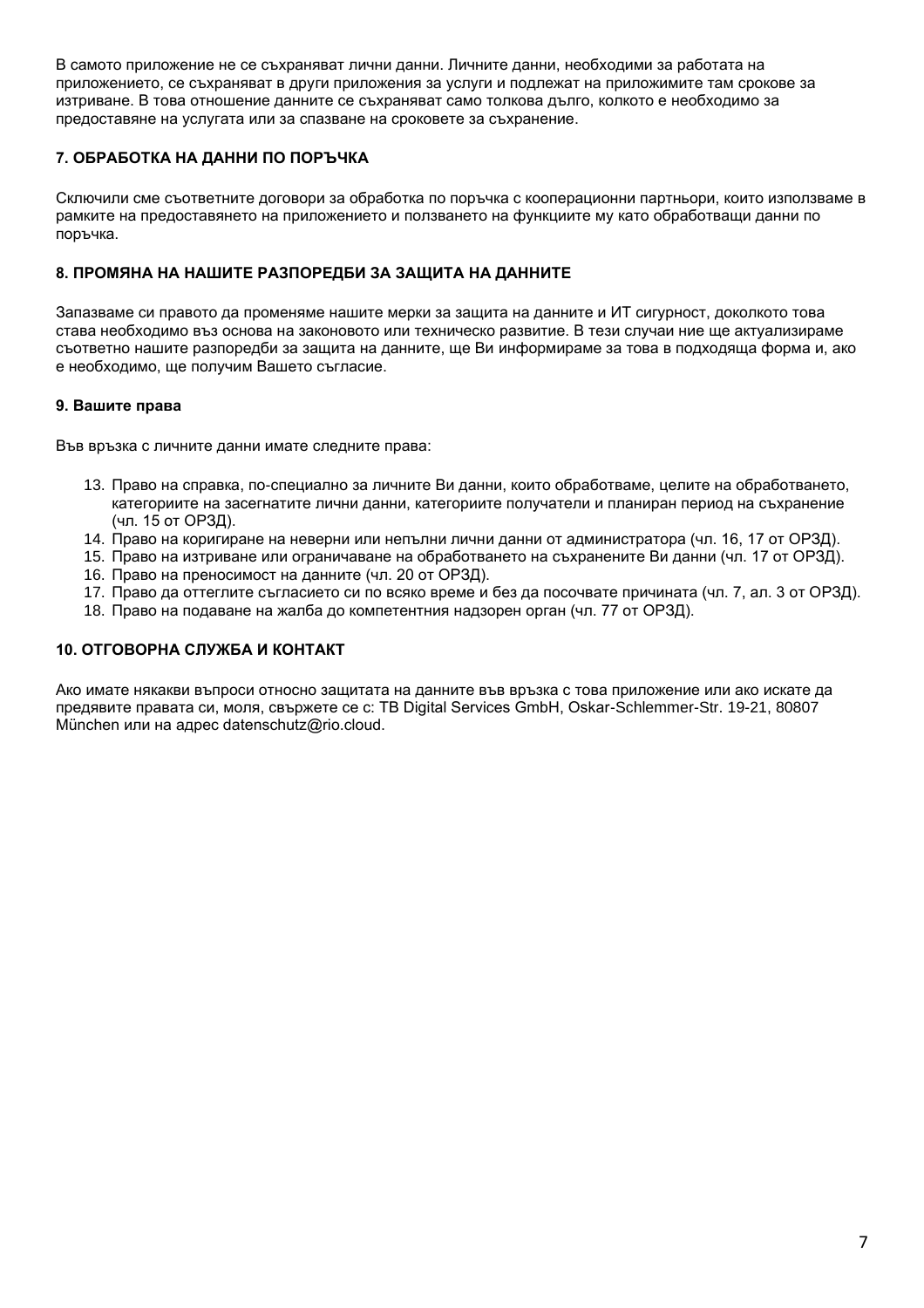# <span id="page-7-0"></span>**CZ - Upozornění k ochraně osobních údajů**

# **1. POVINNOST OCHRANY ÚDAJŮ**

Ochrana vašeho soukromí při zpracování osobních údajů je pro společnost TB Digital Services GmbH ("TBDS") důležitá. Osobní údaje získané při používání naší aplikace "RIO 4Drivers" (dále: aplikace) zpracováváme výhradně za podmínky dodržení předpisů o ochraně údajů, zejména Nařízení EU o ochraně údajů (GDPR) a Spolkového zákona o ochraně údajů (BDSG).

# **2. STANOVENÍ ÚČELU**

Účelem aplikace je zjednodušení komunikace mezi disponenty a řidiči. Disponenti mohou posílat řidičům další úkoly a řidiči mohou informovat své disponenty o postupu práce. Informace slouží především k předávání úkolů a ke kontrole postupu práce, včetně zjištění pozice vozidla, pokud není ve vozidle instalováno zařízení RIO Box. Údaje získané pomocí aplikace se zpracovávají pouze za stanoveným účelem.

## **3. ZPRACOVÁNÍ OSOBNÍCH ÚDAJŮ V RÁMCI APLIKACE**

#### **Osobní údaje**

Osobní údaje jsou informace o osobních a věcných poměrech určité nebo určitelné fyzické osoby. Patří sem například údaje jako jméno, příjmení, číslo telefonu a e-mailová adresa, ale také údaje o stanovišti nebo o chování řidiče.

#### **Právní základ zpracování**

Osobní údaje zpracováváme pouze tehdy, pokud právní předpis konkrétní zpracování údajů povoluje nebo pokud nám k tomu daly osoby, jichž se uvedené zpracovávání týká, předem výslovný souhlas.

#### **Kódovaný přenos zpráv**

Osobní údaje zpracováváme pouze tehdy, pokud právní předpis konkrétní zpracování údajů povoluje nebo pokud nám k tomu daly osoby, jichž se uvedené zpracovávání týká, předem výslovný souhlas (TLS 1.2 nebo vyšší).

#### **Přístupy aplikace k funkcím zařízení**

- Aplikace využívá kameru přístroje k zajištění propojení mezi vozidlem a přístrojem.
- Aplikace využívá přístupu k poloze GPS přístroje tak, aby v případě nenainstalovaného zařízení RIO Box zjistilo polohu vozidla.
- Aplikace používá paměť přístroje tak, aby předávala fotografie (např. nákladu nebo poškození vozidla).

## **Předávání osobních údajů třetím subjektům**

K jinému předávání osobních údajů uživatele třetím subjektům naším prostřednictvím nedochází.

## **4. COOKIES**

Při využívání aplikace se používají cookies. V rámci těchto cookies se zpracovávají informace jako ID návštěvy a jiné údaje potřebné k bezproblémovému ohlášení.

## **5. BEZPEČNOST**

Přijímáme přiměřená technická a organizační bezpečnostní opatření, abychom Vaše osobní údaje ochránili před náhodnými nebo úmyslnými manipulacemi, ztrátou, zničením nebo před přístupem neoprávněných osob. Naše zpracování dat a naše bezpečnostní opatření jsou neustále zdokonalována v souladu s technologickým vývojem.

## **6. VYMAZÁNÍ**

V samotné aplikaci se žádné osobní údaje neukládají. Osobní údaje potřebné pro provoz aplikace se ukládají v jiných servisních aplikacích a podléhají termínům vymazání platných u nich. V tomto směru platí, že údaje se ukládají jen po dobu nutnou k poskytnutí služby nebo dodržení termínů pro uložení.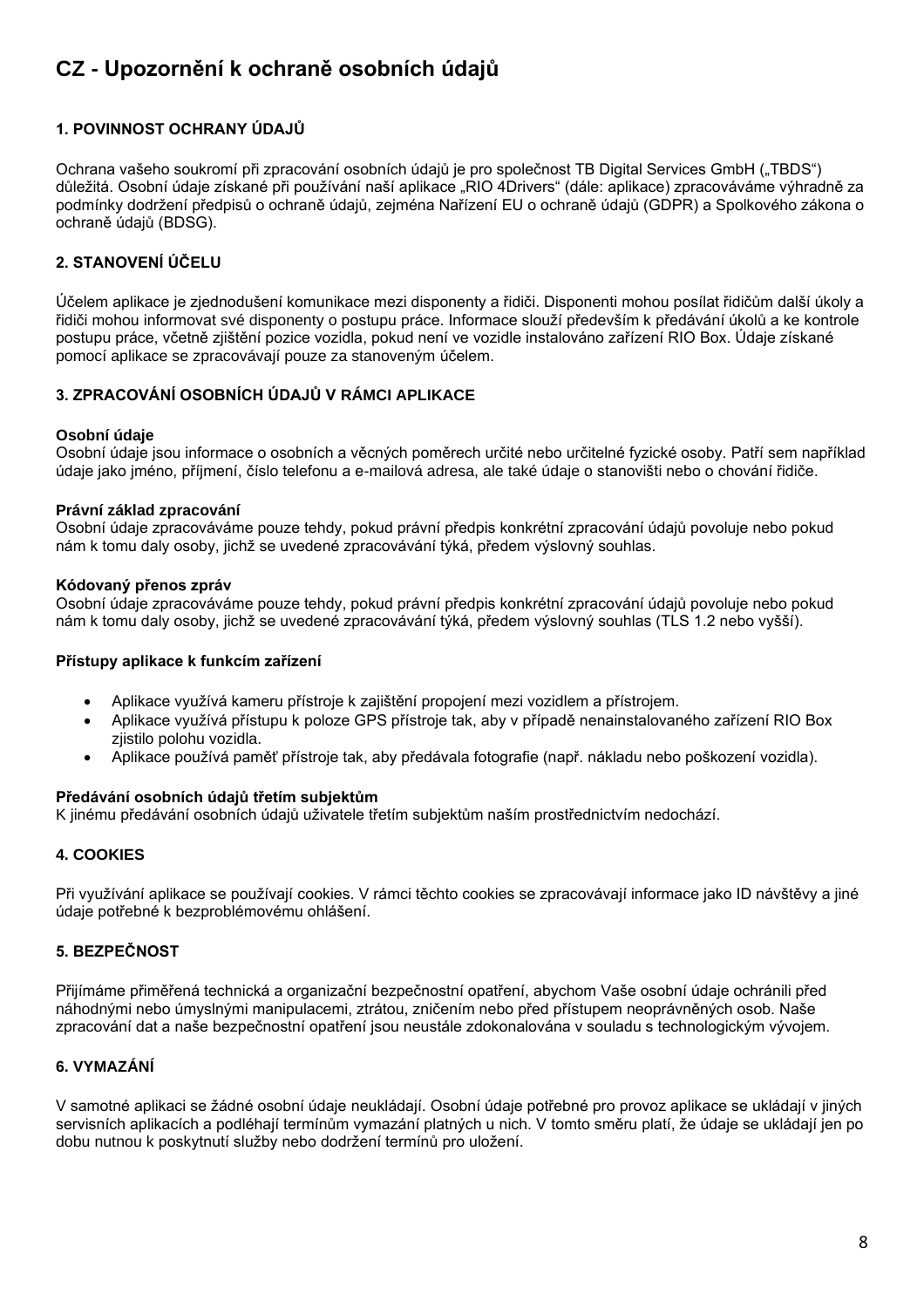# **7. ZPRACOVÁNÍ ÚDAJŮ O ZAKÁZCE**

Se spolupracujícími partnery, které v rámci poskytování aplikace a používání jejích funkcí využíváme jako zpracovatele zakázek, jsme uzavřeli odpovídající smlouvy o zpracování zakázky.

# **8. ZMĚNA NAŠICH PRAVIDEL PRO OCHRANU OSOBNÍCH ÚDAJŮ**

Vyhrazujeme si právo změnit naše opatření na ochranu údajů a bezpečnostní opatření IT, bude-li to z důvodu změn zákonů nebo technického vývoje potřebné. V takových případech upravíme odpovídajícím způsobem i naše pravidla pro ochranu údajů, budeme vás o tom vhodnou formou informovat a v případě potřeby si pro tento účel vyžádáme váš souhlas.

# **9. Vaše práva**

V souvislosti se svými osobními údaji máte níže uvedená práva:

- 19. Právo na informace, zejména o údajích o své osobě, které zpracováváme, účelu zpracování, kategoriích odpovídajících osobních údajů, kategoriích příjemců a plánované době uložení (čl. 15 GDPR).
- 20. Právo nechat odpovědnou osobou opravit nesprávné nebo neúplné osobní údaje (čl. 16, 17 GDPR).
- 21. Právo na vymazání nebo omezení zpracování údajů, které o vás uchováváme (čl. 17 GDPR).
- 22. Právo na přenositelnost osobních údajů (čl. 20 GDPR).
- 23. Právo svůj souhlas kdykoli a bez udání důvodů odvolat (čl. 7, odst. 3 GDPR).
- 24. Právo podat u příslušného dozorčího orgánu stížnost (čl. 77 GDPR).

## **10. ODPOVĚDNÉ MÍSTO A KONTAKT**

Máte-li v souvislosti s touto aplikací otázky k ochraně údajů nebo chcete-li uplatnit svá práva, obraťte se prosím na: TB Digital Services GmbH, Oskar-Schlemmer-Str. 19-21, 80807 Mnichov nebo na datenschutz@rio.cloud.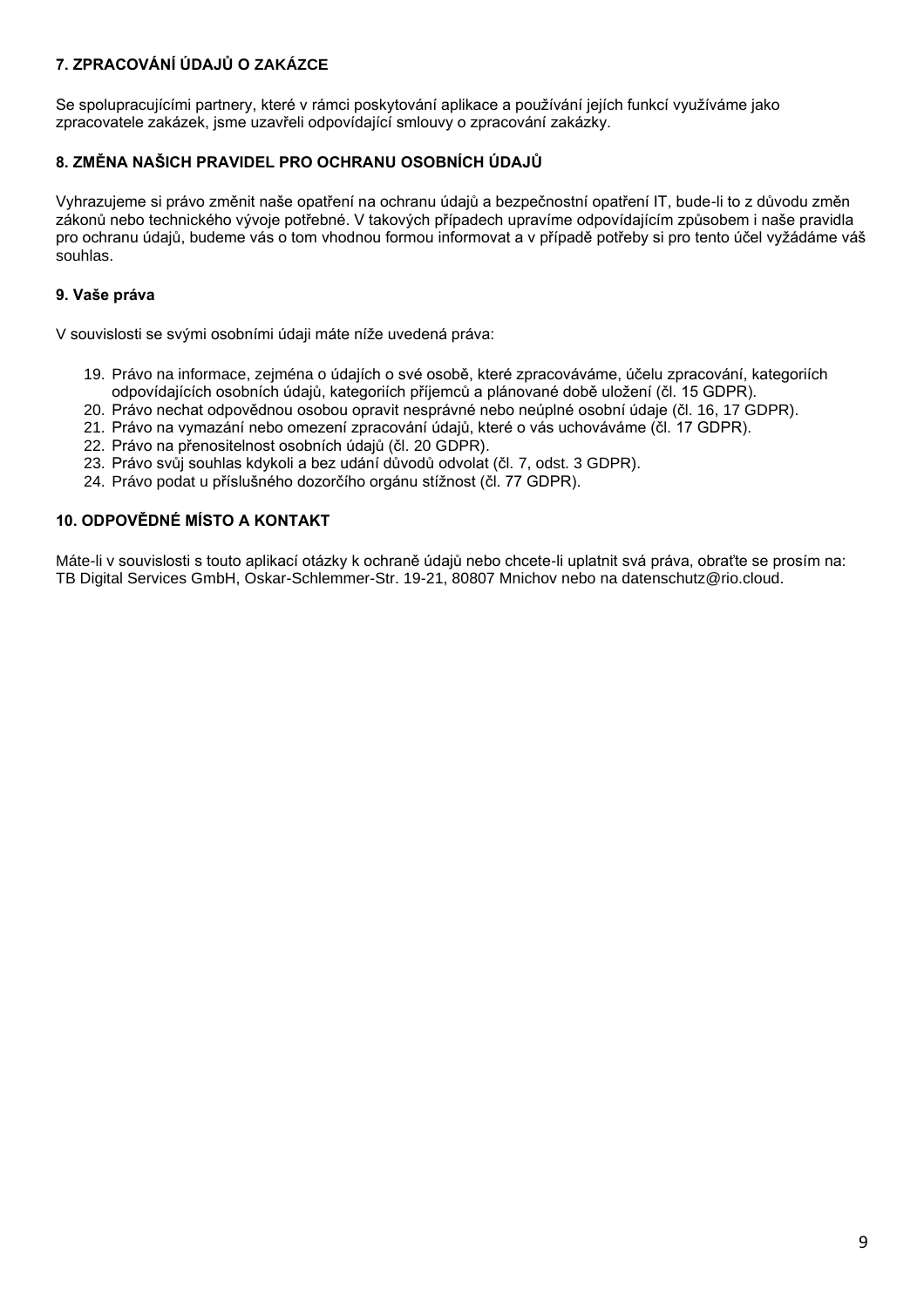# <span id="page-9-0"></span>**DA - Oplysninger om databeskyttelse**

## **1. FORPLIGTELSE TIL BESKYTTELSE AF DATA**

Det er vigtigt for TB Digital Services GmbH ("TBDS") at beskytte dit privatliv ved behandlingen af personoplysninger. Vi behandler udelukkende personrelaterede data, der indsamles når appen "RIO 4Drivers" (efterfølgende: appen) bruges, under hensyntagen til de lovmæssige forskrifter om beskyttelse af data, især den europæiske forordning om databeskyttelse (GDPR) og den tyske lov om telemedier (Bundesdatenschutzgesetz, BDSG).

# **2. FORMÅL**

Formålet med appen er at forenkle kommunikationen mellem disponenten og chaufførerne. Disponenterne kan sende chaufførerne deres næste opgaver og chaufførerne kan give deres disponenter besked om deres fremskridt. Oplysningerne er især beregnet til overdragelse af opgaver og overvågning af fremskridt samt påvisning af køretøjets position, hvis der ikke er monteret en RIO Box i køretøjet. De data, der indsamles af appen, bruges kun til det tiltænkte formål.

## **3. BEHANDLING AF PERSONOPLYSNINGER I FORBINDELSE MED APPEN**

## **Personoplysninger**

Personoplysninger er oplysninger om personlige og materielle forhold for en bestemt eller en identificerbar fysisk person. Det kan f.eks. være oplysninger som fornavn, efternavn, telefonnummer og e-mailadresse, men også positionsdata eller adfærdsmæssige data om chauffører.

#### **Retsgrundlaget for behandlingen**

Vi behandler kun personoplysninger, hvis og i det omfang en lovbestemmelse tillader den konkrete behandling, eller hvis de berørte parter udtrykkeligt har givet samtykke til dette.

#### **Krypteret afsendelse af meddelelser**

For at beskytte alle personoplysninger mod uautoriseret adgang finder al kommunikation af appen med vores server sted i forbindelse med en krypteret forbindelse (TLS 1.2 eller nyere).

## **Appens adgang til enhedernes funktioner**

- Appen tilgår enhedernes kamera, for at oprette en forbindelse mellem et køretøj og en enhed.
- Appen tilgår enhedernes GPS-position, for at overføre køretøjets placering, hvis der ikke er nogen RIO Box i køretøjet.
- Appen tilgår enhedernes lager, for at overføre billeder (for eksempel billeder af fragtgodset eller skader på køretøjet).

#### **Videregivelse af oplysningerne til tredjeparter**

Vi overfører ingen af brugerens personoplysninger til tredjeparter.

## **4. COOKIES**

Der bruges cookies, når appen bruges. I disse cookies behandles oplysninger som f.eks. session-id og andre data, der er nødvendige for et problemfrit logon.

## **5. SIKKERHED**

Vi træffer rimelige tekniske og organisationsmæssige sikkerhedsforanstaltninger for at beskytte dine personoplysninger mod tilfældig eller overlagt manipulation, tab, ødelæggelse eller adgang fra uautoriserede personer. Vores behandling af data og vores sikkerhedsforanstaltninger forbedres løbende i henhold til den teknologiske udvikling.

## **6. SLETNING**

Der gemmes ingen personoplysninger i selve appen. De personoplysninger, der er nødvendige til brug af appen, gemmes i andre service-applikationer og er underlagt de der gældende frister for sletning. I den henseende gemmes dataene kun så længe som nødvendigt for at kunne udføre tjenesten eller opfylde opbevaringsfrister.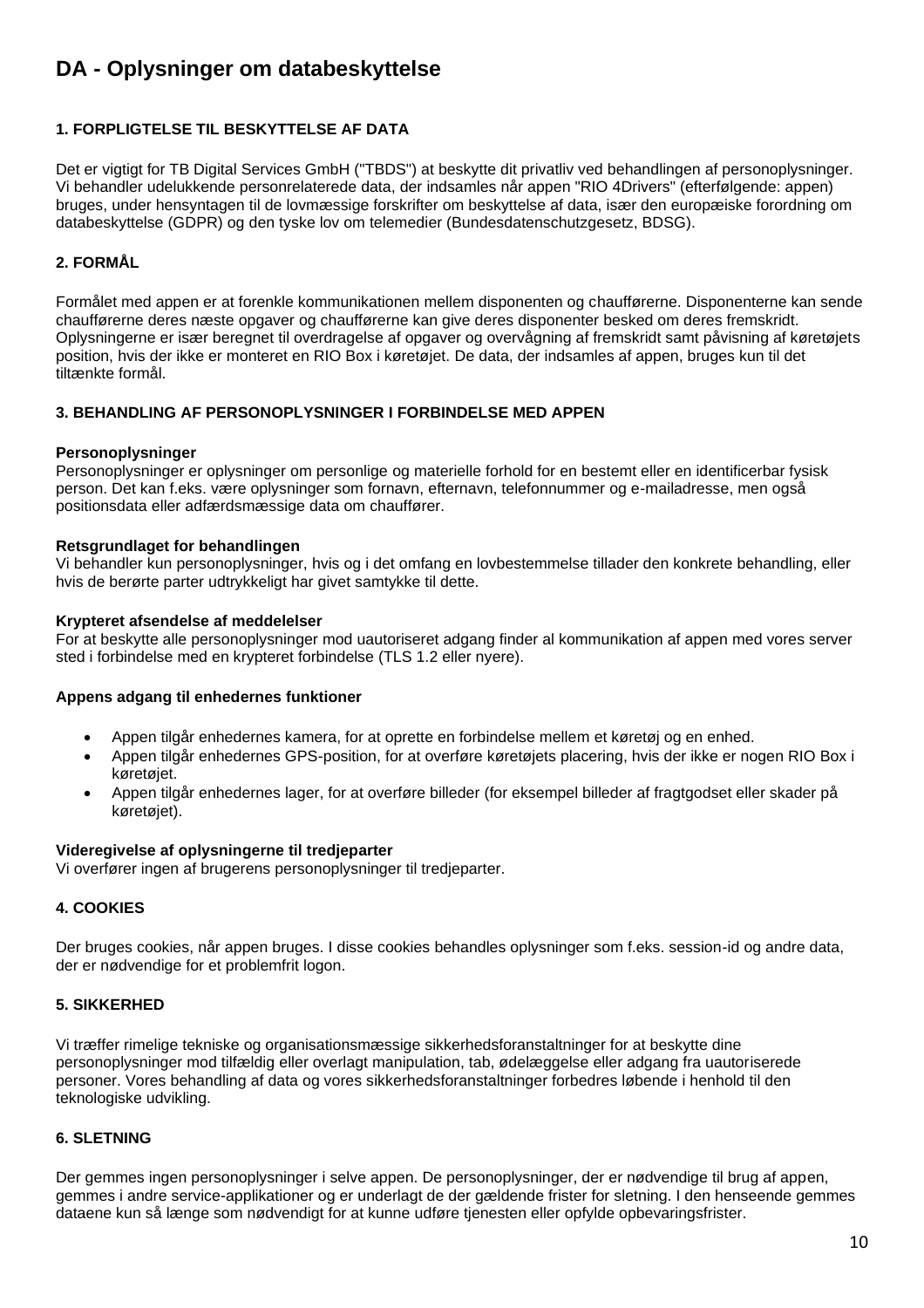# **7. BEHANDLING AF ORDREDATA**

Vi har indgået tilsvarende ordrebehandlingskontrakter med samarbejdspartnere, som vi bruger som ordrebehandlere i forbindelse med at levere appen og bruge dennes funktioner.

## **8. ÆNDRING AF VORES BESTEMMELSER OM DATABESKYTTELSE**

Vi forbeholder os ret til at ændre vores databeskyttelses- og IT-sikkerhedsforanstaltninger, såfremt det er nødvendigt på grund af den tekniske udvikling. I disse tilfælde tilpasser vi vores bestemmelser om beskyttelse af data og oplyser dig om dette på en passende måde. Hvis det er nødvendigt, indhenter vi også dit samtykke.

# **9. Dine rettigheder**

I forbindelse med dine personoplysninger har du følgende rettigheder:

- 25. Ret til oplysninger, især om de data, som vi behandler i forbindelse med din person, formålene med behandlingen, kategorierne for de pågældende personoplysninger, modtagerkategorierne og den planlagte opbevaringsperiode (art. 15 i GDPR).
- 26. Ret til at få forkerte eller ufuldstændige personoplysninger berigtiget af den ansvarlige (art. 16, 17 i GDPR).
- 27. Ret til sletning eller begrænsning af behandlingen af de gemte data om dig (art. 17 i GDPR).
- 28. Ret til dataportabilitet (art. 20 i GDPR).
- 29. Ret til at trække dit samtykke tilbage til enhver tid og uden begrundelse (art. 7, stk. 3 i GDPR).
- 30. Ret til at indgive en klage til den kompetente tilsynsmyndighed (art. 77 i GDPR).

## **10. ANSVARLIG PART OG KONTAKT**

Hvis du i forbindelse med denne app har spørgsmål om databeskyttelse eller vil gøre din ret gældende, så henvend dig venligst til: TB Digital Services GmbH, Oskar-Schlemmer-Str. 19-21, 80807 München eller til datenschutz@rio.cloud.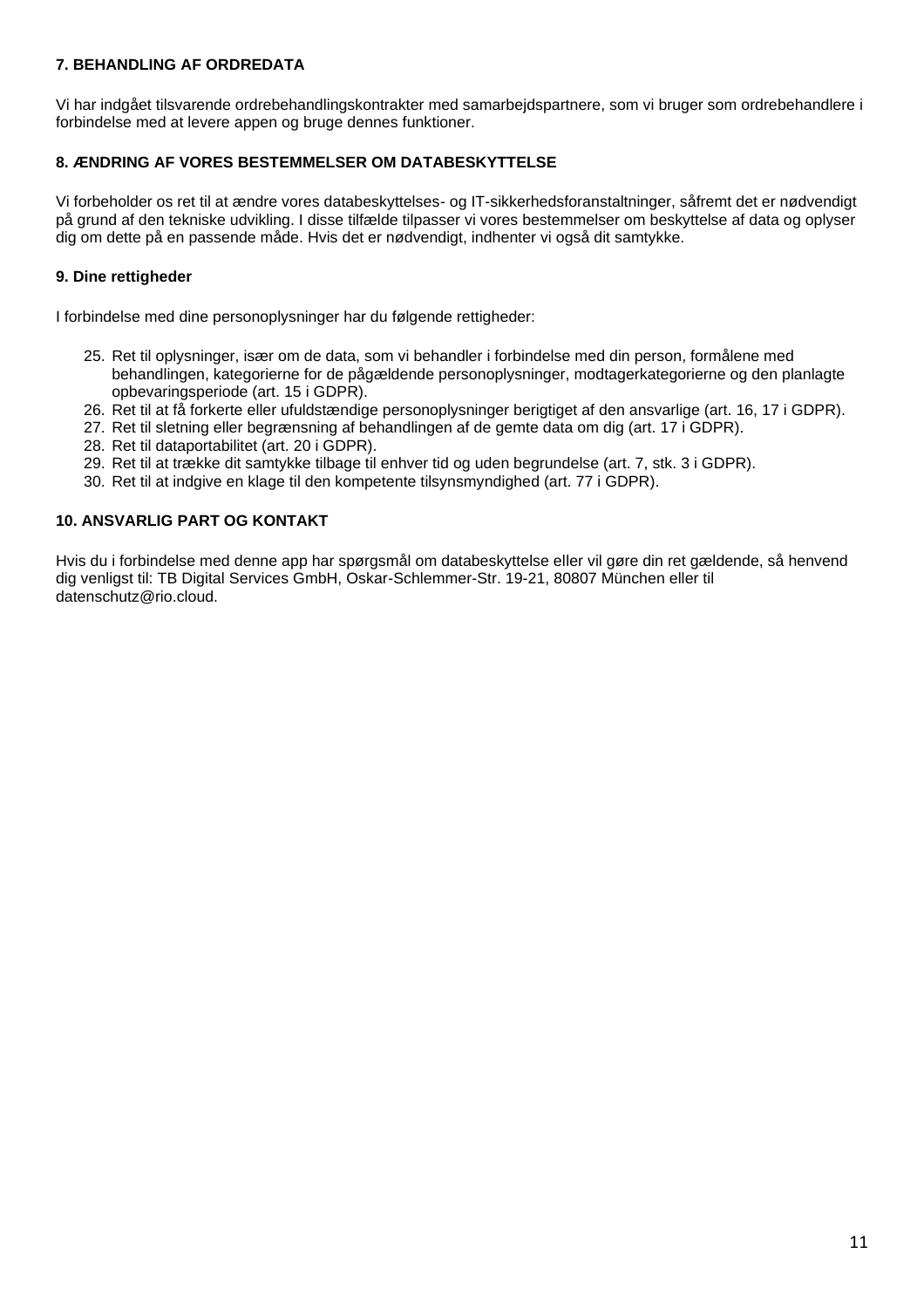# <span id="page-11-0"></span>**EE - Märkused andmekaitse kohta**

## **1. ANDMEKAITSE KOHUSTUSED**

Teie eraelu kaitsmine isikuandmete töötlemisel on ettevõttele TB Digital Services GmbH (edaspidi TBDS) oluline südameasi. Me töötleme isikuandmeid, mida kogutakse rakenduse "RIO 4Drivers" (edaspidi rakendus) kasutamisel, ainult andmekaitsemäärusi, eelkõige ELi isikuandmete kaitse üldmäärust (DSGVO) ja Saksamaa föderaalset andmekaitseseadust (BDSG) silmas pidades.

# **2. SIHTOTSTARVE**

Rakenduse eesmärk on lihtsustada sidet dispetšerite ja juhtide vahel. Dispetšerid saavad esitada juhtidele nende järgmisi ülesandeid ja juhid teavitada dispetšereid oma edenemisest. Teave on mõeldud eelkõige ülesannete edastamiseks ja edenemise jälgimiseks, samuti sõiduki asukoha edastamiseks, kui sõidukisse pole integreeritud RIO Boxi. Rakenduse kogutud andmeid töödeldakse ainult ettenähtud eesmärgil.

## **3. ISIKUANDMETE TÖÖTLEMINE RAKENDUSE RAAMES**

#### **Isikuandmed**

Isikuandmed on konkreetse või kindlakstehtava eraisiku isiklike ja varaliste asjaolude andmed. Sinna alla kuuluvad näiteks sellised andmed nagu eesnimi, perekonnanimi, telefoninumber ja e-posti aadress, kuid ka juhi asukohaandmed või käitumisalane teave.

#### **Töötlemise õiguslik alus**

Me töötleme isikuandmeid ainult juhul ja niivõrd, kui õigusaktiga on konkreetne töötlemine lubatud või kui asjakohased isikud on selle töötlemisega eelnevalt selgesõnaliselt nõustunud.

#### Krüptitud teavituste edastamine

Kõigi isikuandmete volitamata juurdepääsu eest kaitsmiseks toimub kogu rakenduse side meie serverites krüptitud ühenduse vahendusel (TLS 1.2 või värskem).

#### **Rakenduse juurdepääs seadme funktsioonidele**

- Rakendus kasutab juurdepääsu seadme kaamerale, et luua side sõiduki ja seadme vahel.
- Rakendus kasutab seadme GPS-asukohta sõiduki asukoha edastamiseks, kui RIO Boxi pole.
- Rakendus kasutab juurdepääsu seadme mälule, et edastada fotosid (näiteks veosest või sõidukikahjustustest).

#### **Andmete edastamine kolmandatele isikutele**

Me ei edasta kasutaja isikuandmeid kolmandatele isikutele.

## **4. KÜPSISED**

Rakenduse kasutamisel kasutatakse küpsiseid. Nende küpsiste ulatuses töödeldakse teavet, nagu seansi ID, ja muid andmeid, mis on vajalikud sujuvaks isikutuvastuseks.

#### **5. OHUTUS**

Me rakendame mõõdukaid tehnilisi ja korralduslikke turvameetmeid, et kaitsta teie isikuandmeid juhusliku või tahtliku manipuleerimise, kaotsimineku, rikkumise või igasuguse volitamata isikute juurdepääsu eest. Meie andmetöötlust ja meie turvameetmeid parendatakse vastavalt tehnoloogilisele arengule järjepidevalt.

#### **6. KUSTUTAMINE**

Rakenduses endas ei salvestata isikuandmeid. Rakenduse käitamiseks vajalikud isikuandmed salvestatakse teistesse teenuserakendustesse ja nendele kehtivad seal kohalduvad kustutamistähtajad. Selles osas kehtib, et andmeid salvestatakse ainult senikaua, kuni see on teenuste osutamiseks või säilitustähtaegadest kinnipidamiseks vajalik.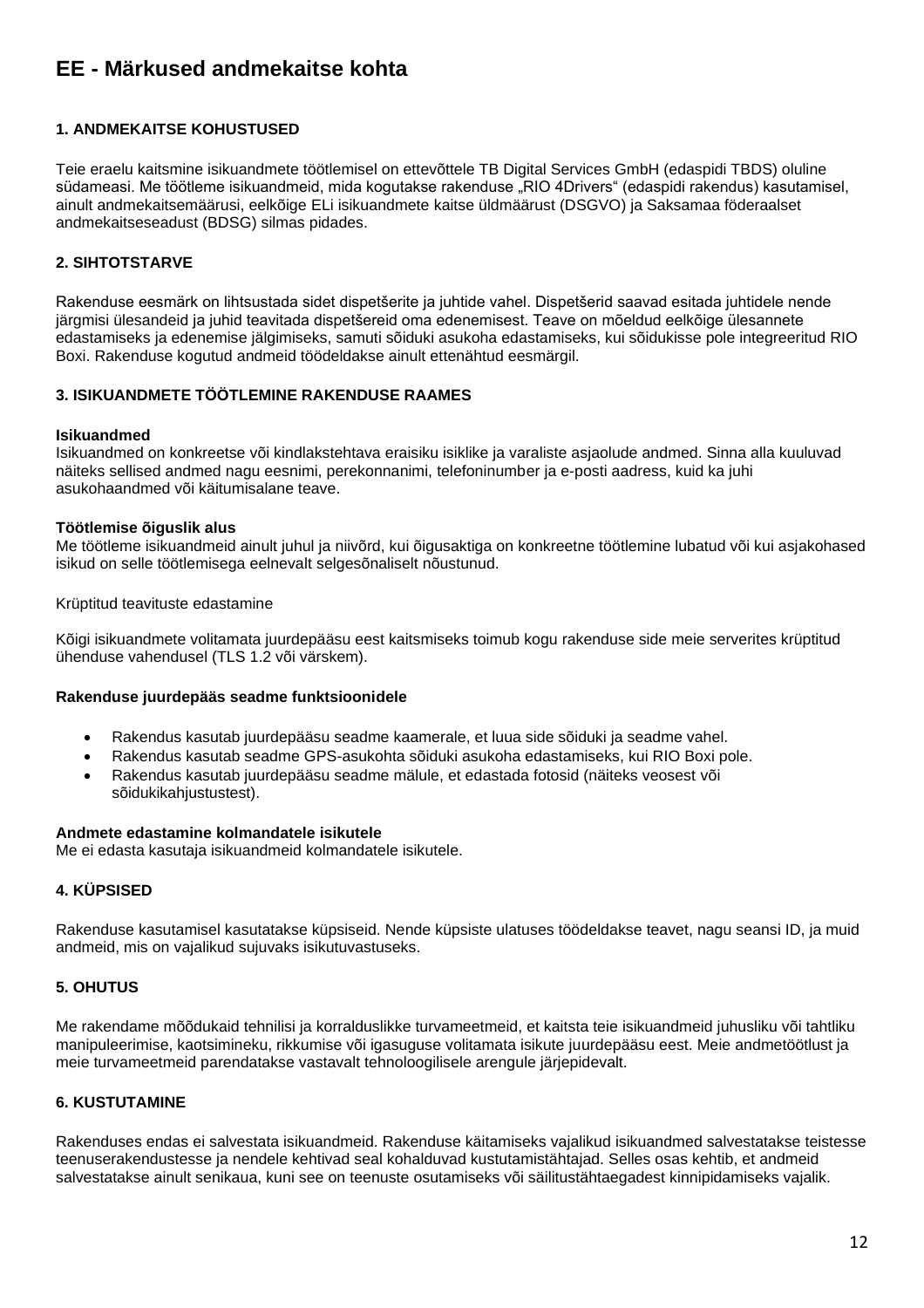## **7. ÜLESANNETE ANDMETE TÖÖTLEMINE**

Koostööpartneritega, kelle oleme määranud rakenduse pakkumise ja selle funktsioonide kasutamise raames lepingulisteks töötlejateks, oleme sõlminud andmetöötluslepingud.

# **8. MEIE ANDMEKAITSENÕUETE MUUDATUSED**

Me jätame endale õiguse muuta meie andmekaitsemeetmeid ja IT-turvameetmeid, kui see on seadusega või tehnilise arengu seisukohalt vajalik. Sellistel juhtudel kohandame oma andmekaitsenõudeid vastavalt ja teavitame teid vastavalt ning, kui see on vajalik, küsime selle kohta teie nõusolekut.

# **9. Teie õigused**

Seoses oma isikuandmetega on teil järgnevad õigused.

- 31. Õigus teabele, eelkõige andmete kohta, kuidas me teie isikuandmeid töötleme, töötlemise eesmärk, asjakohaste isikuandmete kategooriad, saajate kategooriad ja kavandatud säilituskestus (isikuandmete kaitse üldmääruse artikkel 15).
- 32. Õigus lasta volitatud isikul parandada valesid või mittetäielikke isikuandmeid (isikuandmete kaitse üldmääruse artiklid 16 ja 17).
- 33. Õigus lasta volitatud isikul parandada valesid või mittetäielikke isikuandmeid (isikuandmete kaitse üldmääruse artikkel 17).
- 34. Andmete ülekantavuse õigus (isikuandmete kaitse üldmääruse artikkel 20).
- 35. Õigus oma nõusolekust mis tahes ajal ja ilma selgitusteta loobuda (isikuandmete kaitse üldmääruse artikli 7 lõige 3).
- 36. Õigus esitada volitatud järelevalveasutusele kaebusi (isikuandmete kaitse üldmääruse artikkel 77).

## **10. VASTUTAV ASUTUS JA KONTAKT**

Kui teil on selle rakendusega seoses küsimusi andmekaitse kohta või te soovite rakendada oma õigusi, siis pöörduge palun: TB Digital Services GmbH, Oskar-Schlemmer-Str. 19-21, 80807 München või aadressile datenschutz@rio.cloud.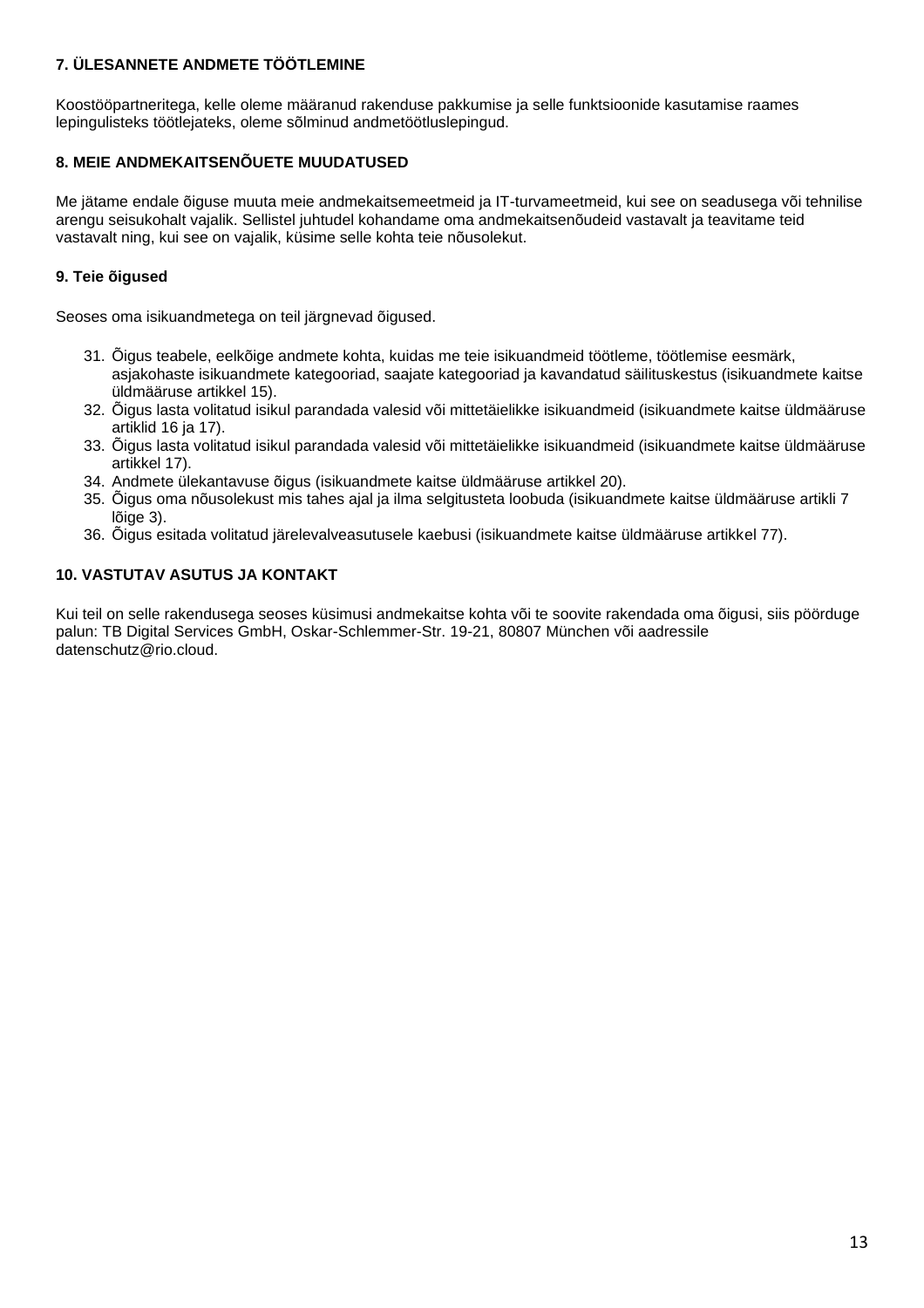# <span id="page-13-0"></span>**EL - Υποδείξεις σχετικά με την προστασία δεδομένων προσωπικού χαρακτήρα**

# **1. ΥΠΟΧΡΕΩΣΗ ΠΡΟΣΤΑΣΙΑΣ ΔΕΔΟΜΕΝΩΝ ΠΡΟΣΩΠΙΚΟΥ ΧΑΡΑΚΤΗΡΑ**

Η προστασία του απορρήτου σας κατά την επεξεργασία δεδομένων προσωπικού χαρακτήρα αποτελεί ύψιστη προτεραιότητα για την TB Digital Services GmbH (εφεξής η "TBDS"). Επεξεργαζόμαστε δεδομένα προσωπικού χαρακτήρα που συλλέγονται κατά τη χρήση της εφαρμογής "RIO 4Drivers" (εφεξής: η εφαρμογή), αποκλειστικά σύμφωνα με τις εφαρμοστέες διατάξεις σχετικά με την προστασία δεδομένων, και ιδίως με τον Γενικό Κανονισμό για την Προστασία Δεδομένων της ΕΕ (ΓΚΠΔ) και τον γερμ. Ομοσπονδιακό Νόμο για την Προστασία Δεδομένων (ΟΝΠΔ).

## **2. ΣΚΟΠΟΣ**

Σκοπός της εφαρμογής είναι η απλούστευση της επικοινωνίας μεταξύ διαχειριστών και οδηγών. Μέσω αυτής οι διαχειριστές στέλνουν στους οδηγούς τις επόμενες εργασίες τους και οι οδηγοί ενημερώνουν τους διαχειριστές τους για την πρόοδό τους. Οι πληροφορίες χρησιμοποιούνται ιδίως για τη διαβίβαση εργασιών και την παρακολούθηση της εκάστοτε προόδου, καθώς και για τον προσδιορισμό της θέσης του οχήματος, εάν δεν έχει εγκατασταθεί RIO Box σε αυτό. Τα δεδομένα που συλλέγονται από την εφαρμογή υποβάλλονται σε επεξεργασία μόνο για τον προβλεπόμενο σκοπό.

## **3. ΕΠΕΞΕΡΓΑΣΙΑ ΔΕΔΟΜΕΝΩΝ ΠΡΟΣΩΠΙΚΟΥ ΧΑΡΑΚΤΗΡΑ ΣΤΟ ΠΛΑΣΙΟ ΤΗΣ ΕΦΑΡΜΟΓΗΣ**

#### **Δεδομένα προσωπικού χαρακτήρα**

Ως δεδομένα προσωπικού χαρακτήρα ορίζονται τα στοιχεία σχετικά με τις προσωπικές και πραγματικές συνθήκες ενός συγκεκριμένου ή αναγνωρίσιμου φυσικού προσώπου. Ενδεικτικά αναφέρονται στοιχεία όπως όνομα, επώνυμο, αριθμός τηλεφώνου και διεύθυνση ηλεκτρονικού ταχυδρομείου, αλλά και δεδομένα σχετικά με την τοποθεσία ή δεδομένα οδηγικής συμπεριφοράς.

#### **Νομική βάση της επεξεργασίας**

Τα δεδομένα προσωπικού χαρακτήρα υποβάλλονται σε επεξεργασία αποκλειστικά από εμάς, εάν και εφόσον η συγκεκριμένη επεξεργασία επιτρέπεται σύμφωνα με νομική διάταξη ή εφόσον τα υποκείμενα των δεδομένων έχουν συναινέσει ρητά εκ των προτέρων στην εν λόγω επεξεργασία.

#### **Διαβίβαση κρυπτογραφημένων μηνυμάτων**

Για την προστασία όλων των δεδομένων προσωπικού χαρακτήρα από μη εξουσιοδοτημένη πρόσβαση, κάθε επικοινωνία μεταξύ της εφαρμογής και του διακομιστή μας λαμβάνει χώρα στο πλαίσιο κρυπτογραφημένης σύνδεσης (TLS 1.2 ή καλύτερη).

## **Πρόσβαση της εφαρμογής σε λειτουργίες των συσκευών**

- Η εφαρμογή έχει πρόσβαση στην κάμερα των συσκευών, προκειμένου να συνδέσει ένα όχημα και μια συσκευή.
- Η εφαρμογή έχει πρόσβαση στη θέση GPS των συσκευών, προκειμένου να διαβιβάσει την τοποθεσία ενός οχήματος, εάν δεν υπάρχει RIO Box.
- Η εφαρμογή έχει πρόσβαση στη μνήμη των συσκευών, προκειμένου να διαβιβάσει φωτογραφίες (π.χ. φορτίο ή βλάβες στο όχημα).

## **Διαβίβαση των δεδομένων σε τρίτα μέρη**

Δεν διαβιβάζουμε δεδομένα προσωπικού χαρακτήρα οποιουδήποτε χρήστη σε τρίτα μέρη.

#### **4. COOKIES**

Κατά τη χρήση της εφαρμογής χρησιμοποιούνται cookies. Τα cookies επεξεργάζονται πληροφορίες, όπως ο αναγνωριστικός κωδικός της περιόδου σύνδεσης, και άλλα δεδομένα που απαιτούνται για την απρόσκοπτη σύνδεσή σας.

#### **5. ΑΣΦΑΛΕΙΑ**

Λαμβάνουμε τα κατάλληλα τεχνικά και οργανωτικά μέτρα ασφαλείας για να προστατεύουμε τα δεδομένα προσωπικού χαρακτήρα σας από τυχαίες ή σκόπιμες αλλοιώσεις, απώλεια, καταστροφή και από την πρόσβαση μη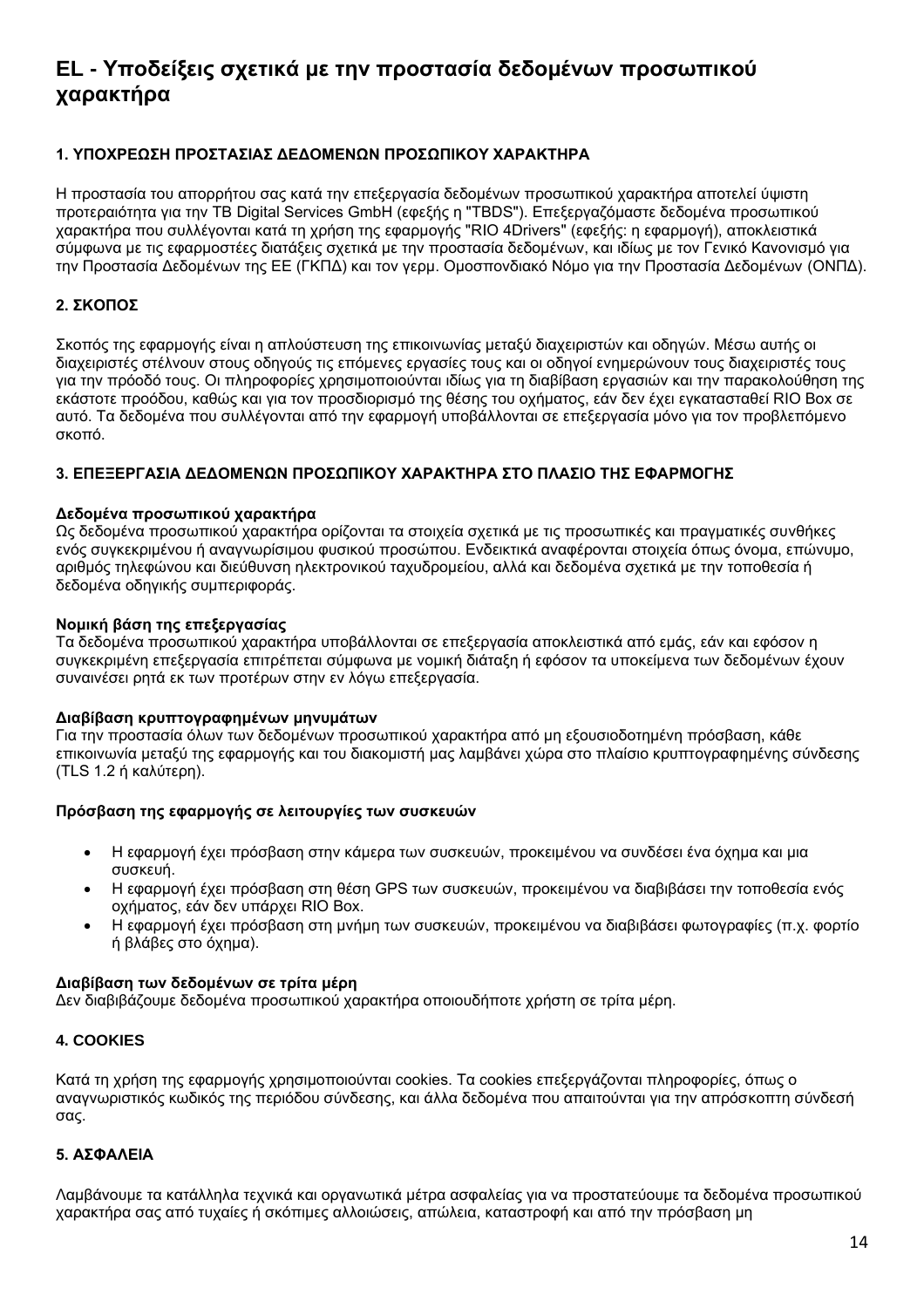εξουσιοδοτημένων προσώπων. Η επεξεργασία των δεδομένων από εμάς και τα μέτρα ασφαλείας μας υπόκεινται σε συνεχή βελτίωση, σύμφωνα με την τεχνική εξέλιξη.

# **6. ΔΙΑΓΡΑΦΗ**

Στην ίδια την εφαρμογή δεν αποθηκεύονται δεδομένα προσωπικού χαρακτήρα. Τα δεδομένα προσωπικού χαρακτήρα που είναι απαραίτητα για τη λειτουργία της εφαρμογής αποθηκεύονται σε άλλες εφαρμογές παροχής υπηρεσιών σύμφωνα με τις προθεσμίες διαγραφής που ισχύουν εκεί. Εν προκειμένω, τα δεδομένα αποθηκεύονται μόνο όσο διάστημα απαιτείται για την παροχή της υπηρεσίας ή για την εκπνοή των προθεσμιών διατήρησής τους.

## **7. ΕΠΕΞΕΡΓΑΣΙΑ ΔΕΔΟΜΕΝΩΝ ΚΑΤΟΠΙΝ ΕΝΤΟΛΗΣ**

Έχουμε συνάψει αντίστοιχες συμβάσεις εντολής για την επεξεργασία με συνεργάτες, στους οποίους αναθέτουμε καθήκοντα ως εκτελούντες την επεξεργασία στο πλαίσιο της παροχής της εφαρμογής και της χρήσης των λειτουργιών της.

## **8. ΤΡΟΠΟΠΟΙΗΣΗ ΤΩΝ ΔΙΑΤΑΞΕΩΝ ΣΧΕΤΙΚΑ ΜΕ ΤΗΝ ΠΡΟΣΤΑΣΙΑ ΔΕΔΟΜΕΝΩΝ**

Επιφυλασσόμαστε του δικαιώματος να τροποποιούμε τα μέτρα προστασίας των δεδομένων προσωπικού χαρακτήρα και τα μέτρα υπολογιστικής ασφάλειας που εφαρμόζουμε, εάν απαιτείται λόγω νομοθετικών ή τεχνολογικών εξελίξεων. Σε αυτές τις περιπτώσεις προσαρμόζουμε τις διατάξεις σχετικά με την προστασία δεδομένων προσωπικού χαρακτήρα, σας ενημερώνουμε με τον κατάλληλο τρόπο, και, εάν απαιτείται, ζητούμε τη συγκατάθεσή σας επ' αυτού.

# **9. Τα δικαιώματά σας**

Όσον αφορά τα δεδομένα προσωπικού χαρακτήρα σας, έχετε τα ακόλουθα δικαιώματα:

- 37. Δικαίωμα πρόσβασης, ιδίως σχετικά με τα δεδομένα που επεξεργαζόμαστε για εσάς, με τους σκοπούς επεξεργασίας, τις κατηγορίες των υποκειμένων των δεδομένων, τις κατηγορίες των αποδεκτών και την προγραμματισμένη περίοδο αποθήκευσης (άρθρο 15 ΓΚΠΔ).
- 38. Δικαίωμα διόρθωσης λανθασμένων ή ελλιπών δεδομένων προσωπικού χαρακτήρα από τον υπεύθυνο επεξεργασίας (άρθρα 16, 17 ΓΚΠΔ).
- 39. Δικαίωμα διαγραφής ή περιορισμού της επεξεργασίας των δεδομένων που έχουν αποθηκευτεί για εσάς (άρθρο 17 ΓΚΠΔ).
- 40. Δικαίωμα φορητότητας των δεδομένων (άρθρο 20 ΓΚΠΔ).
- 41. Δικαίωμα ανάκλησης της συγκατάθεσής σας ανά πάσα στιγμή και χωρίς αιτιολόγηση (άρθρο 7 παρ. 3 ΓΚΠΔ).
- 42. Δικαίωμα υποβολής καταγγελίας στην αρμόδια εποπτική αρχή (άρθρο 77 ΓΚΠΔ).

## **10. ΥΠΕΥΘΥΝΟΣ ΕΠΕΞΕΡΓΑΣΙΑΣ ΚΑΙ ΕΠΙΚΟΙΝΩΝΙΑ**

Εάν έχετε απορίες για την προστασία δεδομένων σε σχέση με αυτήν την εφαρμογή ή εάν θέλετε να διεκδικήσετε τα δικαιώματά σας, επικοινωνήστε με την: TB Digital Services GmbH, Oskar-Schlemmer-Str. 19-21, 80807 München ή στη διεύθυνση datenschutz@rio.cloud.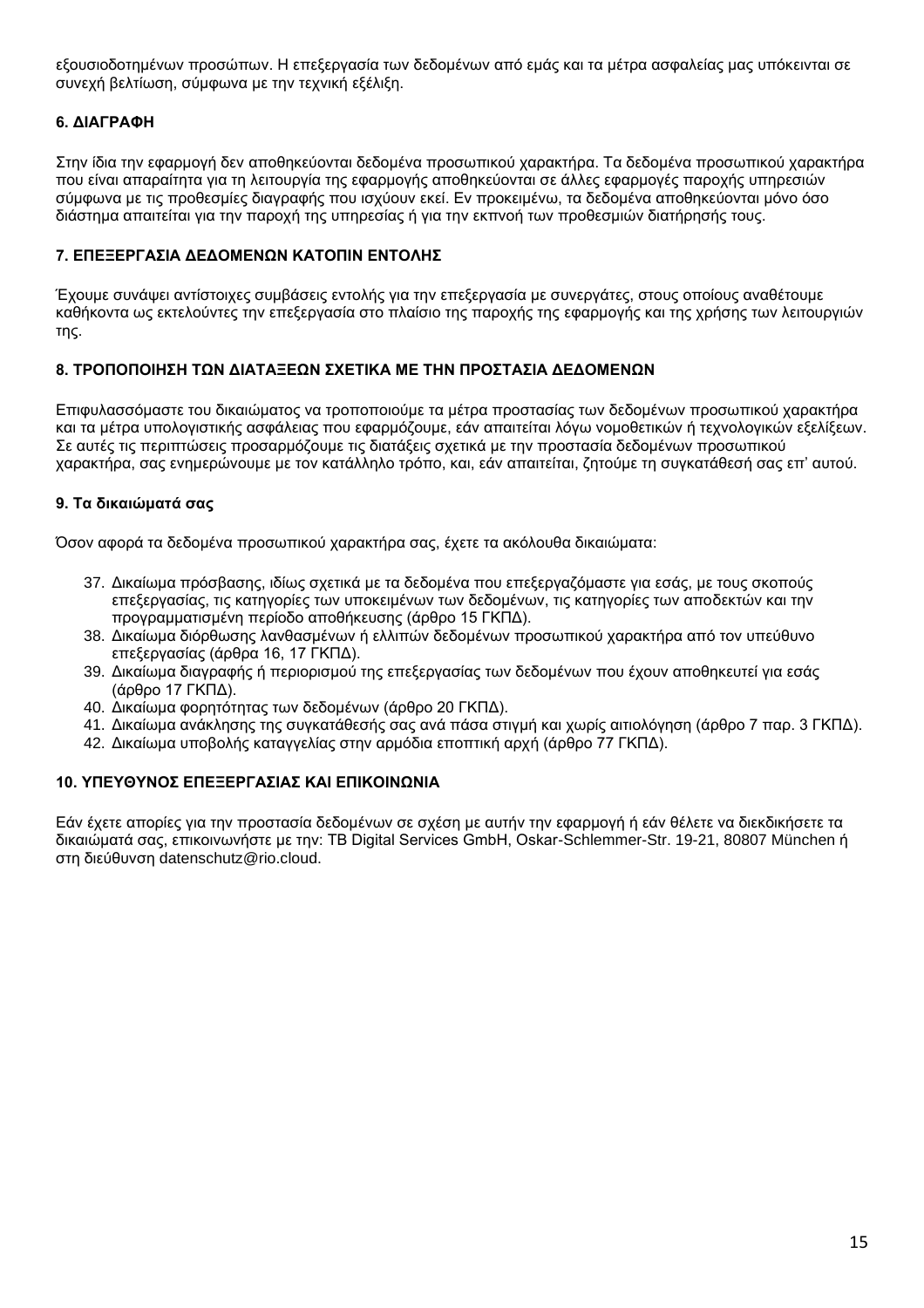# <span id="page-15-0"></span>**ES - Indicaciones sobre la protección de datos**

# **1. OBLIGACIÓN A LA PROTECCIÓN DE DATOS**

La protección de su privacidad durante el tratamiento de datos personales es muy importante para TB Digital Services GmbH («TBDS»). Tratamos los datos personales recopilados durante el uso de la aplicación «RIO 4Drivers» (en adelante: la aplicación) únicamente en cumplimiento de las normas en materia de protección de datos, particularmente del Reglamento General de Protección de Datos (RGPD) y la Ley alemana de protección de datos (BDSG).

## **2. FINALIDAD**

La finalidad de la aplicación es facilitar la comunicación entre gerentes y conductores. Los gerentes pueden enviar a los conductores sus próximas tareas y los conductores pueden informar a sus gerentes del progreso. La información se utiliza principalmente para enviar tareas y controlar el progreso, así como para determinar la posición del vehículo si no hay una RIO Box instalada en el vehículo. Los datos recopilados por la aplicación se tratan únicamente para el fin previsto.

## **3. TRATAMIENTO DE DATOS PERSONALES EN EL MARCO DE LA APLICACIÓN**

#### **Datos personales**

Los datos personales son información sobre las circunstancias personales y objetivas de una persona física identificada o identificable. Esto incluye, por ejemplo, datos como el nombre, los apellidos, el número de teléfono y la dirección de correo electrónico, así como datos sobre la ubicación de los conductores o sobre su comportamiento.

#### **Base jurídica del tratamiento**

Solo tratamos datos personales si y en la medida en que una norma legal permita dicho tratamiento o si las personas afectadas han declarado previamente de forma explícita su conformidad.

#### **Comunicación cifrada**

Con el fin de proteger los datos personales contra el acceso de terceros, toda la comunicación de la aplicación con nuestro servidor se realiza en el marco de una comunicación cifrada (TLS 1.2 o mejor).

#### **Accesos de la aplicación a funciones del dispositivo**

- La aplicación accede a la cámara de los dispositivos para establecer una conexión entre el vehículo y el dispositivo.
- La aplicación accede a la posición GPS de los dispositivos para transmitir la localización del vehículo si no hay una RIO Box instalada.
- La aplicación accede a la memoria de los dispositivos para transmitir fotos (por ejemplo, de la carga o de daños en el vehículo).

#### **Transmisión de los datos a terceros**

No realizamos ninguna otra transmisión de los datos personales del usuario a terceros.

#### **4. COOKIES**

En el uso de la aplicación se emplean cookies. Dentro de dichas cookies se trata información necesaria para iniciar sesión sin problemas, como la ID de la sesión y otros datos.

## **5. SEGURIDAD**

Establecemos medidas de seguridad técnicas y organizativas razonables para proteger sus datos personales frente a manipulaciones accidentales o intencionadas, pérdida, destrucción o acceso no autorizado. Nuestro tratamiento de datos y nuestras medidas de seguridad se perfeccionan continuamente conforme al desarrollo tecnológico.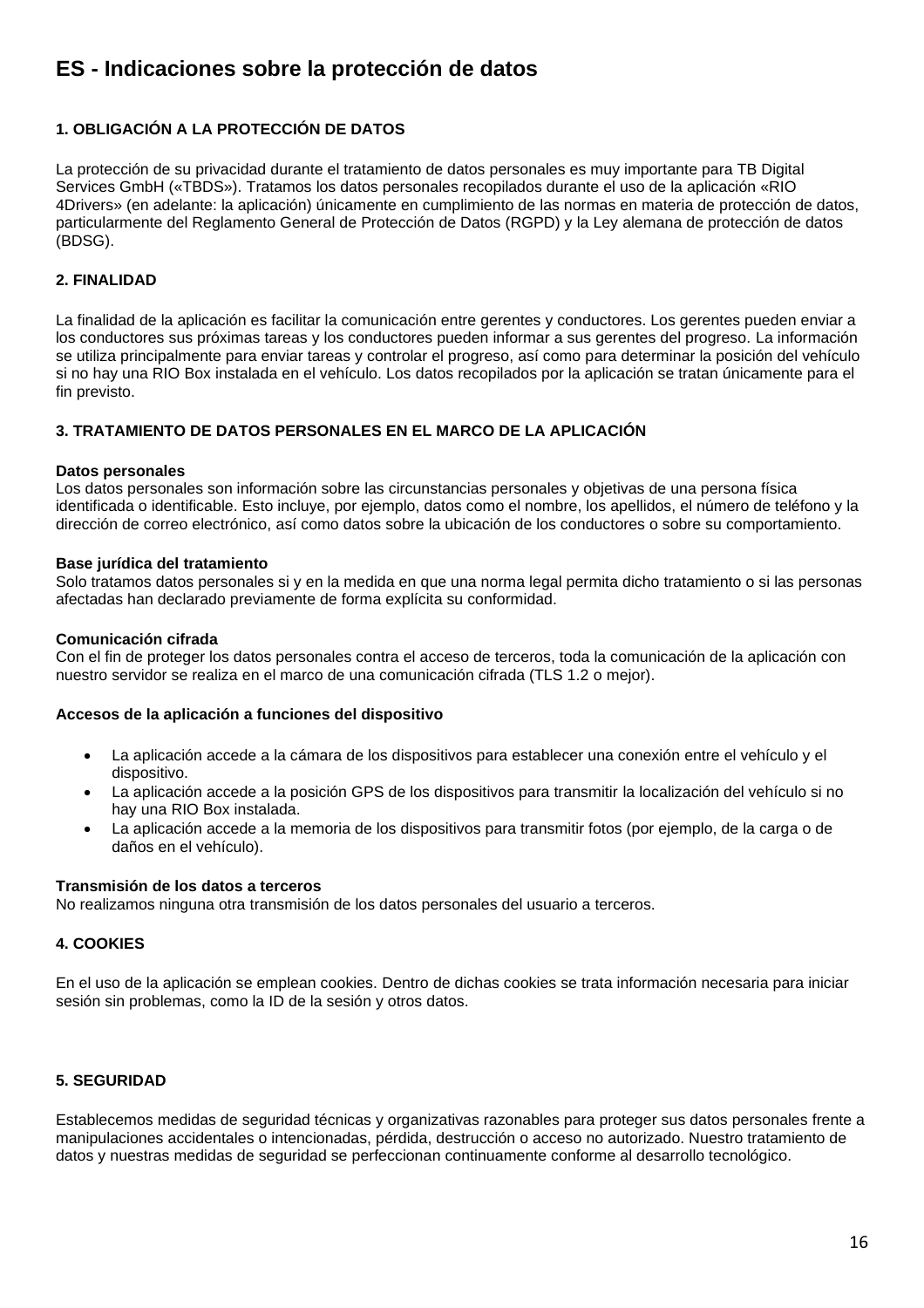## **6. ELIMINACIÓN**

En la propia aplicación no se guardan datos personales. Los datos personales necesarios para el funcionamiento de la aplicación se almacenan en otras aplicaciones de servicio y están sujetos a los plazos de supresión aplicables a las mismas. En este sentido, los datos solo se almacenarán el tiempo que sea necesario para la prestación del servicio o para el cumplimiento de los plazos de conservación.

## **7. TRATAMIENTO DE DATOS DEL PEDIDO**

Hemos firmado los contratos de tratamiento de datos de pedidos correspondientes con socios colaboradores, que empleamos como encargados de la tramitación de pedidos en el marco del suministro de la aplicación y el uso de sus funciones.

## **8. MODIFICACIÓN DE NUESTRAS DISPOSICIONES SOBRE PROTECCIÓN DE DATOS**

Nos reservamos el derecho de modificar nuestras medidas de protección de datos y de seguridad informática cuando sea necesario debido al curso del desarrollo tecnológico o legal. En dichos casos, adaptaremos adecuadamente nuestras disposiciones sobre protección de datos, le informaremos de forma apropiada y, si es necesario, le solicitaremos su conformidad al respecto.

#### **9. Sus derechos**

Usted tiene los siguientes derechos en relación con sus datos personales:

- 43. Derecho de información, especialmente sobre los datos personales relacionados con usted que tratamos, los fines del tratamiento de los datos, las categorías de los datos personales en cuestión, las categorías de los destinatarios y el plazo previsto de conservación de los datos (art. 15 del RGPD).
- 44. Derecho a que el responsable rectifique los datos personales incorrectos o incompletos (art. 16, 17 del RGPD).
- 45. Derecho de supresión o a la limitación del tratamiento de los datos sobre usted que estén almacenados (art. 17 del RGPD).
- 46. Derecho a la portabilidad de los datos (art. 20 del RGPD).
- 47. Derecho a retirar su consentimiento en cualquier momento y sin necesidad de indicar los motivos (art. 7 párrafo 3 del RGPD).
- 48. Derecho a presentar reclamaciones ante las autoridades de control (art. 77 del RGPD).

## **10. ENTIDAD RESPONSABLE Y CONTACTO**

Si tiene alguna pregunta sobre la protección de datos en relación con esta aplicación, o si quiere hacer valer sus derechos, diríjase a: TB Digital Services GmbH, Oskar-Schlemmer-Str. 19-21, 80807 Múnich, o a datenschutz@rio.cloud.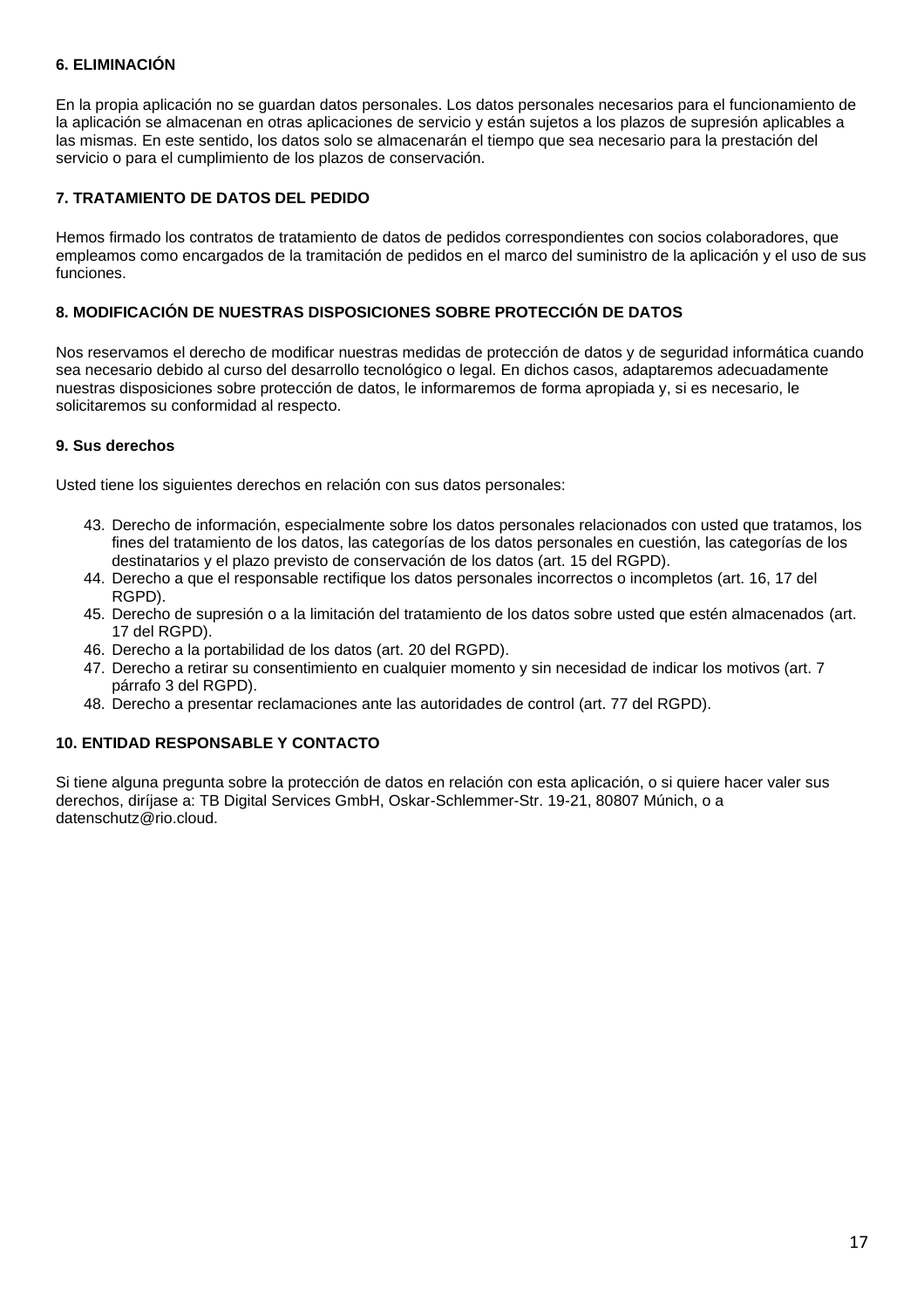# <span id="page-17-0"></span>**FI - Tietosuojahuomautuksia**

## **1. TIETOSUOJAVELVOITE**

Yksityisyyteen liittyvien oikeuksiesi suojaaminen henkilötietojasi käsiteltäessä on erittäin tärkeää TB Digital Services GmbH:lle ("TBDS"). Käsittelemme sovelluksen "RIO 4Drivers" (jäljempänä: sovellus) käytön yhteydessä kerättyjä henkilötietoja yksinomaan tietosuojasäännösten, erityisesti EU:n yleisen tietosuoja-asetuksen (GDPR) ja Saksan liittovaltion tietosuojalain (BDSG) mukaisesti.

# **2. KÄYTTÖTARKOITUS**

Sovelluksen tarkoituksena on helpottaa isännöitsijöiden ja kuljettajien välistä viestintää. Isännöitsijät voivat lähettää kuljettajille heidän seuraavat tehtävänsä, ja kuljettajat voivat ilmoittaa isännöitsijöille työn edistymisestä. Tietoja käytetään erityisesti tehtävien lähettämiseen ja edistymisen seurantaan sekä ajoneuvon sijainnin määrittämiseen, jos ajoneuvoon ei ole asennettu RIO Boxia. Sovelluksen keräämiä tietoja käsitellään vain aiottuun tarkoitukseen.

## **3. HENKILÖTIETOJEN KÄSITTELY SOVELLUKSEN PUITTEISSA**

#### **Henkilötiedot**

Henkilötiedot ovat tietoja tunnistetun tai tunnistettavissa olevan luonnollisen henkilön henkilökohtaisista ja asiallisista olosuhteista. Tällaisia tietoja ovat esimerkiksi etu- ja sukunimi, puhelinnumero ja sähköpostiosoite, mutta myös sijaintitiedot tai kuljettajien käyttäytymistiedot.

#### **Käsittelyn oikeusperusta**

Käsittelemme henkilötietoja vain, jos ja siinä määrin kuin lainsäädäntö sallii kyseisen käsittelyn tai jos asianomaiset henkilöt ovat nimenomaisesti antaneet etukäteen suostumuksensa käsittelyyn.

#### **Salattu viestinsiirto**

Kaikkien henkilötietojen suojaamiseksi asiattomalta käytöltä kaikki sovelluksen ja palvelimemme välinen viestintä tapahtuu salatun yhteyden kautta (TLS 1.2 tai parempi).

## **Sovelluksen pääsy laitetoimintoihin**

- Sovellus käyttää laitteiden kameraa luodakseen yhteyden ajoneuvon ja laitteen välille.
- Sovellus käyttää laitteiden GPS-sijaintia välittääkseen ajoneuvon sijainnin, jos RIO Boxia ei ole asennettu.
- Sovellus käyttää laitteiden muistia lähettääkseen valokuvia (esimerkiksi lastista tai ajoneuvon vaurioista).

## **Tietojen siirto kolmansille osapuolille**

Emme luovuta käyttäjän henkilötietoja kolmansille osapuolille.

## **4. EVÄSTEET**

Sovellusta käytettäessä käytetään evästeitä. Näissä evästeissä käsitellään tietoja, kuten istuntotunnusta ja muita tietoja, joita tarvitaan sujuvaan kirjautumiseen.

## **5. TURVALLISUUS**

Toteutamme asianmukaisia teknisiä ja organisatorisia turvatoimia henkilötietojesi suojaamiseksi vahingossa tapahtuvalta tai tahalliselta manipuloinnilta, häviämiseltä, tuhoamiselta tai asiattomien henkilöiden pääsyltä niihin. Tietojen käsittelyämme ja turvatoimiamme kehitetään jatkuvasti teknisen kehityksen myötä.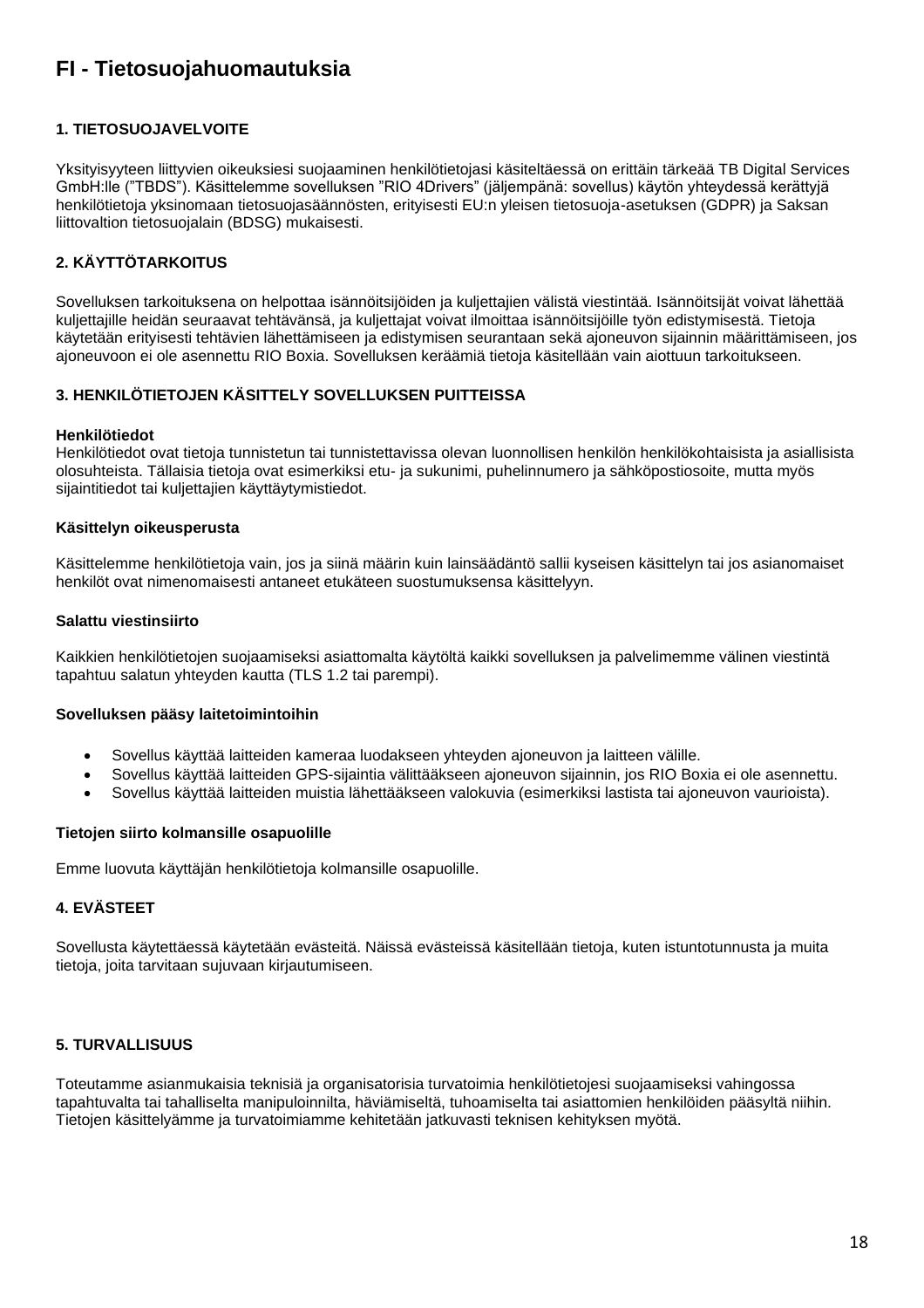## **6. POISTO**

Itse sovellukseen ei tallenneta henkilötietoja. Sovelluksen toiminnan kannalta välttämättömät henkilötiedot tallennetaan muihin palvelusovelluksiin, ja niihin sovelletaan niissä noudatettavia poistoaikoja. Tältä osin tietoja säilytetään vain niin kauan, kuin on tarpeen palvelun tarjoamiseksi tai säilytysaikojen noudattamiseksi.

# **7. TILAUSTIETOJEN KÄSITTELY**

Olemme solmineet vastaavat tilausten käsittelysopimukset yhteistyökumppaneidemme kanssa, joita käytämme tilausten käsittelijöinä sovelluksen tarjoamisen ja sen toimintojen käytön puitteissa.

## **8. TIETOSUOJASÄÄNNÖSTEMME MUUTOKSET**

Pidätämme oikeuden muuttaa tietosuoja- ja tietotekniikan turvallisuutta koskevia toimiamme, jos se on tarpeen oikeudellisen tai teknisen kehityksen vuoksi. Tällaisissa tapauksissa mukautamme tietosuojasäännöksiämme vastaavasti, ilmoitamme tästä sinulle asianmukaisella tavalla ja pyydämme tarvittaessa suostumuksesi.

## **9. Oikeutesi**

Sinulla on seuraavat henkilötietojasi koskevat oikeudet:

- 49. Oikeus tutustua erityisesti sinua koskeviin tietoihin, joita käsittelemme, käsittelyn tarkoituksiin, asianomaisten henkilötietojen luokkiin, vastaanottajaryhmiin ja suunniteltuun säilytysaikaan (yleisen tietosuoja-asetuksen 15 artikla).
- 50. Oikeus saada rekisterinpitäjä korjaamaan virheelliset tai puutteelliset henkilötiedot (yleisen tietosuojaasetuksen 16 ja 17 artikla).
- 51. Oikeus poistaa tai rajoittaa sinua koskevien tietojen käsittelyä (yleisen tietosuoja-asetuksen 17 artikla).
- 52. Oikeus tietojen siirrettävyyteen (yleisen tietosuoja-asetuksen 20 artikla).
- 53. Oikeus peruuttaa suostumuksesi milloin tahansa ja ilman perusteluja (yleisen tietosuoja-asetuksen 7 artiklan 3 kohta).
- 54. Oikeus tehdä valitus toimivaltaiselle valvontaviranomaiselle (yleisen tietosuoja-asetuksen 77 artikla).

# **10. VASTUUHENKILÖ JA YHTEYSTIEDOT**

Jos sinulla on kysyttävää tietosuojasta tähän sovellukseen liittyen tai jos haluat käyttää oikeuksiasi, ota yhteyttä seuraavaan osoitteeseen: TB Digital Services GmbH, Oskar-Schlemmer-Str. 19-21, 80807 München, Saksa, tai osoitteeseen datenschutz@rio.cloud.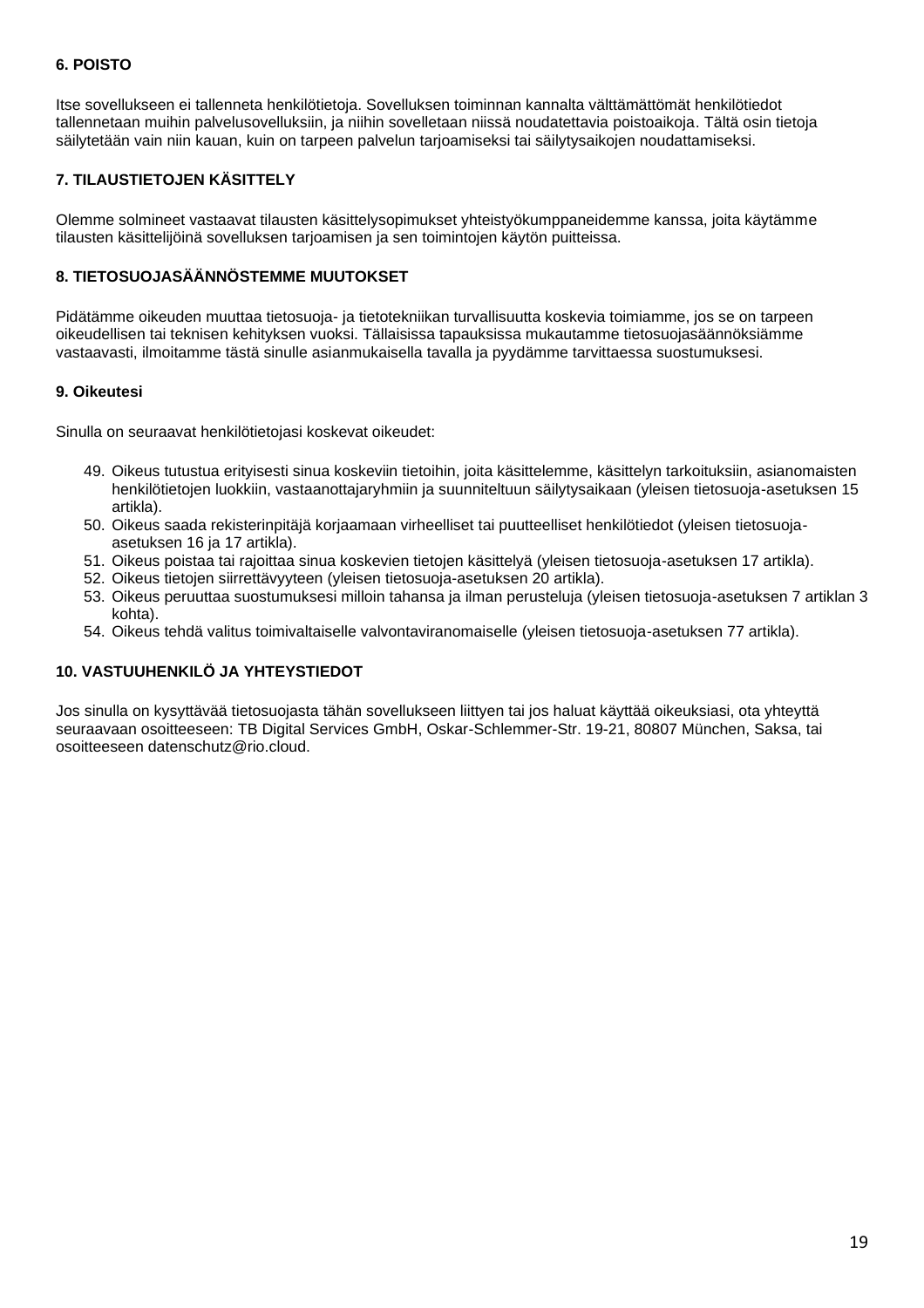# <span id="page-19-0"></span>**FR - Remarques relatives à la protection des données**

# **1. OBLIGATION DU RESPECT DE LA PROTECTION DES DONNÉES**

Pour TB Digital Services GmbH (« TBDS »), la protection de votre vie privée par le traitement des données à caractère personnel constitue une préoccupation importante. Les données personnelles collectées lors de l'utilisation de l'application « RIO 4Drivers » (dans la suite « l'Application ») sont exclusivement traitées dans le respect de la législation relative à la protection des données, notamment celles du règlement général sur la protection des données (RGPD) et de la loi allemande sur la protection des données (BDSG).

## **2. FINALITÉ**

L'Application a pour but de simplifier la communication entre les gestionnaires et les chauffeurs. Les gestionnaires peuvent faire parvenir aux chauffeurs leurs prochaines missions et, inversement, les chauffeurs informent les gestionnaires de l'avancement de leurs tâches. Les informations sont essentiellement utilisées dans le cadre de la communication des tâches et de la surveillance de l'avancement de leur réalisation ainsi qu'à la localisation des véhicules lorsqu'ils ne sont pas équipés de la RIO Box. Les données collectées par l'Application sont traitées uniquement dans le but prévu.

## **3. TRAITEMENT DES DONNÉES À CARACTÈRE PERSONNEL DANS LE CADRE DE L'APPLICATION**

#### **Données à caractère personnel**

Les données à caractère personnel sont des renseignements relatifs à la situation personnelle et matérielle d'une personne physique identifiée ou identifiable. C'est le cas par exemple des renseignements tels que le prénom, le nom, le numéro de téléphone et l'adresse électronique, mais aussi les données de localisation ou les données comportementales des chauffeurs.

#### **Base juridique du traitement**

Nous traitons les données à caractère personnel uniquement lorsque et dans la mesure où une disposition juridique autorise le traitement concret des données ou si les personnes concernées par ce traitement ont expressément donné au préalable leur accord pour cela.

## **Transmission cryptée des informations**

Afin de protéger les données à caractère personnel de tout accès par des tiers, l'ensemble des communications de l'Application a lieu sur notre serveur, via une connexion cryptée (TLS 1.2 ou version supérieure).

## **Accès de l'Application sur les fonctions de l'appareil**

- L'Application accède à la caméra des appareils afin d'établir une liaison entre un véhicule et un appareil.
- L'Application accède à la position GPS des appareils afin de transmettre la localisation d'un véhicule en cas d'absence de la RIO Box.
- L'Application accède à la mémoire des appareils afin de transmettre des photos (par ex. du chargement ou des dommages au véhicule).

#### **Transmission des données à des tiers**

Nous ne transmettons aucune donnée personnelle de l'utilisateur à un tiers.

## **4. COOKIES**

Des cookies sont utilisés lorsque vous utilisez l'Application. Ces cookies traitent des informations telles que l'ID de session et d'autres données nécessaires à garantir une connexion efficace.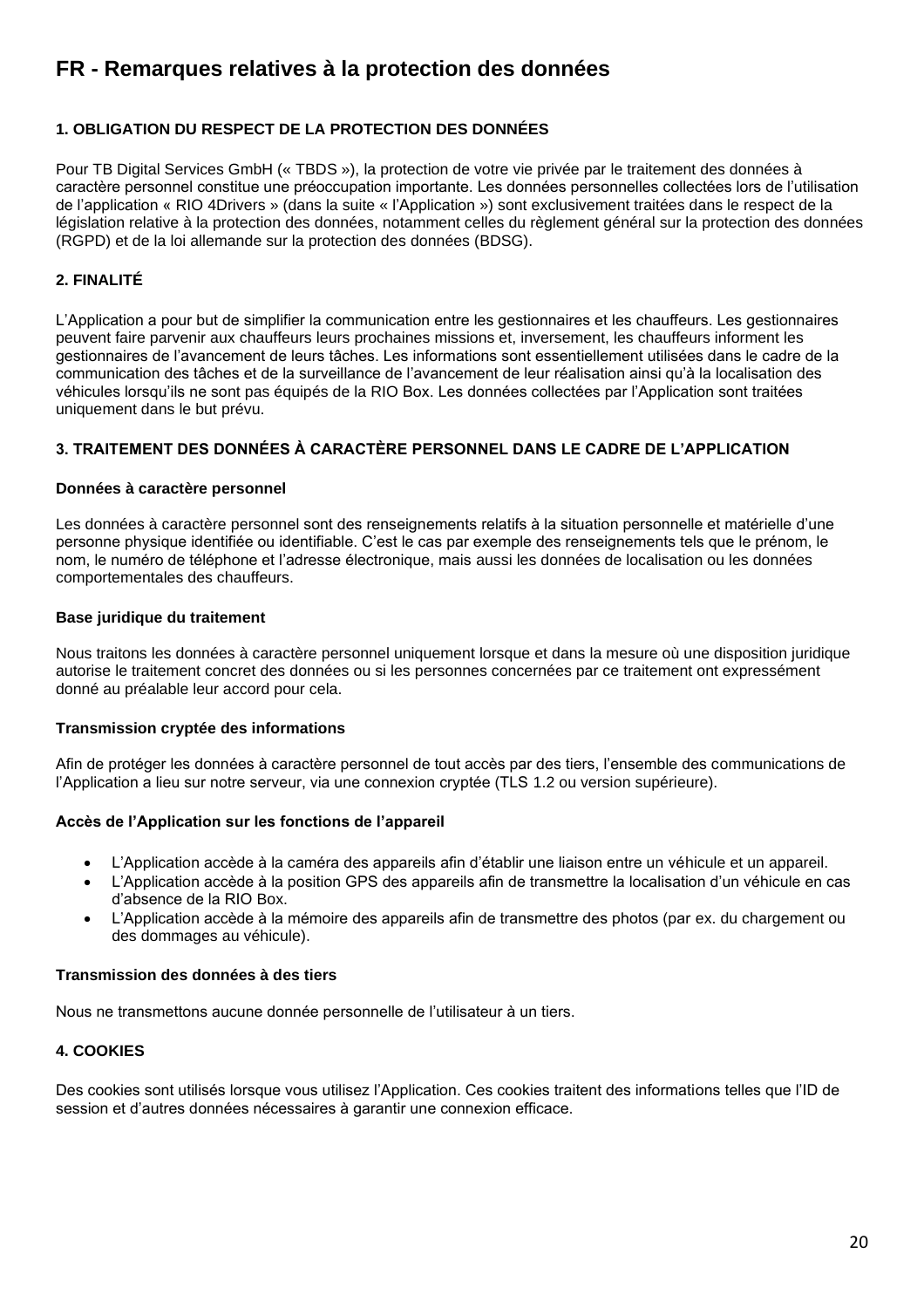# **5. SÉCURITÉ**

Nous protégeons vos données à caractère personnel par des mesures de sécurité techniques et organisationnelles adaptées afin d'éviter des manipulations involontaires ou préméditées, une perte, une destruction ou l'accès de personnes non autorisées. Notre processus de traitement des données et nos mesures de sécurité sont régulièrement améliorés en fonction de l'évolution de la technologie.

## **6. SUPPRESSION**

L'Application ne sauvegarde aucune donnée à caractère personnel. Les données personnelles nécessaires à l'exploitation de l'Application sont stockées dans d'autres applications de service et soumises aux délais de suppression en vigueur. À cet égard, les données ne sont sauvegardées que si elles sont nécessaires à la fourniture du service ou à l'exécution des délais de conservation.

#### **7. TRAITEMENT DES DONNÉES DE COMMANDE**

Nous avons conclu des accords de traitement de données de commande adéquats avec des partenaires de coopération à qui nous faisons appel comme sous-traitants dans le cadre de la mise à disposition de l'Application et l'utilisation de ses fonctions.

## **8. MODIFICATION DE NOTRE POLITIQUE DE CONFIDENTIALITÉ**

Nous nous réservons le droit de modifier nos mesures de sécurité informatique et de protection des données si l'évolution technique ou légale l'exige. Dans ce cas, nous adapterons notre politique de confidentialité en conséquence. Nous vous en tiendrons informé de manière adéquate et, le cas échéant, nous vous demanderons votre consentement.

## **9. VOS DROITS**

S'agissant de vos données à caractère personnel, vous disposez des droits suivants :

- 55. Le droit d'être informé, notamment sur les données que nous traitons vous concernant, sur les finalités du traitement, sur les catégories des données à caractère personnel concernées, sur les catégories des destinataires et sur la durée de sauvegarde prévue (art. 15 du RGPD).
- 56. Le droit d'exiger du responsable la rectification de données à caractère personnel inexactes ou incomplètes (art. 16, 17 du RGPD).
- 57. Le droit à l'effacement ou à la limitation du traitement des données sauvegardées sur votre personne (art. 17 du RGPD).
- 58. Le droit à la portabilité des données (art. 20 du RGPD).
- 59. Le droit de révoquer à tout moment votre consentement sans en indiquer la raison (art. 7 al. 3 du RGPD).
- 60. Le droit au recours auprès de l'autorité de surveillance compétente (art. 77 du RGPD).

# **10. AUTORITÉ RESPONSABLE ET CONTACTS**

Si vous avez des questions concernant la protection des données inhérentes à cette Application ou si vous souhaitez faire valoir vos droits, veuillez vous adresser à : TB Digital Services GmbH, Oskar-Schlemmer-Str. 19-21, D-80807 München ou à datenschutz@rio.cloud.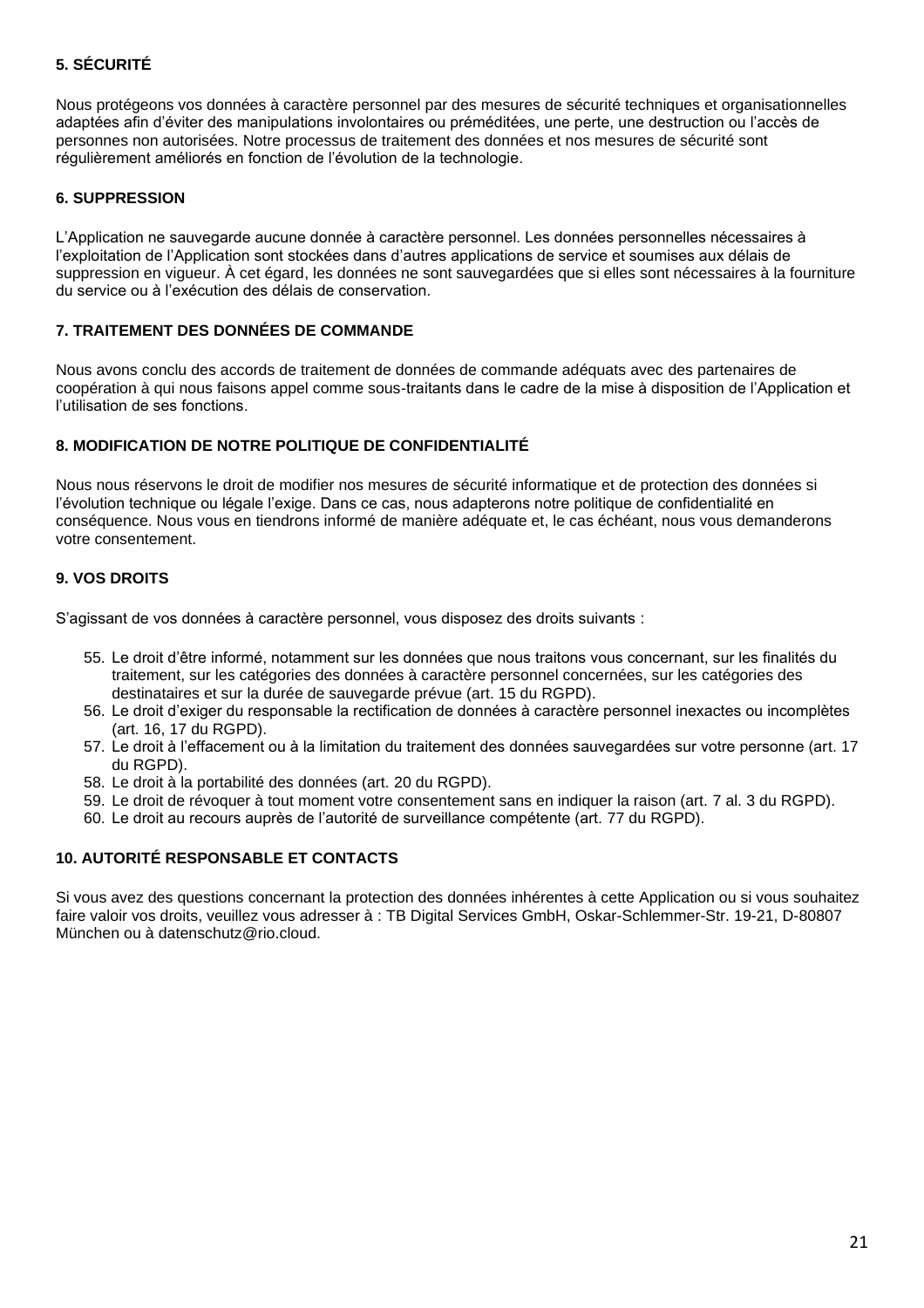# <span id="page-21-0"></span>**HR - Napomene o zaštiti podataka**

# **1. OBAVEZA ZAŠTITE PODATAKA**

Zaštita vaše privatnosti tijekom obrade osobnih podataka važan je zadatak tvrtke TB Digital Services GmbH ("TBDS"). Obrađujemo osobne podatke prikupljene uslijed upotrebe aplikacije "RIO 4Drivers" (u nastavku teksta: aplikacija), isključivo u skladu s propisima o zaštiti podataka, posebice EU Općom uredbom o zaštiti podataka (OUZP) i Saveznim zakonom o zaštiti podataka (njem. BDSG).

## **2. NAMJENA**

Svrha aplikacije je pojednostaviti komunikaciju između otpremnika i vozača. Otpremnici mogu vozačima poslati njihove buduće zadatke, a vozači mogu obavijestiti svoje otpremnike o napretku. Podaci se posebice upotrebljavaju za prijenos zadataka i praćenje napretka, kao i za određivanje položaja vozila ako u vozilu nije instaliran RIO Box. Podaci koje prikuplja aplikacija obrađivat će se samo za predviđenu namjenu.

## **3. OBRADA OSOBNIH PODATAKA U OKVIRU APLIKACIJE**

#### **Osobni podaci**

Osobni podaci su podaci o osobnim i činjeničnim okolnostima određene fizičke osobe ili fizičke osobe čiji je identitet moguće utvrditi. Ovi podaci uključuju, na primjer, informacije poput imena, prezimena, telefonskog broja i adrese epošte, ali i podatke o lokacijama ili podatke o ponašanju vozača.

#### **Pravni temelj za obradu**

Osobne podatke obrađivat ćemo samo ako i u onoj mjeri u kojoj zakonski propisi dopuštaju konkretnu obradu ili ako su ispitanici čiji se podaci obrađuju izričito pristali na ovakvu obradu.

#### **Šifrirana razmjena poruka**

Kako bi se svi osobni podaci zaštitili od neovlaštenog pristupa, sva komunikacija između aplikacije i našeg poslužitelja odvija se u okviru šifrirane veze (TLS 1.2 ili novija verzija).

## **Pristupi aplikacije funkcijama uređaja**

- Aplikacija pristupa kameri uređaja kako bi uspostavila vezu između vozila i uređaja.
- Aplikacija pristupa GPS položaju uređaja kako bi prenijela lokaciju vozila ako RIO Box nije instaliran u vozilu.
- Aplikacija pristupa memoriji uređaja radi prijenosa fotografija (npr. tereta ili oštećenja vozila).

## **Prijenos podataka trećim stranama**

Osobne podatke korisnika ne prosljeđujemo trećim stranama.

## **4. KOLAČIĆI**

Kolačići se upotrebljavaju tijekom upotrebe aplikacije. Ovi kolačići obrađuju podatke poput ID-a sesije i ostale podatke koji su potrebni za nesmetanu prijavu.

## **5. SIGURNOST**

Poduzimamo odgovarajuće tehničke i organizacijske sigurnosne mjere kako bismo zaštitili vaše osobne podatke od slučajnih ili namjernih manipulacija, gubitka, uništenja ili od pristupa neovlaštenih osoba. Naša obrada podataka i naše sigurnosne mjere poboljšavaju se neprekidno u skladu s tehnološkim razvojem.

## **6. BRISANJE**

U samoj se aplikaciji ne spremaju osobni podaci. Osobni podaci potrebni za rad aplikacije spremaju se u drugim uslužnim aplikacijama i podliježu razdobljima brisanja koji vrijede za te aplikacije. S tim u vezi vrijedi pravilo da se podaci spremaju samo onoliko dugo koliko je potrebno za pružanje usluge ili za ispunjavanje razdoblja čuvanja.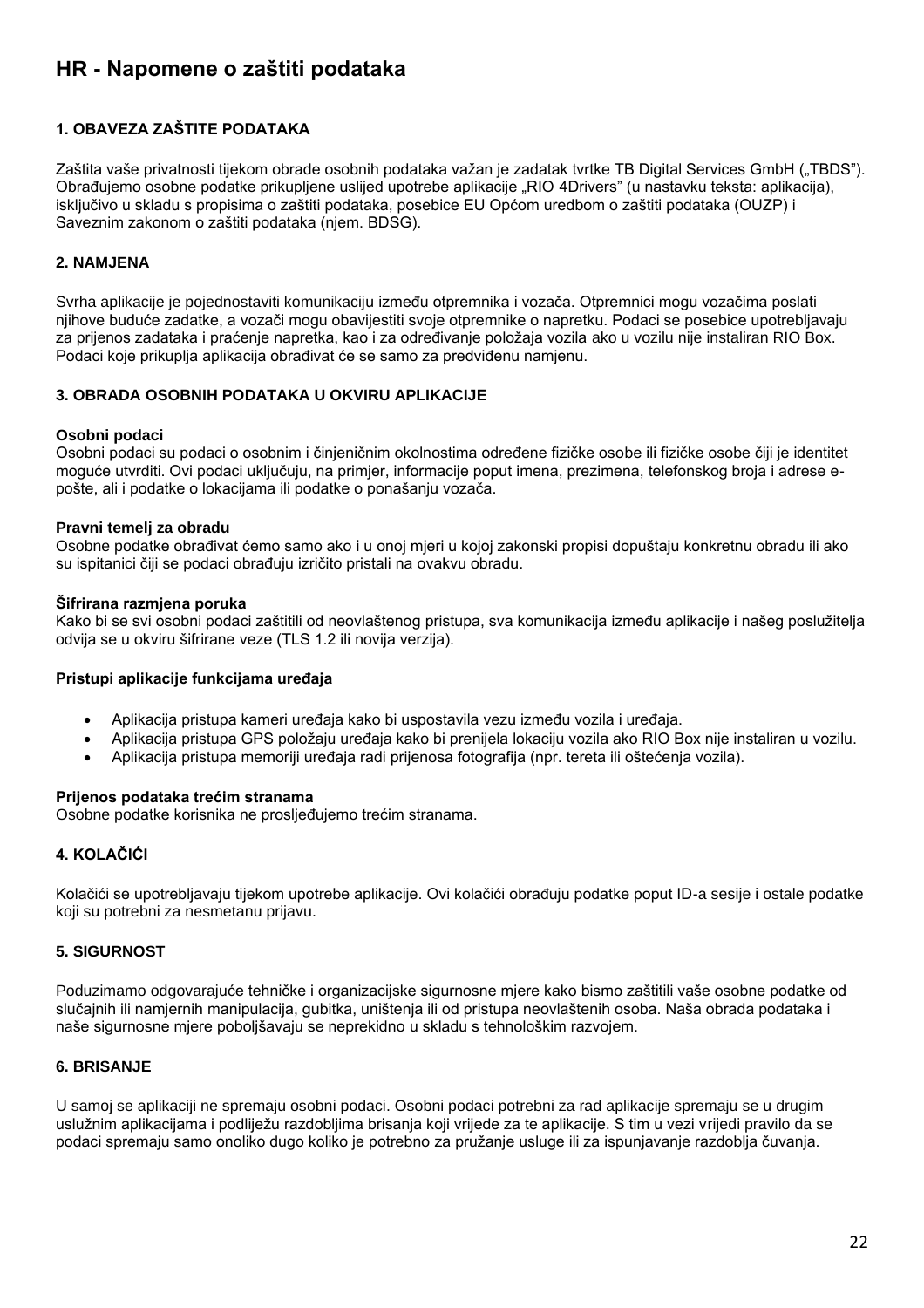# **7. OBRADA PODATAKA O NARUDŽBI**

S partnerima s kojima surađujemo na obradi narudžbi u okviru pružanja usluga rada aplikacije i upotrebe njezinih funkcija sklopili smo odgovarajuće ugovore o obradi narudžbi.

# **8. IZMJENA NAŠIH PRAVILA O ZAŠTITI PODATAKA**

Pridržavamo pravo na izmjenu naših pravila o zaštiti podataka i IT sigurnosnih mjera ako je to potrebno zbog zakonski propisanog ili tehničkog razvoja. U tom ćemo slučaju na odgovarajući način prilagoditi i naša pravila o zaštiti podataka te vas na odgovarajući način obavijestiti o tome te, ako bude potrebno, zatražiti od vas suglasnost za to.

# **9. Vaša prava**

Imate sljedeća prava u vezi s vašim osobnim podacima:

- 61. Pravo na pristup informacijama, posebice podacima koje obrađujemo o vama, svrhama obrade, kategorijama osobnih podataka koji se obrađuju, kategorijama primatelja i planiranom roku čuvanja (čl. 15. OUZP-a).
- 62. Pravo na ispravak netočnih ili nepotpunih osobnih podataka od strane odgovorne osobe (čl. 16., 17. OUZP-a).
- 63. Pravo na brisanje ili ograničenje obrade spremljenih podataka o vama (čl. 17. OUZP-a).
- 64. Pravo na prenosivost podataka (čl. 20. OUZP-a).
- 65. Pravo opoziva suglasnosti u bilo kojem trenutku i bez navođenja razloga (čl. 7. stavak 3. OUZP-a).
- 66. Pravo podnošenja žalbe nadležnom nadzornom tijelu (čl. 77. OUZP-a).

# **10. NADLEŽNO TIJELO I KONTAKT**

Ako imate pitanja o zaštiti podataka u vezi s ovom aplikacijom ili ako želite potvrditi svoja prava, obratite se na: TB Digital Services GmbH, Oskar-Schlemmer-Str. 19-21, 80807 München ili na datenschutz@rio.cloud.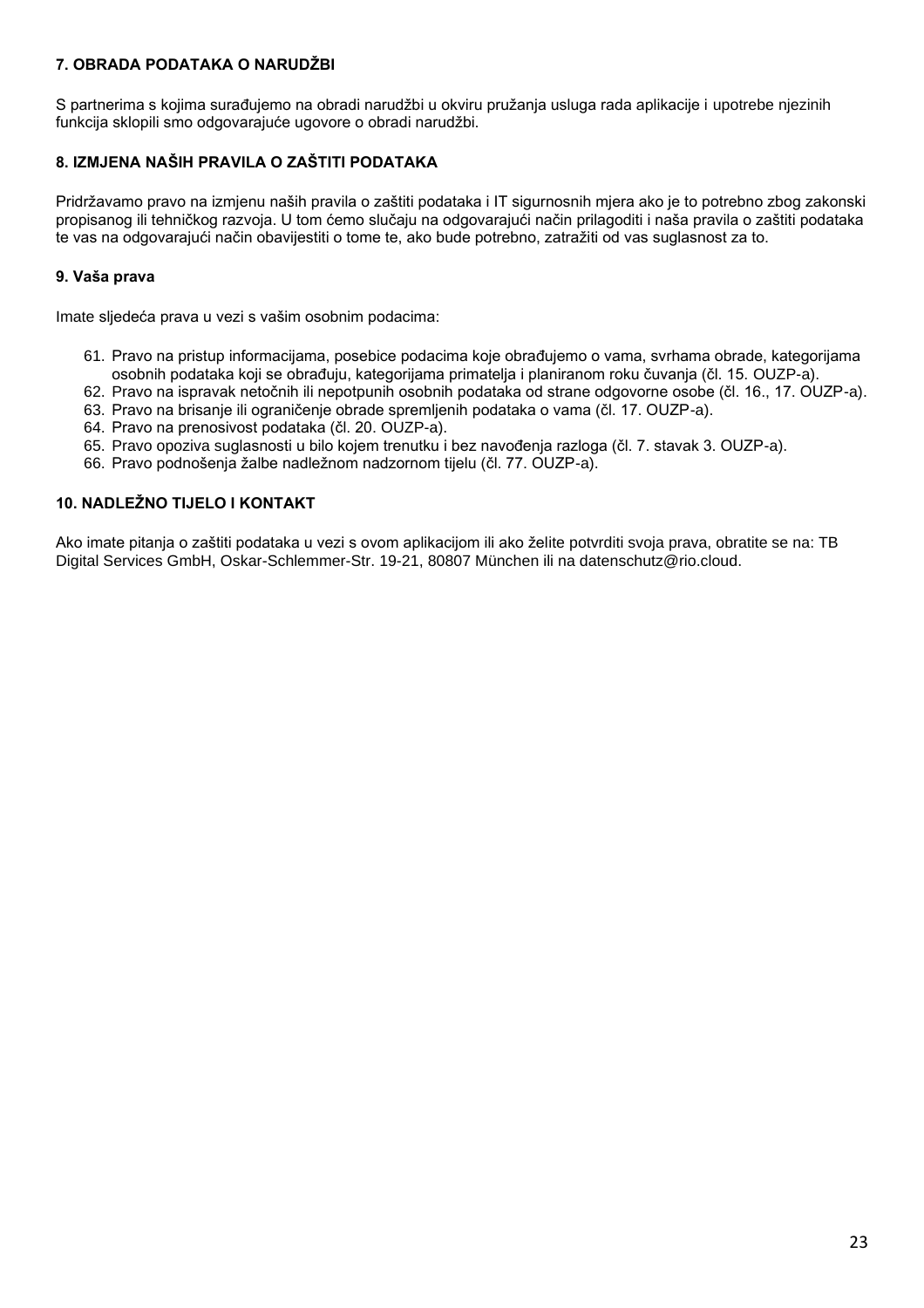# <span id="page-23-0"></span>**HU - Adatvédelmi tudnivalók**

# **1. ADATVÉDELMI KÖTELEZETTSÉGEK**

Személyes adatainak feldolgozása során az Ön magánéletének védelme fontos szempont az TB Digital Services GmbH ("TBDS") számára. A "RIO 4Drivers" alkalmazás (a továbbiakban: az app) használata során gyűjtött személyes adatokat kizárólag az adatvédelmi előírások betartásával dolgozzuk fel, különös tekintettel, az EU adatvédelmi rendeletére (GDPR) és a szövetségi adatvédelmi törvényre (BDSG).

# **2. A CÉL MEGHATÁROZÁSA**

Az app célja a diszponensek és a járművek közötti kommunikáció egyszerűbbé tétele. A diszponensek a járműveket hozzárendelhetik a következő feladataikhoz, a járművezetők pedig tájékoztathatják a diszponenseket az aktuális helyzetről. Az információk főként a feladatok kiosztására és a folyamat menetének figyelésére szolgálnak, valamint a jármű helyzetének meghatározására abban az esetben, ha a járműben nincs RIO Box. Az app által gyűjtött adatok csak a meghatározott célra használhatók fel.

# **3. SZEMÉLYES ADATOK FELDOLGOZÁSA AZ APP KERETÉBEN**

## **Személyes adatok**

Személyes adatoknak számítanak egy meghatározott vagy meghatározható természetes személy személyes és szakmai viselkedésére vonatkozó adatok. Idesorolhatók például olyan adatok, mint a családnév, az utónév, a telefonszám és az e-mail cím, illetve a gépkocsivezetők telephelyére és viselkedésére vonatkozó adatok.

#### **Az adatfeldolgozás jogi alapja**

Személyes adatokat csak akkor dolgozunk fel, ha és amennyiben egy jogi előírás a konkrét feldolgozást megengedi, vagy ha ahhoz a feldolgozásban érintettek előzőleg kifejezetten hozzájárultak.

#### **Titkosított üzenettovábbítás**

Az összes személyes adat idegenek hozzáférése elleni védelme érdekében az app minden kommunikációja a szerverünkkel egy kódolt (TLS 1.2 vagy magasabb szintű) kapcsolaton keresztül történik.

#### **Az alkalmazás elérései a készülékfunkciókon**

- Az app hozzáfér a készülékek kameráihoz, hogy az egyik jármű és egy készülék között kapcsolat jöjjön létre.
- Az app hozzáfér a készülékek GPS-pozíciójához, hogy RIO Box hiányában meghatározható legyen a jármű tartózkodási helye.
- Az app hozzáfér a készülékek memóriájához, hogy fényképeket (pl. Az áruról vagy a jármű sérüléseiről) továbbíthasson.

#### **Adatok átadása harmadik félnek**

A használó személyes adatait harmadik félnek nem adjuk át.

## **4. SÜTIK**

Az app használata során sütik alkalmazására kerül sor. A sütikben olyan információk, pl. munkamenet-azonosító és más adatok vannak tárolva, amelyek a zavartalan bejelentkezéshez szükségesek.

# **5. BIZTONSÁG**

Megfelelő műszaki és szervezeti biztonsági intézkedésekkel védjük az Ön adatait a véletlen vagy szándékos manipulációtól, elvesztéstől, megsemmisüléstől vagy jogosulatlan személyek általi hozzáféréstől. Az adatfeldolgozási folyamatot és biztonsági intézkedéseket a műszaki fejlődésnek megfelelően folyamatosan fejlesztjük.

# **6. TÖRLÉS**

Magában az appban semmilyen személyes adat tárolása nem történik. Az app működtetéséhez szükséges személyes adatok más szolgáltatási alkalmazásokban történik, és az ott érvényes törlési határidők vonatkoznak rájuk.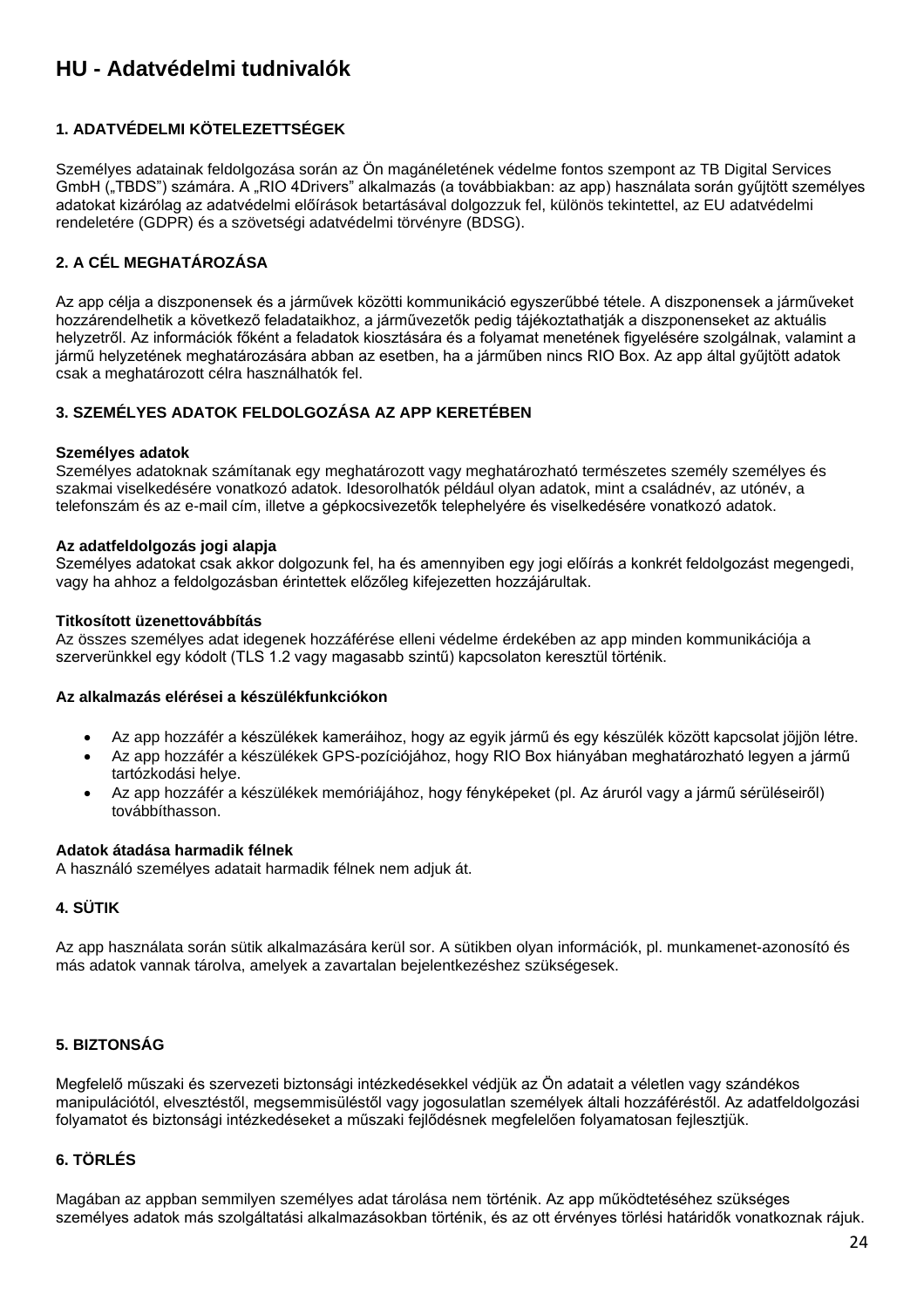Alapvetően érvényes, hogy az adatokat csak addig tároljuk, amíg azokra a szolgáltatások teljesítéséhez vagy a megőrzési időtartamok betartásához szükségesek.

# **7. ADATFELDOLGOZÁS MEGBÍZÁS ALAPJÁN**

Azokkal az együttműködő partnerekkel, aki az app rendelkezésre bocsátásában és funkcióinak használatával kapcsolatban megbízott feldolgozóként alkalmazunk, megfelelő megbízási szerződést kötünk az adatok feldolgozására vonatkozóan.

# **8. AZ ADATVÉDELMI RENDELKEZÉSEK MÓDOSÍTÁSA**

Fenntartjuk magunknak az adatvédelmi és IT-biztonsági intézkedések módosításának jogát a műszaki fejlődés miatt szükséges vagy a törvénnyel kapcsolatos esetekben. Ezekben az esetekben megfelelően fogjuk módosítani adatvédelmi rendelkezéseinket is, és megfelelő formában tájékoztatni fogjuk erről, és szükség esetén be fogjuk szerezni az Ön hozzájárulását.

# **9. Az Önt megillető jogok**

A saját személyes adataival kapcsolatban Önt a következő jogok illetik meg:

- 67. Az érdeklődés joga, különös tekintettel azokra az adatokra, amelyeket Önnel kapcsolatban feldolgozunk, a feldolgozás céljára, az érintett személyes adatok kategóriáira és a tárolás tervezett időtartamára vonatkozóan (GDPR 15. cikkely).
- 68. A pontatlan vagy nem teljes személyes adatok helyesbítésére való jog, amelyet a felelősök hajtanak végre (GDPR 16., 17. cikkely).
- 69. Az Önről tárolt személyes adatok törlésére vagy az adatok feldolgozásának korlátozására való jog (GDPR 17. cikkely).
- 70. Az adatok átruházhatóságának joga (GDPR 20. cikkely).
- 71. Az adatokkal kapcsolatos hozzájárulásának bármely időpontban, indoklás nélkül történő visszavonására való jog (GDPR 7. cikkely 3. szakasz).
- 72. Panasz benyújtására való jog az illetékes felügyeleti hatóságnál (GDPR 77. cikkely).

# **10. FELELŐS HELYEK ÉS KAPCSOLAT**

A jelen alkalmazással kapcsolatos adatvédelemmel kapcsolatos kérdéseivel vagy a jogait érvényesítésével kapcsolatban ide fordulhat: TB Digital Services GmbH, Oskar-Schlemmer-Str. 19-21, 80807 München, vagy: datenschutz@rio.cloud.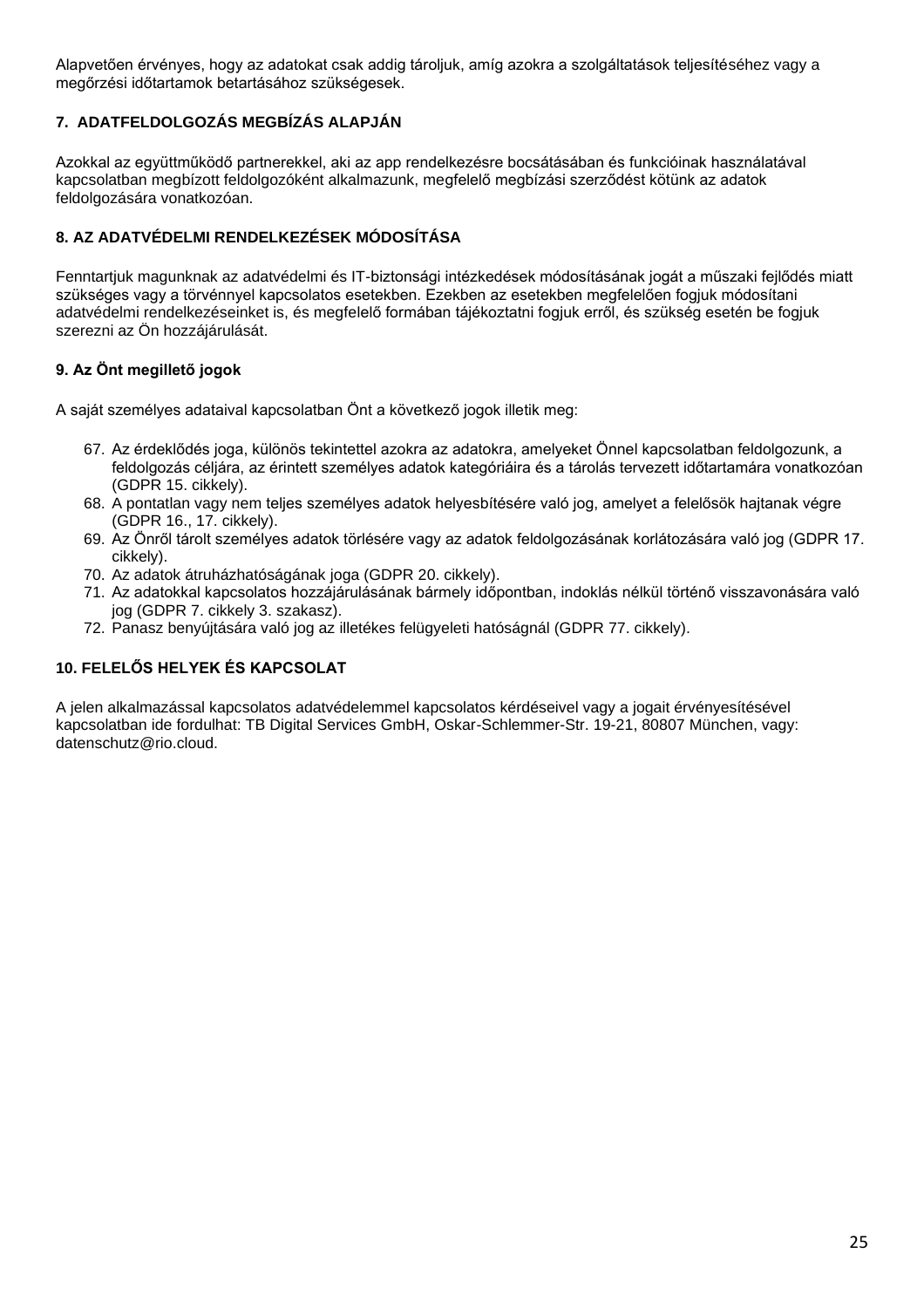# <span id="page-25-0"></span>**IT - Avvertenze sulla protezione dei dati**

## **1. IMPEGNO PER LA PROTEZIONE DEI DATI**

TB Digital Services GmbH ("TDBS") attribuisce grande importanza alla privacy nell'ambito del trattamento dei dati personali. Infatti, trattiamo i dati personali, raccolti utilizzando l'applicazione "RIO 4Drivers" (di seguito: l'"app"), esclusivamente nel rispetto delle norme sulla privacy, in particolare del Regolamento generale sulla protezione dei dati dell'UE (GDPR) e della legge federale tedesca sulla protezione dei dati (Bundesdatenschutzgesetz - BDSG).

# **2. SCOPO PREVISTO**

Lo scopo dell'app è quello di agevolare la comunicazione tra titolari e conducenti. L'app permette infatti ai titolari di comunicare eventuali nuovi incarichi ai conducenti e a questi ultimi di informarli in merito al progresso di tali incombenze. Le informazioni sono destinate soprattutto alla trasmissione degli incarichi, al monitoraggio del relativo progresso e alla determinazione della posizione del veicolo qualora nello stesso non sia installata una RIO Box. I dati raccolti dall'app vengono trattati solo per lo scopo previsto.

## **3. TRATTAMENTO DEI DATI PERSONALI ALL'INTERNO DELL'APP**

#### **Dati personali**

I dati personali sono informazioni relative alle condizioni personali o materiali di una persona fisica identificata o identificabile, come ad esempio nome, cognome, numero di telefono e indirizzo e-mail, ma anche dati riguardanti la posizione o la condotta di guida dei conducenti.

#### **Fondamenti giuridici del trattamento**

I dati personali saranno da noi elaborati solo nella misura concessa dalla legge o previo consenso esplicito della persona interessata.

#### **Trasmissione di messaggi crittografati**

Per prevenire l'accesso ai dati personali da parte di persone non autorizzate, tutte le comunicazioni all'interno dell'app avvengono sui nostri server mediante un collegamento criptato (TLS 1.2 o versione superiore).

#### **Accesso dell'app alle funzioni del dispositivo**

- L'app accede alla fotocamera dei dispositivi in modo da stabilire una connessione tra un veicolo e un dispositivo.
- L'app accede alla posizione GPS dei dispositivi in modo da trasmettere la posizione del veicolo in caso non sia disponibile una RIO Box.
- L'app accede alla memoria dei dispositivi in modo da trasmettere foto (ad es. del carico oppure dei danni eventualmente subiti dal veicolo).

## **Trasmissione di dati personali a terzi**

I dati personali dell'utente non saranno ceduti a terzi.

## **4. COOKIE**

Durante l'impiego dell'app vengono utilizzati i cookie, all'interno dei quali vengono elaborate informazioni come l'ID della sessione. Tale elaborazione è necessaria per agevolare la fase di registrazione.

## **5. SICUREZZA**

Assicuriamo un'adeguata protezione dei dati dell'utente tramite misure di sicurezza tecniche e organizzative al fine di evitare manipolazioni, perdite e distruzioni accidentali o intenzionali, nonché l'accesso da parte di persone non autorizzate. Le nostre misure di sicurezza e di trattamento dei dati vengono ottimizzate di continuo, conformemente al progresso tecnologico.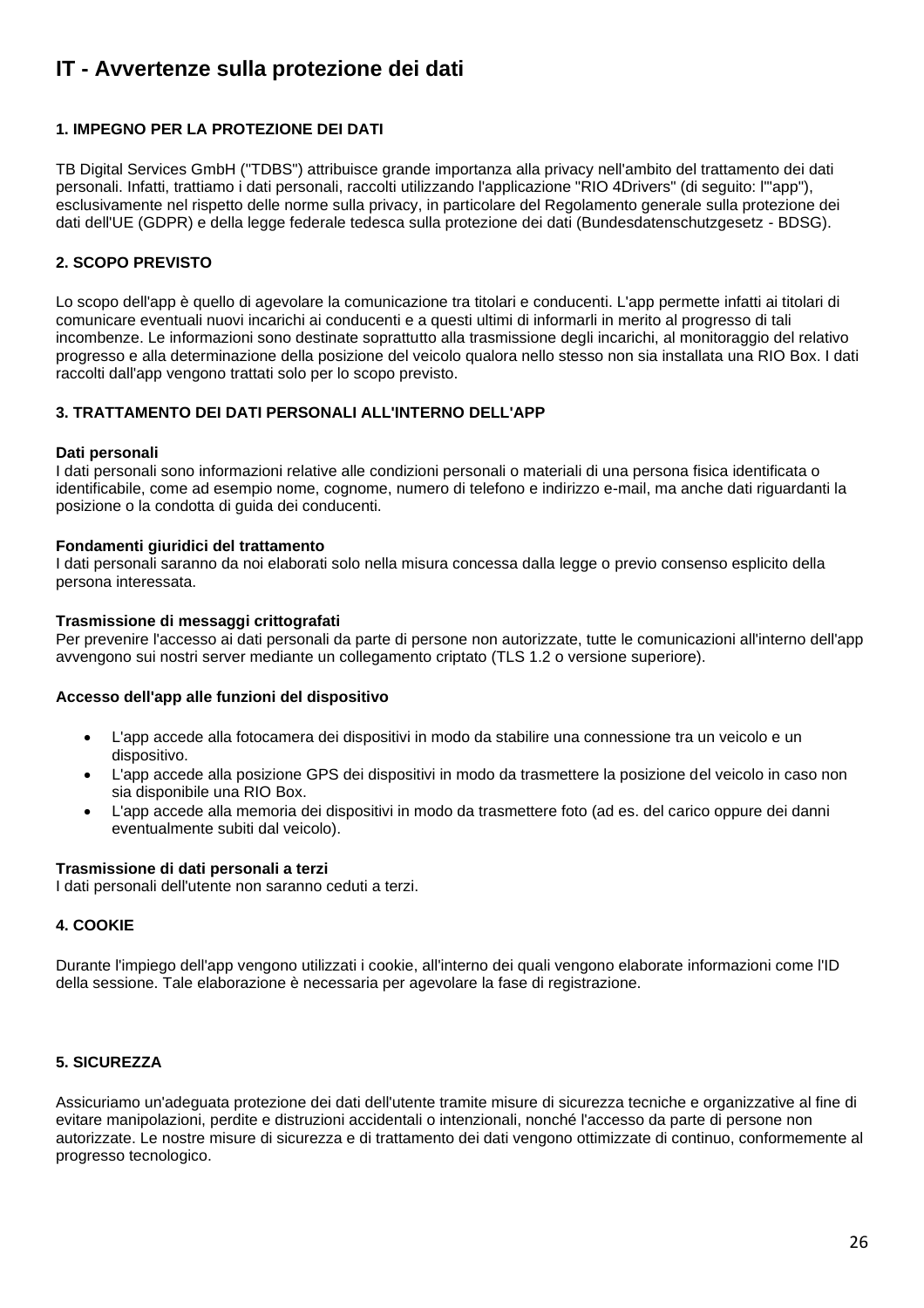## **6. CANCELLAZIONE**

All'interno dell'app non verrà memorizzato alcun dato personale. I dati personali necessari per l'utilizzo dell'app saranno memorizzati nelle altre applicazioni di servizio e saranno soggetti ai termini di cancellazione in vigore. Ciò significa che i dati saranno memorizzati solo fino a quando saranno necessari per l'esecuzione del servizio o fino al termine di conservazione previsto.

## **7. TRATTAMENTO DEI DATI CONTRATTUALI**

In collaborazione con i nostri partner, incaricati del trattamento nell'ambito della realizzazione dell'app e dell'utilizzo delle relative funzioni, abbiamo stipulato degli appositi accordi per il trattamento dei dati contrattuali.

## **8. MODIFICA DELLE NOSTRE NORME SULLA PROTEZIONE DEI DATI**

Ci riserviamo il diritto di modificare le nostre norme di sicurezza e di protezione dei dati e dei sistemi informatici nella misura in cui ciò si renda necessario in seguito al progresso tecnologico o in ambito legislativo. In tal caso, adegueremo di conseguenza le nostre norme sulla protezione dei dati, informeremo l'utente in modo adeguato e, se opportuno, ne richiederemo il consenso.

## **9. Diritti dell'utente**

Per quanto riguarda i propri dati personali, l'utente deterrà i seguenti diritti:

- 73. il diritto di ottenere che gli siano comunicati i dati da noi elaborati relativi alla propria persona, le finalità dell'elaborazione, le categorie dei dati personali interessati, le categorie di destinatari e la durata prevista di memorizzazione (art. 15 GDPR);
- 74. il diritto di richiedere la correzione dei dati personali non corretti o incompleti da parte del responsabile (artt. 16, 17 GDPR);
- 75. il diritto alla cancellazione o limitazione del trattamento dei propri dati memorizzati (art. 17 GDPR);
- 76. il diritto alla portabilità dei dati (art. 20 GDPR);
- 77. il diritto di revoca del consenso in qualsiasi momento e senza alcuna necessità di indicarne le ragioni (art. 7 par. 3 GDPR);
- 78. il diritto di presentare un reclamo all'ente di controllo competente (art. 77 GDPR).

## **10. PARTI RESPONSABILI E CONTATTI**

Qualora si abbiano domande in merito alla protezione dei dati relativa a questa app o si desideri esercitare i propri diritti, si prega di rivolgersi a: TB Digital Services GmbH, Oskar-Schlemmer-Str. 19-21, 80807 Monaco di Baviera oppure datenschutz@rio.cloud.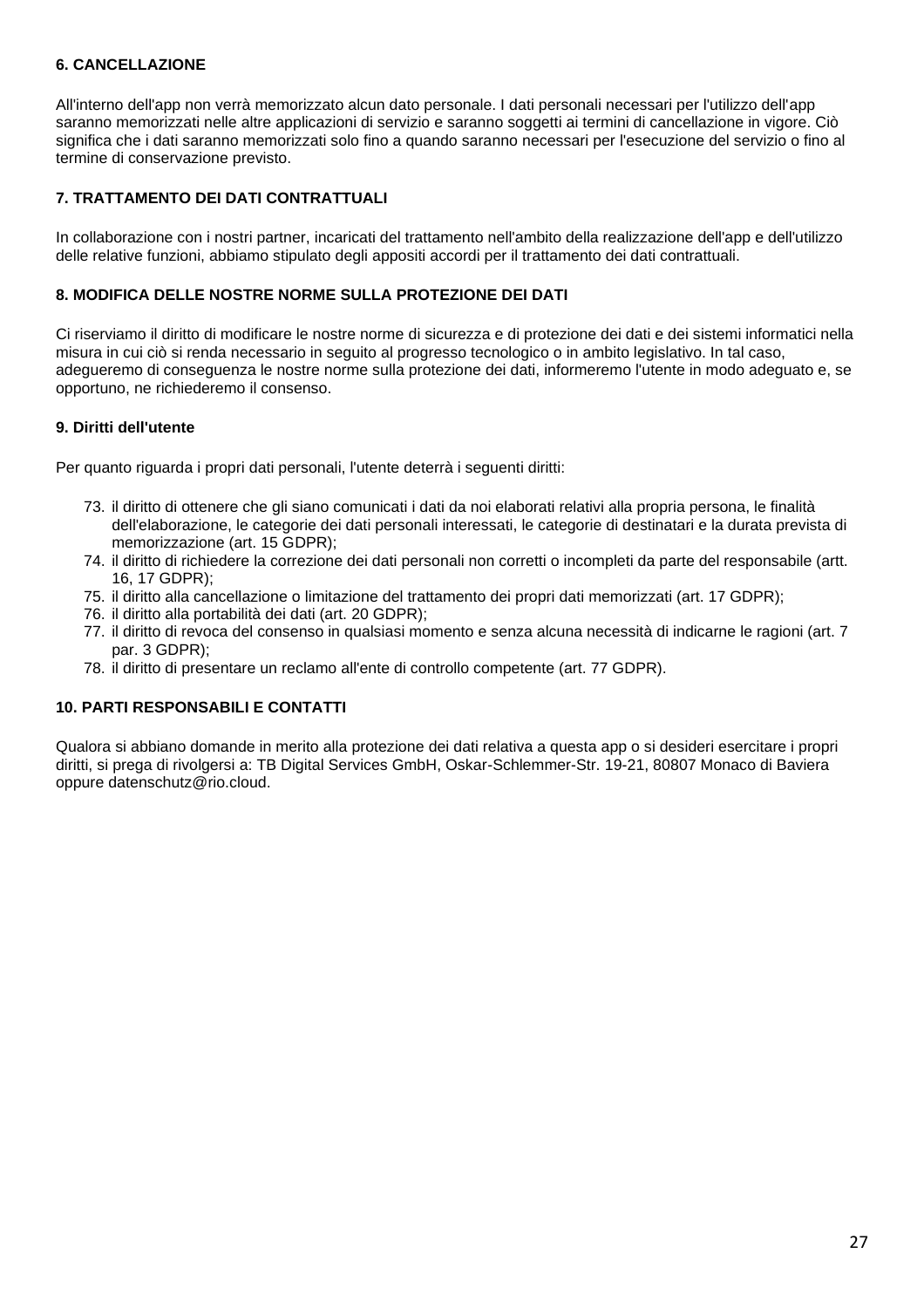# <span id="page-27-0"></span>**LT - Duomenų apsaugos nuorodos**

## **1. DUOMENŲ APSAUGOS PAREIGA**

Tvarkant asmens duomenis bendrovei "TB Digital Services GmbH" ("TBDS") yra labai svarbi Jūsų asmens duomenų apsauga. Mes tvarkome asmens duomenis, gaunamus naudojant taikomąją programėlę "RIO 4Drivers" (toliau – programėlė), griežtai laikydamiesi duomenų apsaugos reikalavimų, ypač ES bendrojo duomenų apsaugos reglamento (BDAR) ir Vokietijos duomenų apsaugos įstatymo (vok. Bundesdatenschutzgesetz, BDSG) nuostatų.

## **2. PASKIRTIS**

Programėlė palengvina bendravimą tarp dispečerių ir vairuotojų. Dispečeriai gali perduoti vairuotojams naujas užduotis, o vairuotojai – informuoti dispečerius apie užduočių vykdymo eigą. Informacija ypač skirta užduotims perduoti ir jų vykdymo eigai stebėti, taip pat transporto priemonės vietai nustatyti, kai transporto priemonėje nėra įrengta "RIO Box". Programėlės surinkti duomenys tvarkomi tik numatytu tikslu.

## **3. ASMENS DUOMENŲ TVARKYMAS PROGRAMĖLĖJE**

#### **Asmens duomenys**

Asmens duomenys yra žinomo arba lengvai nustatomo fizinio asmens duomenys apie asmenines arba dalykines aplinkybes. Jiems priskiriami, pvz., vardas, pavardė, telefono numeris ir el. pašto adresas, taip pat buvimo vietos duomenys arba duomenys apie vairuotojų veiksmus.

## **Tvarkymo teisinis pagrindas**

Mes tvarkome asmens duomenis tik tuo atveju, jei teisės aktas leidžia konkretų tvarkymą arba susiję asmenys tokiam tvarkymui davė aiškų sutikimą.

#### **Šifruotas pranešimų perdavimas**

Siekiant apsaugoti visus asmens duomenis nuo neįgaliotos prieigos, visi duomenys perduodami iš programėlės į mūsų serverį naudojant šifruotą ryšį (TLS 1.2 arba geresnį).

## **Programėlės prieiga prie prietaiso funkcijų**

- Programėlei suteikiama prieiga prie prietaisų kameros, kad būtų užmezgamas ryšys tarp transporto priemonės ir prietaiso.
- Programėlei suteikiama prieiga prie prietaisų GPS padėties, kad būtų nustatoma transporto priemonės buvimo vieta tuo atveju, jei nėra įrengta "RIO Box".
- Programėlei suteikiama prieiga prie prietaiso duomenų kaupiklio, kad būtų perduodamos nuotraukos (pvz., krovinio arba transporto priemonės pažeidimų).

#### **Duomenų perdavimas trečiosioms šalims**

Mes neperduodame naudotojo asmens duomenų trečiosioms šalims.

## **4. SLAPUKAI**

Naudojant programėlę taikomi slapukai. Šiuose slapukuose apdorojama informacija apie seanso ID ir kiti duomenys, reikalingi sklandžiam prisijungimui.

## **5. SAUGUMAS**

Mes naudojame atitinkamas technines ir organizacines apsaugos priemones, kad Jūsų asmens duomenis apsaugotume nuo atsitiktinių ar tyčinių manipuliacijų, praradimo, sunaikinimo ir neįgaliotų asmenų prieigos. Naudojamas duomenų tvarkymo ir apsaugos priemones mes nuolat geriname, atsižvelgdami į technologijų vystymąsi.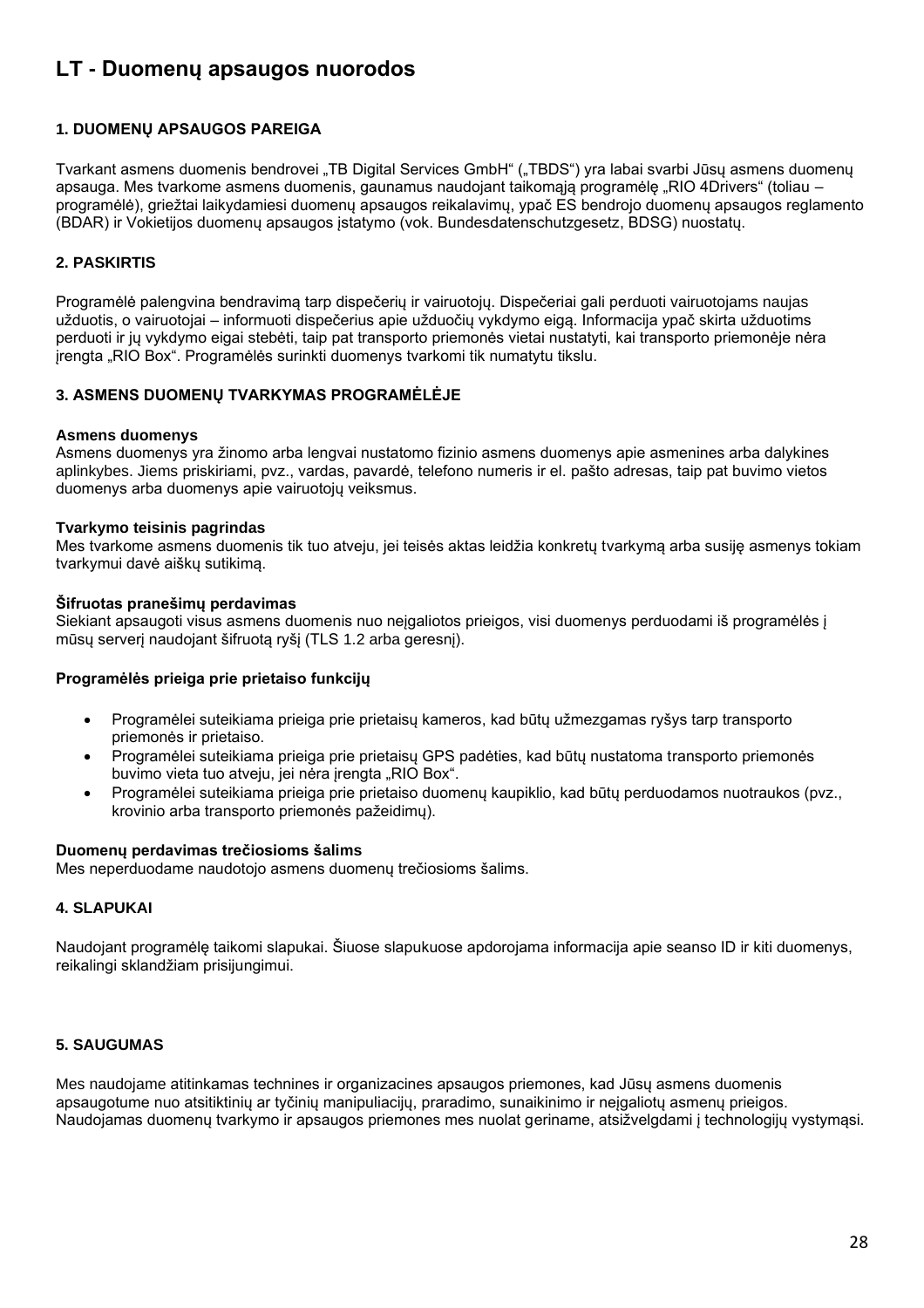# **6. IŠTRYNIMAS**

Pačioje programėlėje nėra saugomi jokie asmens duomenys. Programėlei veikti būtini asmens duomenys saugomi kitose paslaugų programose ir jiems taikomi ten galiojantys ištrynimo terminai. Šiuo metu galioja, kad duomenys saugomi tol, kol tai būtina paslaugai teikti arba užtikrinant saugojimo terminą.

# **7. UŽSAKYMŲ DUOMENŲ TVARKYMAS**

Mes esame sudarę atitinkamas užsakymų apdorojimo sutartis su bendradarbiavimo partneriais, kurie naudojant programėlę ir jos funkcijas teikia užsakymų apdorojimo paslaugas.

## **8. MŪSŲ DUOMENŲ APSAUGOS NUOSTATŲ PAKEITIMAI**

Pasiliekame teisę keisti savo duomenų apsaugos ir IT saugumo priemones, jei tai būtina dėl teisės aktų pasikeitimų arba technikos vystymosi. Tokiais atvejais mes atitinkamai pritaikysime duomenų apsaugos nuostatas, tinkama forma Jums apie tai pranešime ir, jei to reikės, paprašysime Jūsų pateikti sutikimą.

## **9. JŪSŲ TEISĖS**

Jūs turite šias teises, susijusias su Jūsų asmens duomenimis:

- 79. Teisė susipažinti su informacija, ypač su duomenimis apie Jūsų asmenį, kuriuos mes tvarkome, su tvarkymo tikslais, atitinkamų asmens duomenų kategorijomis, duomenų gavėjų kategorijomis ir numatomu saugojimo laikotarpiu (BDAR 15 str.).
- 80. Teisė prašyti duomenų valdytojo ištaisyti neteisingus arba neišsamius asmens duomenis (BDAR 16 ir 17 str.).
- 81. Teisė ištrinti asmens duomenis arba apriboti duomenų tvarkymą (BDAR 17 str.).
- 82. Teisė į duomenų perkeliamumą (BDAR 20 str.).
- 83. Teisė bet kuriuo metu ir nenurodžius priežasčių atšaukti savo sutikimą (BDAR 7 str. 3 dalis).
- 84. Teisė pateikti skundą kompetentingai priežiūros institucijai (BDAR 77 str.).

## **10. ATSAKINGA INSTITUCIJA IR KONTAKTAI**

Jei turite klausimų dėl duomenų apsaugos naudojant šią programėlę arba norite pasinaudoti savo teisėmis, prašom kreiptis j: "TB Digital Services GmbH", Oskar-Schlemmer-Str. 19-21, 80807 Miunchenas, arba adresu datenschutz@rio.cloud.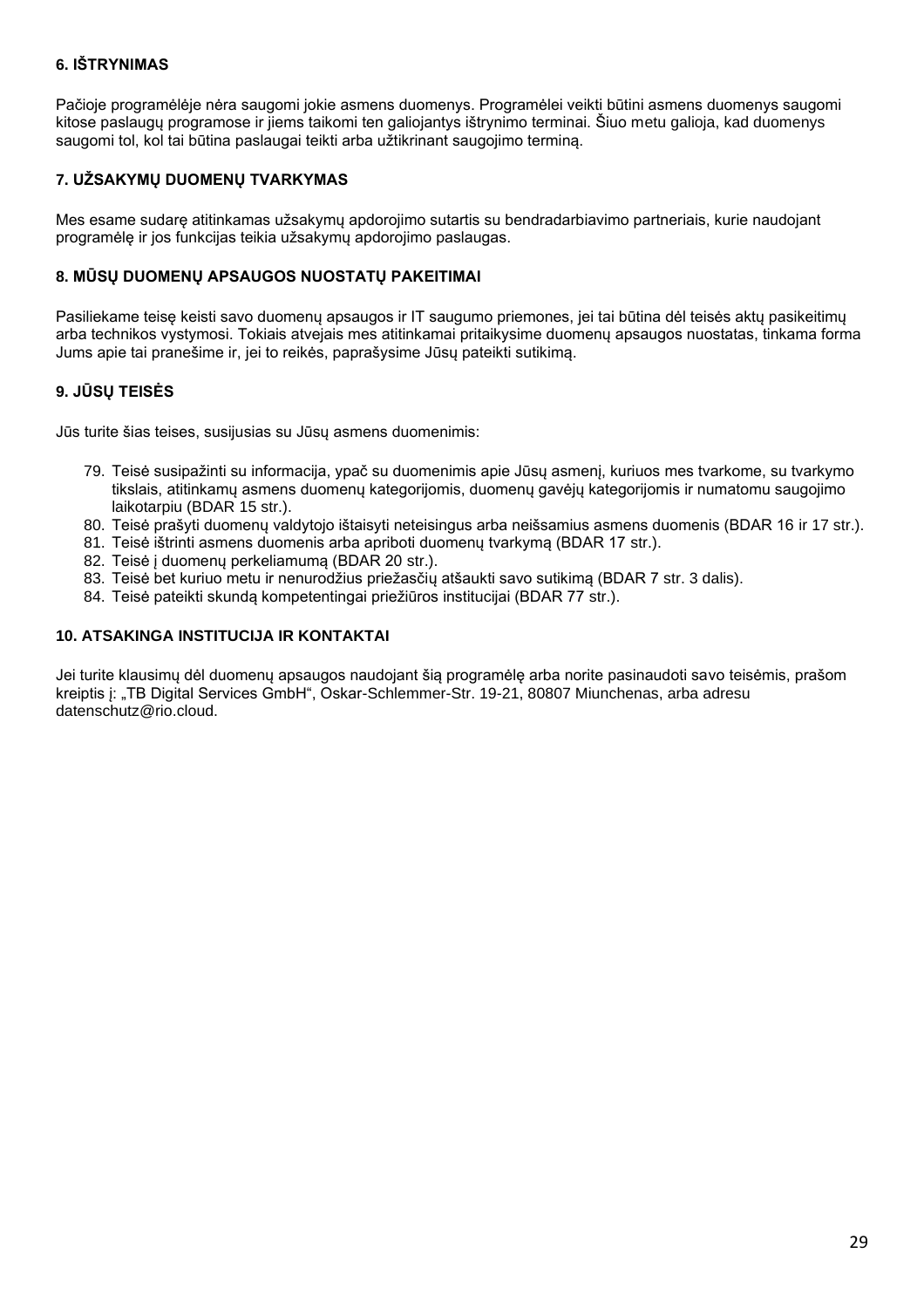# <span id="page-29-0"></span>**LV - Norādījumi par datu aizsardzību**

# **1. DATU AIZSARDZĪBAS PIENĀKUMS**

Personas datu apstrādes procesā TB Digital Services GmbH ("TBDS") ir svarīga jūsu privātuma aizsardzība. Apstrādājot personas datus, kas tiek ievākti lietotnes "RIO 4Drivers" (tālāk tekstā "Lietotne") izmantošanas laikā, tiek ņemti vērā datu aizsardzības noteikumi, it īpaši ES Vispārīgā datu aizsardzības regula (VDAR) un Vācijas Datu aizsardzības likums (Bundesdatenschutzgesetz, BDSG).

# **2. NOLŪKS**

Lietotne ir paredzēta komunikācijas vienkāršošanai starp dispečeriem un autovadītājiem. Dispečeri var dot autovadītājiem nākamos uzdevumus, savukārt autovadītāji var informēt dispečeri par uzdevumu izpildes gaitu. Informācija galvenokārt ir paredzēta uzdevumu nosūtīšanai un to izpildes gaitas uzraudzībai, kā arī transportlīdzekļa atrašanās vietas noteikšanai, ja transportlīdzeklī nav iebūvēts RIO Box. Lietotnes ievāktie dati tiek apstrādāti tikai tam paredzētajā nolūkā.

# **3. PERSONAS DATU APSTRĀDE LIETOTNES IZMANTOŠANAS LAIKĀ**

## **Personas dati**

"Personas dati" ir jebkura informācija, kas attiecas uz identificētas vai identificējamas fiziskas personas personīgajiem vai materiālajiem apstākļiem. Te pieskaitāma tāda informācija kā vārds, uzvārds, tālruņa numurs un e-pasta adrese, kā arī dati par autovadītāju atrašanās vietu un rīcību.

## **Apstrādes juridiskais pamats**

Mēs apstrādājam personas datus tikai tad un tikai tādā apjomā, ciktāl šādu konkrēto apstrādi pieļauj tiesību akti vai šādai apstrādei iepriekš ir skaidri piekrituši datu subjekti.

## **Šifrētu ziņojumu pārsūtīšana**

Lai aizsargātu visus personas datu no trešo personu piekļuves, visa Lietotnes komunikācija ar mūsu serveri notiek ar šifrētu savienojumu (TLS 1.2 vai augstāka versija).

## **Lietotnes piekļuve ierīces funkcijām**

- Lietotne piekļūst ierīces kamerai, lai izveidotu savienojumu starp transportlīdzekli un ierīci.
- Lietotne piekļūst ierīces GPS atrašanās vietai, lai gadījumā, ja nav iebūvēts RIO Box, varētu noteikt transportlīdzekļa atrašanās vietu.
- Lietotne piekļūst ierīces atmiņai, lai pārsūtītu fotogrāfijas (piem., kravas vai transportlīdzekļa bojājumu).

## **Datu nodošana trešajām personām**

Mēs nenododam lietotāja personas datus trešām personām.

## **4. SĪKDATNES**

Lietotne izmanto sīkdatnes. Šajās sīkdatnēs tiek apstrādāts, piem., sesijas ID un citi dati, kas nepieciešami, lai nodrošinātu raitu pieteikšanos.

## **5. DROŠĪBA**

Mēs veicam piemērotus tehniskus un organizatoriskus drošības pasākumus, lai aizsargātu jūsu personas datus un nepieļautu nejaušas vai apzinātas datu manipulācijas, zudumus, sabojāšanu vai citu personu neatļautu piekļuvi. Mūsu datu apstrāde un drošības pasākumi pastāvīgi tiek uzlaboti atbilstoši tehnoloģiju attīstībai.

## **6. DZĒŠANA**

Pašā Lietotnē netiek glabāti nekādi personas dati. Personas dati, kas nepieciešami Lietotnes darbībai, tiek glabāti citās pakalpojumu lietotnēs un dzēsti atbilstīgi to dzēšanas termiņiem. Dati tiek glabāti tikai tik ilgi, cik tas ir nepieciešams, lai sniegtu pakalpojumu vai izpildītu prasības par noteiktajiem uzglabāšanas termiņiem.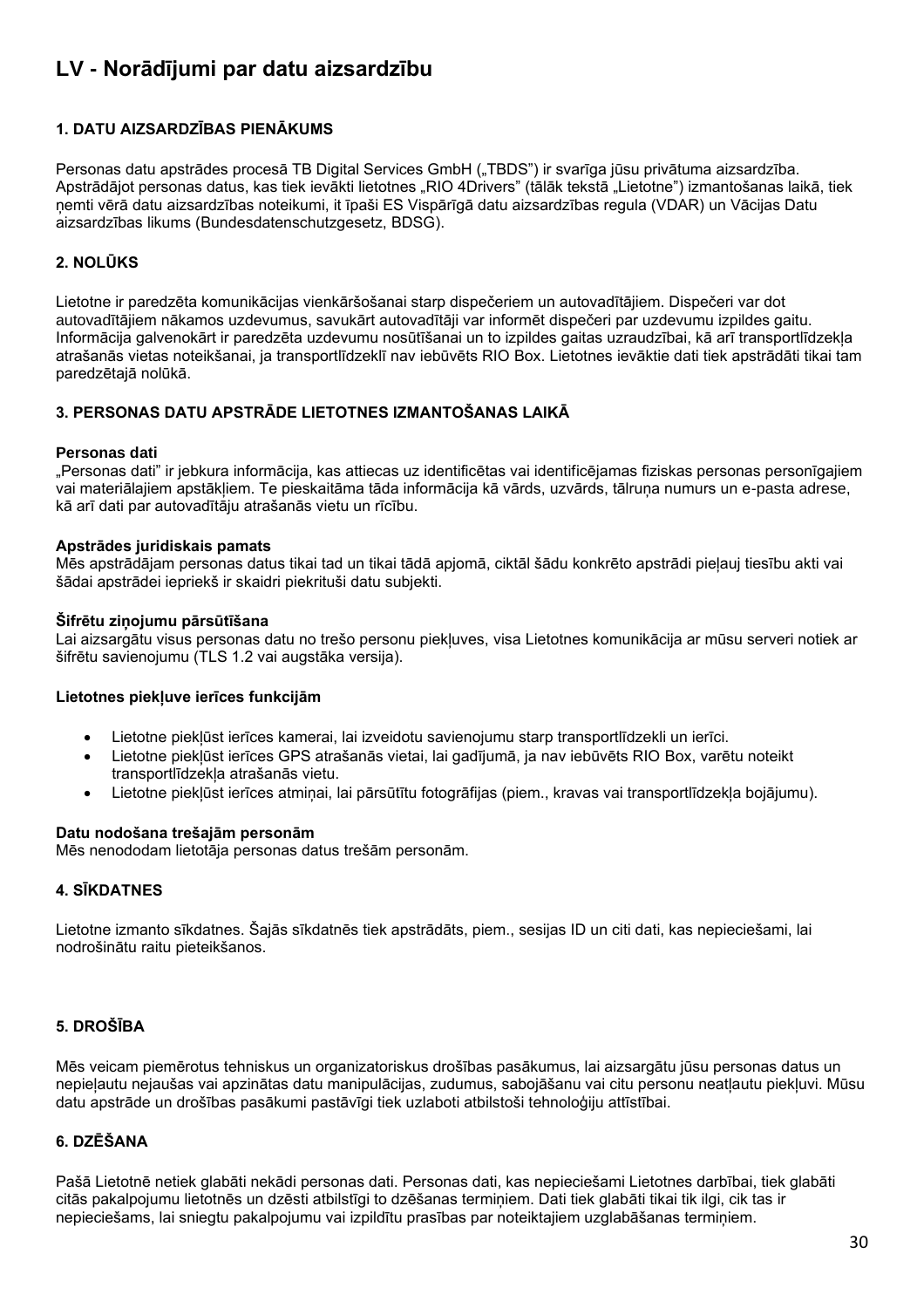# **7. PASŪTĪJUMA DATU APASTRĀDE**

Esam noslēguši attiecīgus pasūtījumu apstrādes līgumus ar sadarbības partneriem, kurus piesaistām Lietotnes darbības nodrošināšanai un funkciju izmantošanai.

# **8. MŪSU DATU AIZSARDZĪBAS NOTEIKUMU IZMAIŅAS**

Mēs paturam tiesības mainīt mūsu datu aizsardzības un IT drošības pasākumus, ja tas nepieciešams likumu grozījumu vai tehniskās attīstības dēļ. Šādos gadījumos mēs atbilstīgi pielāgosim savus datu aizsardzības noteikumus un informēsim jūs par to piemērotā veidā un, ja nepieciešams, lūgsim jūsu piekrišanu.

# **9. JŪSU TIESĪBAS**

Saistībā ar jūsu personas datiem jums ir šādas tiesības:

- 85. Tiesības piekļūt datiem, it īpaši tiem datiem, kurus apstrādājam saistībā ar jums, kā arī tikt informētam par apstrādes nolūkiem, attiecīgo personas datu kategorijām, saņēmēju kategorijām un plānoto glabāšanas ilgumu (VDAR 15. pants).
- 86. Tiesības likt pārzinim labot neprecīzus vai nepilnīgus personas datus (VDAR 16., 17. pants).
- 87. Tiesības likt dzēst datus vai ierobežot par jums saglabāto datu apstrādi (VDAR 17. pants).
- 88. Tiesības uz datu pārnesamību (VDAR 20. pants).
- 89. Tiesības atsaukt savu piekrišanu jebkurā laikā, neminot iemeslus (VDAR 7. panta 3. punkts).
- 90. Tiesības iesniegt sūdzību kompetentajā uzraudzības iestādē (VDAR 77. pants).

## **10. ATBILDĪGĀ STRUKTŪRA UN KONTAKTINFORMĀCIJA**

Ja jums ir jautājumi par šo Lietotni un datu aizsardzību vai arī vēlaties izmantot savas tiesības, lūdzam vērsties: TB Digital Services GmbH, Oskar-Schlemmer-Str. 19-21, 80807 Minhene vai rakstīt e-pastu uz datenschutz@rio.cloud.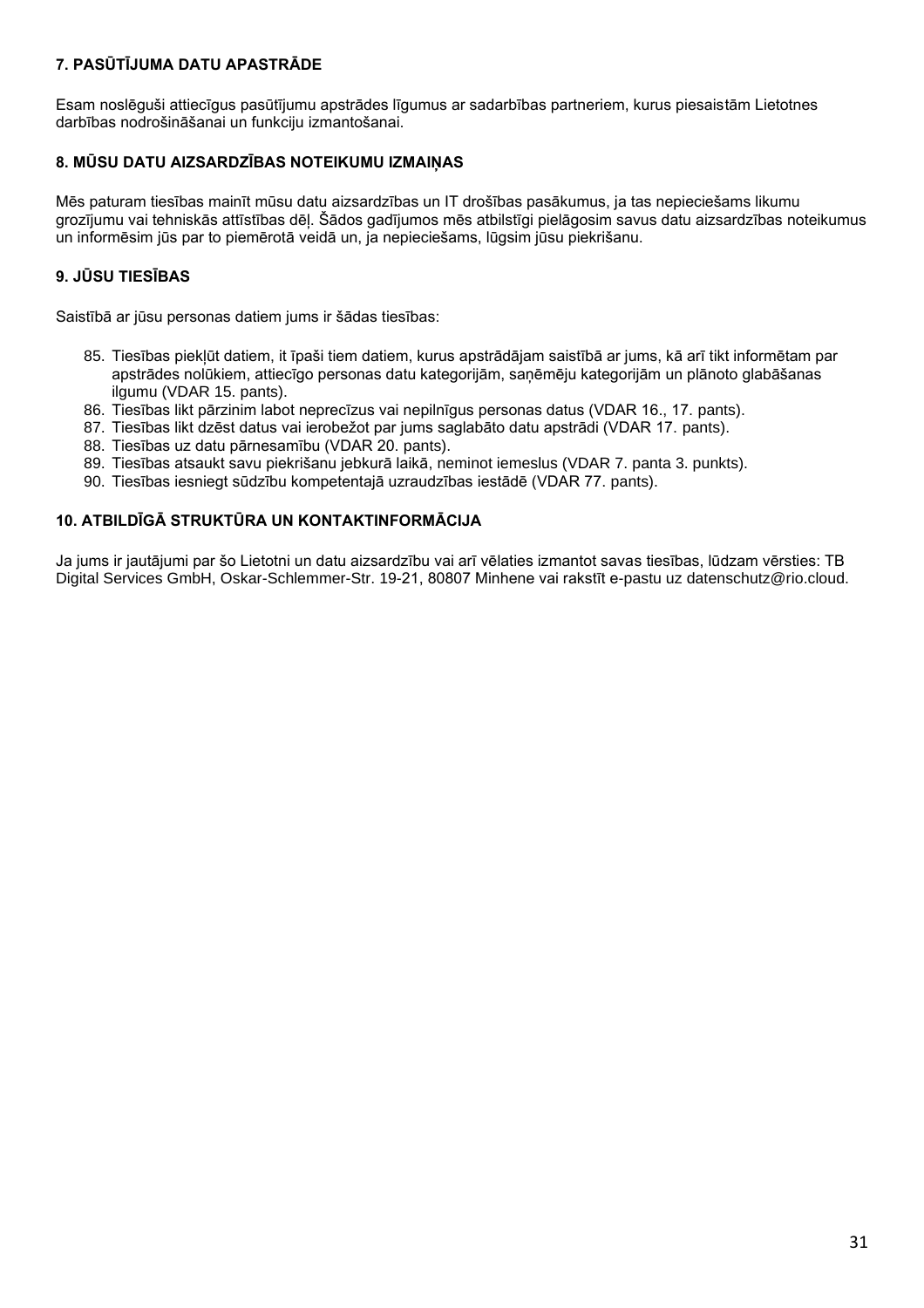# <span id="page-31-0"></span>**NB - Merknader om personvern**

## **1. PERSONVERNFORPLIKTELSE**

Beskyttelsen av dine personlige rettigheter i forbindelse med behandling av personopplysningene dine er svært viktig for TB Digital Services GmbH («TBDS»). Vi behandler personopplysninger som samles inn i forbindelse med bruken av appen «RIO 4Drivers» (heretter: appen) i samsvar med lovgivning for personvern, særlig EUs generelle personvernforordning (GDPR) og Tysklands lov om vern av personopplysninger (BDSG).

## **2. TILTENKT BRUK**

Formålet med denne appen er å forenkle kommunikasjonen mellom koordinatorer og førere. Koordinatorer har mulighet til å sende fremtidige oppdrag til førerne, og førerne kan informere koordinatorene om fremdriften. Informasjonen brukes spesielt til overføring av oppgaver og overvåking av fremdriften, samt for å bestemme kjøretøyposisjonen hvis ingen RIO-boks er installert i kjøretøyet. Opplysningene som innhentes av appen, blir bare behandlet i forbindelse med det tiltenkte formålet.

#### **3. BEHANDLING AV PERSONOPPLYSNINGER I FORBINDELSE MED APPEN**

#### **Personopplysninger**

Personopplysninger er all informasjon som dreier seg om en identifisert eller identifiserbar fysisk person. Dette inkluderer for eksempel informasjon som fornavn, etternavn, telefonnummer og e-postadresse, men også posisjonsdata eller data om føreraktiviteter.

#### **Rettslig grunnlag for behandling**

Vi behandler bare personopplysninger og i den utstrekning dette er i samsvar med gjeldende lovgivning eller den registrerte har gitt sitt uttrykkelige samtykke til denne behandlingen.

#### **Kryptert overføring av informasjon**

For å beskytte alle personopplysninger mot uautorisert tilgang, foregår all kommunikasjon mellom appen og serveren vår med kryptering (TLS 1.2 eller bedre)

#### **Appens tilgang til enhetens funksjoner**

- Appen har tilgang til enhetens kamera for å opprette en kobling mellom et kjøretøy og en enhet.
- Appen har tilgang til enhetens GPS-posisjon for å kunne overføre kjøretøyposisjonen hvis ingen RIO Box ikke er installert.
- Appen har tilgang til enhetens minne for overføring av bilder (f.eks. bilder av frakten eller skader på kjøretøyet).

#### **Overføring til tredjeparter**

Annen overføring av brukerens personopplysninger til tredjeparter skjer ikke.

#### **4. INFORMASJONSKAPSLER**

Denne appen bruker Informasjonskapsler. Disse informasjonskapslene behandler informasjon som økt-ID og andre data som er nødvendige for en problemfri registrering.

## **5. SIKKERHET**

Vi treffer passende tekniske og organisatoriske sikkerhetstiltak for å beskytte personopplysningene dine mot utilsiktet og forsettlig manipulering, tap og ødeleggelse, og for beskyttelse mot uautorisert tilgang. Vår behandling av personopplysninger og våre sikkerhetstiltak blir stadig forbedret i tråd med den teknologiske utviklingen.

#### **6. SLETTING**

I selve appen lagres ingen personopplysninger. Personopplysninger som er nødvendige for appens drift lagres i andre tjenesteprogrammer og er dermed underlagt de respektivt gjeldende slettefristene. I den forbindelse gjelder krav om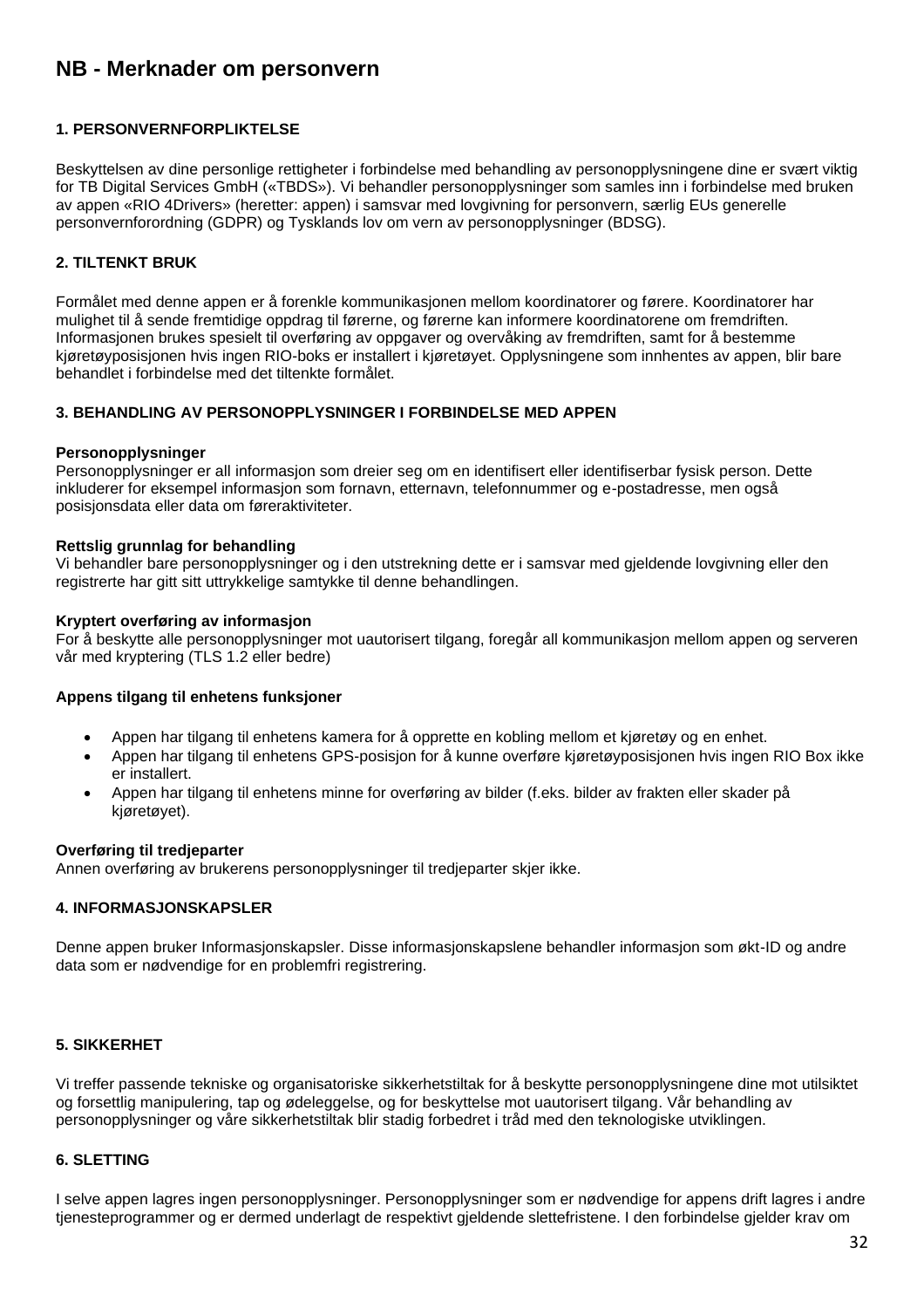at personopplysninger bare skal lagres så lenge dette er nødvendig for å levere tjenesten eller for å oppfylle oppbevaringsfrister.

# **7. DATABEHANDLING**

Vi har inngått tilsvarende databehandleravtaler med våre samarbeidspartnere som er ansvarlige for drift av appen og dens funksjoner.

# **8. ENDRINGER I PERSONVERNERKLÆRINGEN VÅR**

Vi forbeholder oss retten til å endre våre personvernregler og sikkerhetstiltak i den grad dette er nødvendig på grunn av lovbestemmelser eller den teknologiske utviklingen. I slike tilfeller vil vi tilpasse personvernerklæringen vår tilsvarende og informere deg om dette; samt innhente ditt samtykke ved behov.

# **9. Dine rettigheter**

Du har følgende rettigheter med hensyn til personopplysningene dine:

- 91. Du har rett til innsyn i hvordan dine personopplysninger behandles, behandlingsformål, kategorien til de berørte personopplysningene, hvem som har tilgang og den planlagte lagringsperioden (jf. personvernforordningen art. 15).
- 92. Du har rett til retting av eventuelle uriktige eller ufullstendige personopplysninger (jf personvernforordningen art. 16, 17).
- 93. I enkelte tilfeller har du rett til sletting eller begrensning av behandlingen av personopplysningene dine som er lagret (jf. personvernforordningen art. 17).
- 94. Du har rett til dataportabilitet (jf. personvernforordningen art. 20).
- 95. Du har rett til tilbakekalling av ditt samtykke, til enhver tid og uten å måtte oppgi grunn (jf. personvernforordningen art. 7, nr. 3).
- 96. Du har rett til å inngi en klage til den kompetente tilsynsmyndigheten (jf. personvernforordningen art. 77).

## **10. BEHANDLINGSANSVARLIG OG KONTAKT**

Hvis du har spørsmål om personvern eller ønsker å utøve dine rettigheter i forbindelse med denne appen, kan du kontakte: TB Digital Services GmbH, Oskar-Schlemmer-Str. 19-21, 80807 München eller på datenschutz@rio.cloud.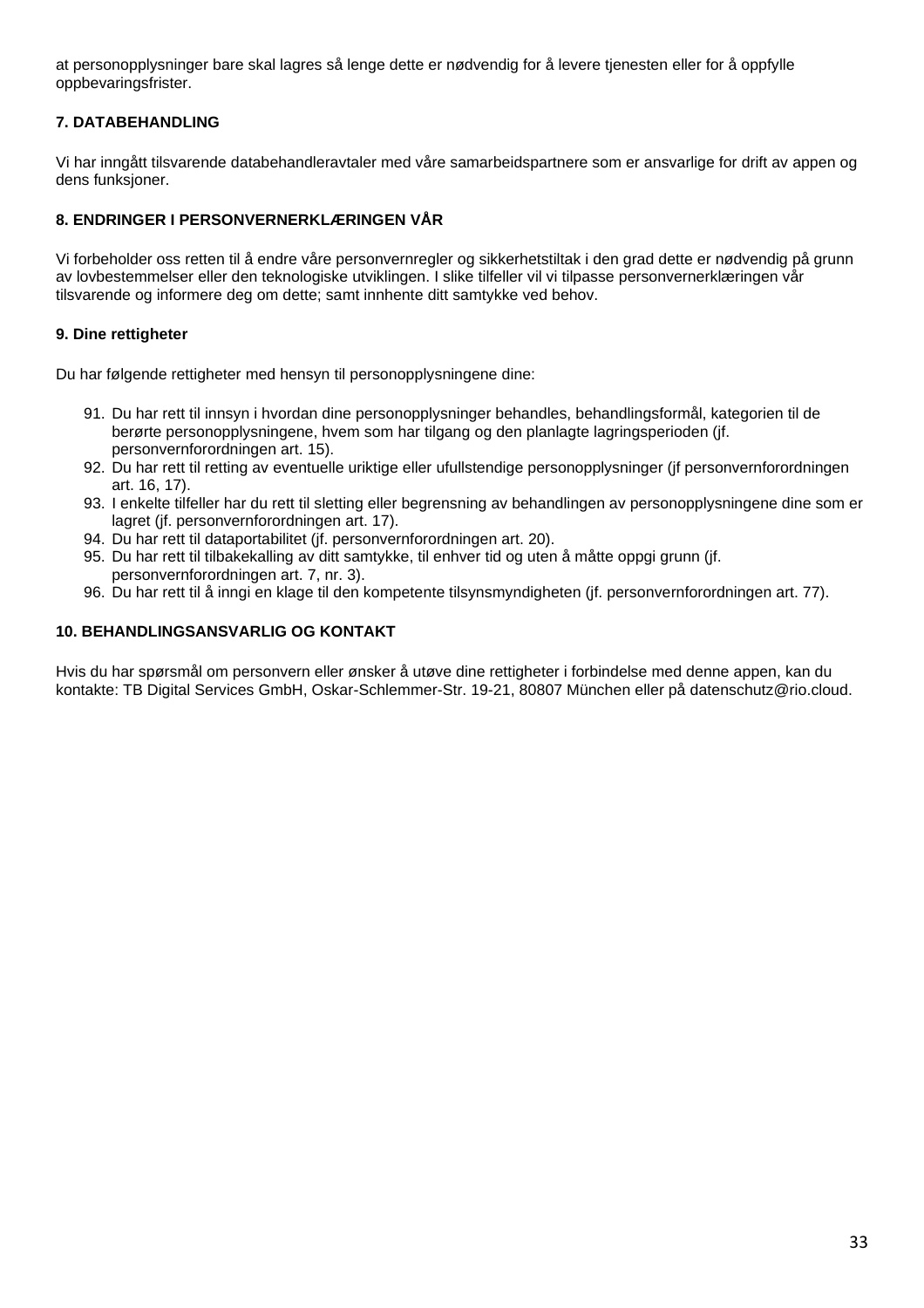# <span id="page-33-0"></span>**NL - Informatie over gegevensbescherming**

## **1. VERPLICHTING TOT GEGEVENSBESCHERMING**

Aan de bescherming van uw privacy bij het verwerken van persoonsgegevens hechten wij bij TB Digital Services GmbH ("TBDS") groot belang. Wij verwerken persoonsgegevens die bij het gebruik van de app "RIO 4Drivers" (hierna: de app) worden verzameld, uitsluitend met inachtneming van de voorschriften m.b.t. gegevensbescherming, in het bijzonder van de Algemene EU-verordening gegevensbescherming (AVG) en de Bundesdatenschutzgesetz (BDSG, Duitse wet inzake gegevensbescherming).

## **2. BEOOGD DOEL**

De app is bedoeld om de communicatie tussen planners en chauffeurs te vereenvoudigen. Planners kunnen de chauffeurs hun volgende taken toesturen en de chauffeurs kunnen hun planners informeren over de voortgang. De informatie is vooral bedoeld voor het doorgeven van taken en het controleren van de voortgang, en voor het vaststellen van de voertuigpositie als er geen RIO Box in het voertuig is ingebouwd. De door de app verzamelde gegevens worden alleen voor het beoogde doel verwerkt.

## **3. VERWERKING VAN PERSOONSGEGEVENS IN HET KADER VAN DE APP**

#### **Persoonsgegevens**

Persoonsgegevens zijn gegevens over persoonlijke en zakelijke omstandigheden van een geïdentificeerde of identificeerbare natuurlijke persoon. Hieronder vallen gegevens zoals voornaam, achternaam, telefoonnummer en emailadres, maar ook locatiegegevens of gegevens over het gedrag van chauffeurs.

#### **Rechtsgrond van de verwerking**

Persoonsgegevens worden door ons alleen verwerkt indien en voor zover een rechtsvoorschrift de concrete verwerking toestaat of de betrokkenen eerder uitdrukkelijk akkoord zijn gegaan met deze verwerking.

#### **Versleutelde communicatie**

Om alle persoonsgegevens te beschermen tegen toegang door derden, vindt alle communicatie van de app met onze server plaats via een versleutelde verbinding (TLS 1.2 of beter).

## **Toegang van de app tot apparaatfuncties**

- De app verschaft zich toegang tot de camera van de apparaten om een verbinding tussen een voertuig en apparaat tot stand te brengen.
- De app verschaft zich toegang tot de GPS-positie van de apparaten om, indien er geen RIO Box aanwezig is, de locatie van het voertuig door te geven.
- De app verschaft zich toegang tot het geheugen van de apparaten om foto's (bijv. van de vracht of schade aan het voertuig) door te geven.

#### **Doorgifte van de gegevens aan derden**

Wij geven geen persoonsgegevens van de gebruiker door aan derden.

## **4. COOKIES**

Bij het gebruik van de app worden cookies gebruikt. Binnen deze cookies wordt informatie verwerkt zoals de sessie-ID en andere gegevens die nodig zijn voor een probleemloze aanmelding.

## **5. VEILIGHEID**

Wij nemen passende technische en organisatorische veiligheidsmaatregelen om uw persoonsgegevens te beschermen tegen toevallige of opzettelijke manipulaties, verlies, vernietiging of toegang door onbevoegden. Onze gegevensverwerking en onze veiligheidsmaatregelen worden overeenkomstig de technologische ontwikkeling doorlopend verbeterd.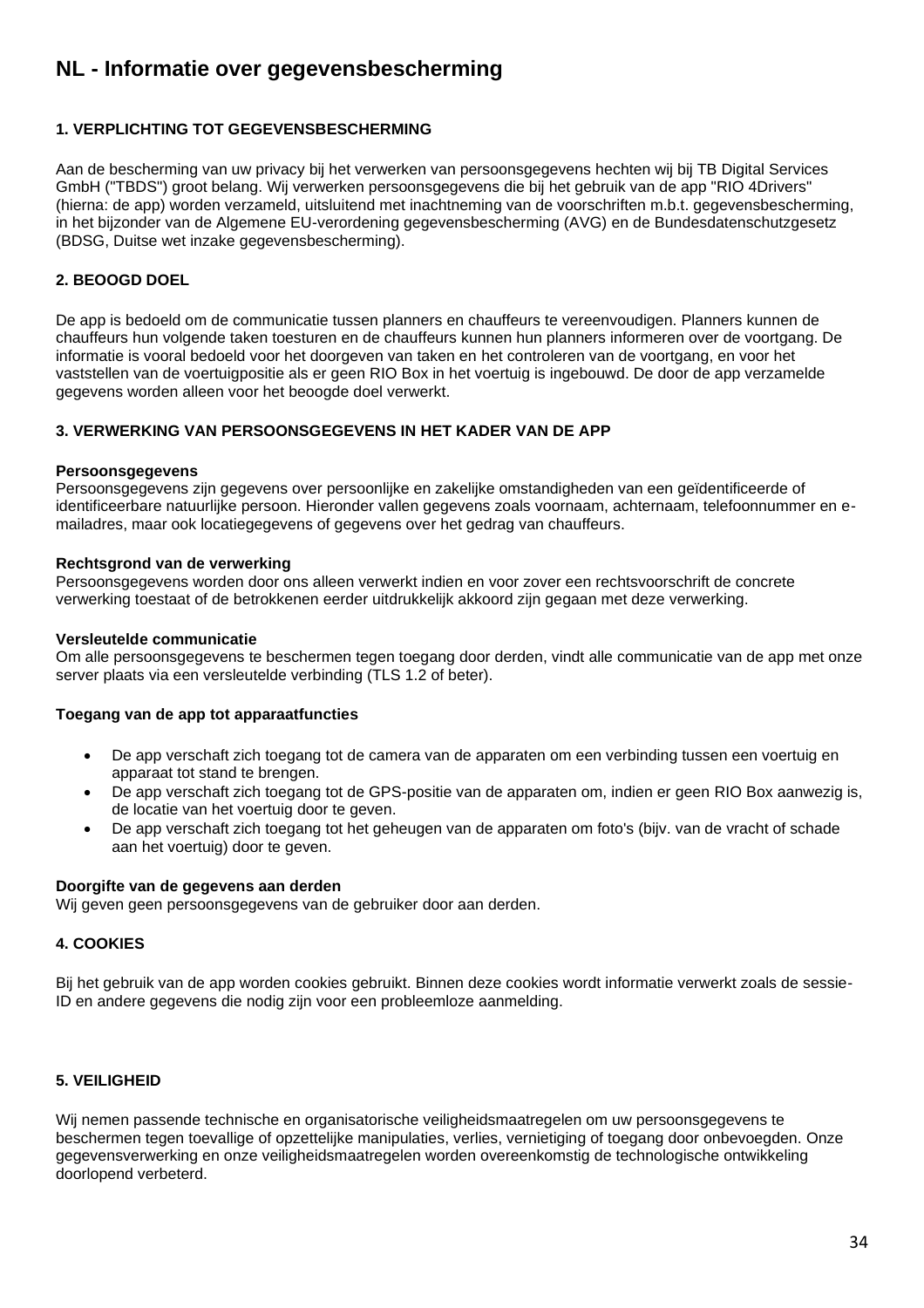## **6. WISSEN**

In de app zelf worden geen persoonsgegevens opgeslagen. De voor het gebruik van de app vereiste persoonsgegevens worden in andere servicetoepassingen opgeslagen en zijn onderworpen aan de termijnen voor gegevenswissing die daar gelden. Wat dat betreft geldt dat de gegevens slechts zo lang worden opgeslagen als noodzakelijk is om de service te leveren of aan de bewaartermijnen te voldoen.

## **7. OPDRACHTGEGEVENSVERWERKING**

Met samenwerkingspartners die in het kader van de terbeschikkingstelling van de app en het gebruik van de functies ervan door ons als opdrachtverwerker worden ingezet, hebben wij dienovereenkomstige opdrachtverwerkingsovereenkomsten gesloten.

#### **8. WIJZIGING VAN ONZE BEPALINGEN INZAKE GEGEVENSBESCHERMING**

Wij behouden ons het recht voor om onze gegevensbeschermings- en IT-veiligheidsmaatregelen te wijzigen, voor zover dit op grond van de wettelijke of technische ontwikkeling noodzakelijk wordt. In deze gevallen zullen wij ook onze bepalingen inzake gegevensbescherming dienovereenkomstig aanpassen, u daarover op passende wijze informeren en, indien noodzakelijk, uw toestemming hiervoor vragen.

#### **9. Uw rechten**

Met betrekking tot uw persoonsgegevens hebt u de volgende rechten:

- 97. Het recht op inzage, met name in de gegevens die wij over uw persoon verwerken, de doeleinden van de verwerking, de categorieën van de betreffende persoonsgegevens, de categorieën van de ontvangers en de geplande opslagduur (art. 15 AVG).
- 98. Het recht om onjuiste of onvolledige persoonsgegevens door de verwerkingsverantwoordelijke te laten rectificeren (art. 16, 17 AVG).
- 99. Het recht op wissing of beperking van de verwerking van de over u opgeslagen gegevens (art. 17 AVG).
- 100. Het recht op overdraagbaarheid van gegevens (art. 20 AVG).
- 101. Het recht uw toestemming te allen tijde en zonder opgaaf van redenen in te trekken (art. 7 lid 3 AVG).
- 102. Het recht een klacht in te dienen bij de bevoegde toezichthoudende autoriteit (art. 77 AVG).

#### **10. VERANTWOORDELIJKE INSTANTIE EN CONTACT**

Wanneer u met betrekking tot deze app vragen hebt over de gegevensbescherming of wanneer u uw rechten wilt uitoefenen, neem dan contact op met: TB Digital Services GmbH, Oskar-Schlemmer-Str. 19-21, 80807 München of met datenschutz@rio.cloud.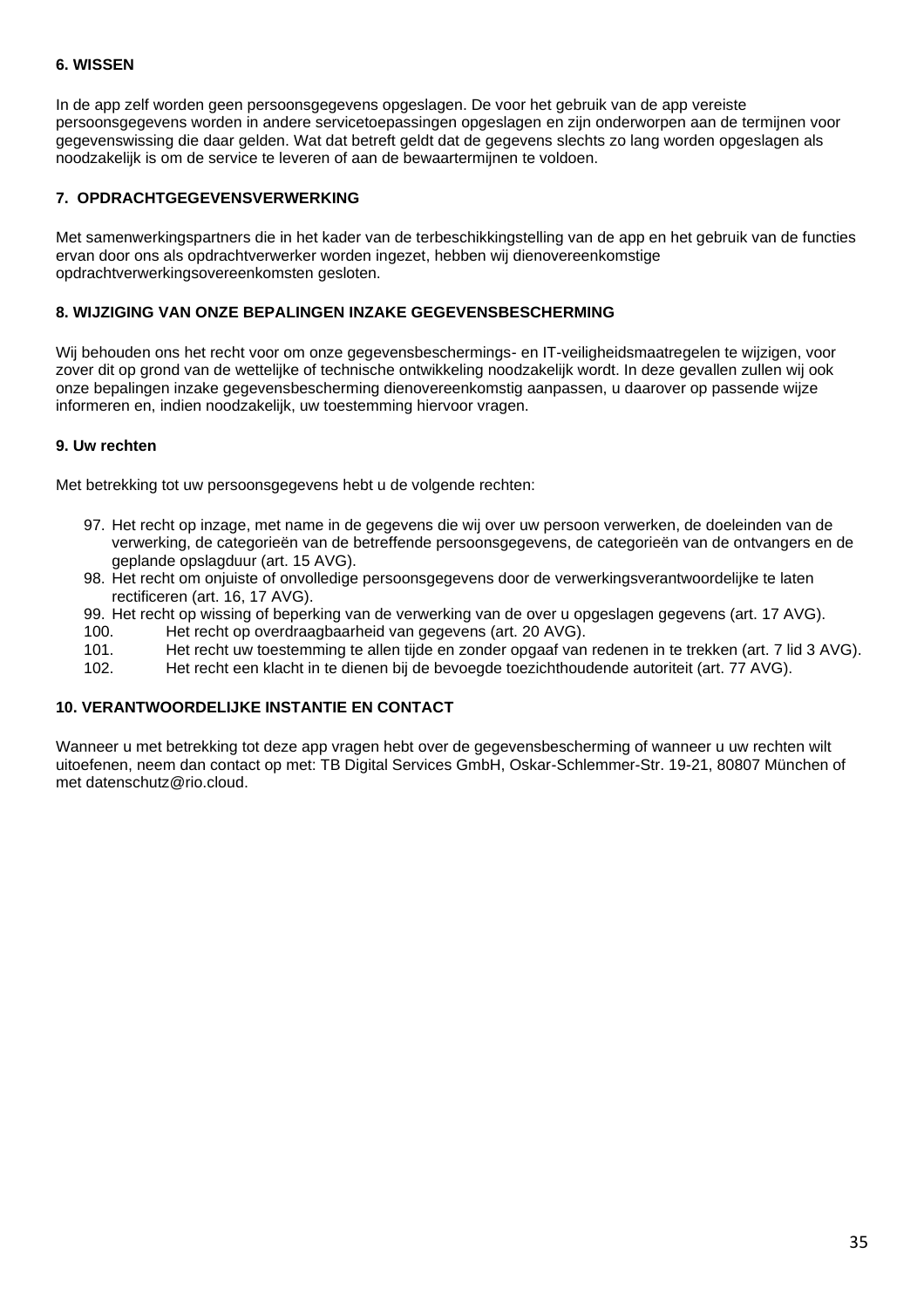# <span id="page-35-0"></span>**PL - Informacje dotyczące ochrony danych**

# **1. ZOBOWIĄZANIE DO OCHRONY DANYCH**

Ochrona prywatności podczas przetwarzania danych osobowych jest dla firmy TB Digital Services GmbH ("TBDS") bardzo istotną kwestią. Dane osobowe zgromadzone podczas korzystania z aplikacji "RIO 4Drivers" (zwanej dalej "aplikacją") przetwarzamy wyłącznie zgodnie z przepisami dotyczącymi ochrony danych, w szczególności z przepisami ogólnego rozporządzenia UE o ochronie danych (RODO) i niemieckiej ustawy o ochronie danych (BDSG).

## **2. OKREŚLENIE CELU**

Celem aplikacji jest ułatwienie komunikacji między dysponentami a kierowcami. Dysponenci mogą przekazywać kierowcom ich następne zadania, a kierowcy mogą informować dysponentów o postępach. Informacje służą przede wszystkim do przekazywania zadań oraz monitorowania postępów, a także ustalania pozycji pojazdu, jeśli w pojeździe nie jest zamontowany moduł RIO Box. Dane gromadzone przez aplikację są przetwarzane wyłącznie w wyznaczonym celu.

## **3. PRZETWARZANIE DANYCH OSOBOWYCH PRZEZ APLIKACJĘ**

#### **Dane osobowe**

Dane osobowe to wszelkie informacje osobiste i rzeczowe zidentyfikowanej lub możliwej do zidentyfikowania osoby fizycznej. Należą do nich takie informacje jak imię, nazwisko, numer telefonu i adres e-mail, ale także dane o miejscu przebywania i zachowaniu kierowców.

## **Podstawa prawna przetwarzania**

Dane osobowe przetwarzamy tylko wtedy, gdy przepisy prawne zezwalają na konkretne przetwarzanie lub jeśli osoby, których dane dotyczą, udzielą wcześniej wyraźnej zgody na takie przetwarzanie.

## **Szyfrowane przesyłanie wiadomości**

W celu ochrony wszystkich danych osobowych przed dostępem osób trzecich cała komunikacja aplikacji z naszym serwerem odbywa się za pomocą połączenia szyfrowanego (protokół TLS 1.2 lub lepszy).

## **Dostęp aplikacji do funkcji urządzenia**

- Aplikacja korzysta z kamery w urządzeniach, aby nawiązać połączenie pomiędzy pojazdem a urządzeniem.
- Aplikacja korzysta z danych GPS urządzeń w celu przekazywania lokalizacji pojazdu w razie braku modułu RIO Box.
- Aplikacja korzysta z dostępu do pamięci urządzeń, aby przesyłać zdjęcia (np. ładunku lub uszkodzeń pojazdu).

#### **Przekazywanie danych osobom trzecim**

Danych osobowych użytkownika nie przekazujemy osobom trzecim.

## **4. PLIKI COOKIE**

Podczas korzystania z aplikacji używane są pliki cookie. W związku ze stosowaniem plików cookie przetwarzane są takie informacje jak ID sesji oraz inne dane wymagane do sprawnego procesu logowania.

## **5. BEZPIECZEŃSTWO**

Podejmujemy odpowiednie techniczne i organizacyjne środki bezpieczeństwa w celu zapewnienia ochrony danych osobowych przed przypadkową lub celową manipulacją, utratą, zniszczeniem lub przed dostępem do nich osób nieupoważnionych. Nasz sposób przetwarzania danych oraz podejmowane przez nas środki bezpieczeństwa są stale ulepszane ze względu na rozwój technologii.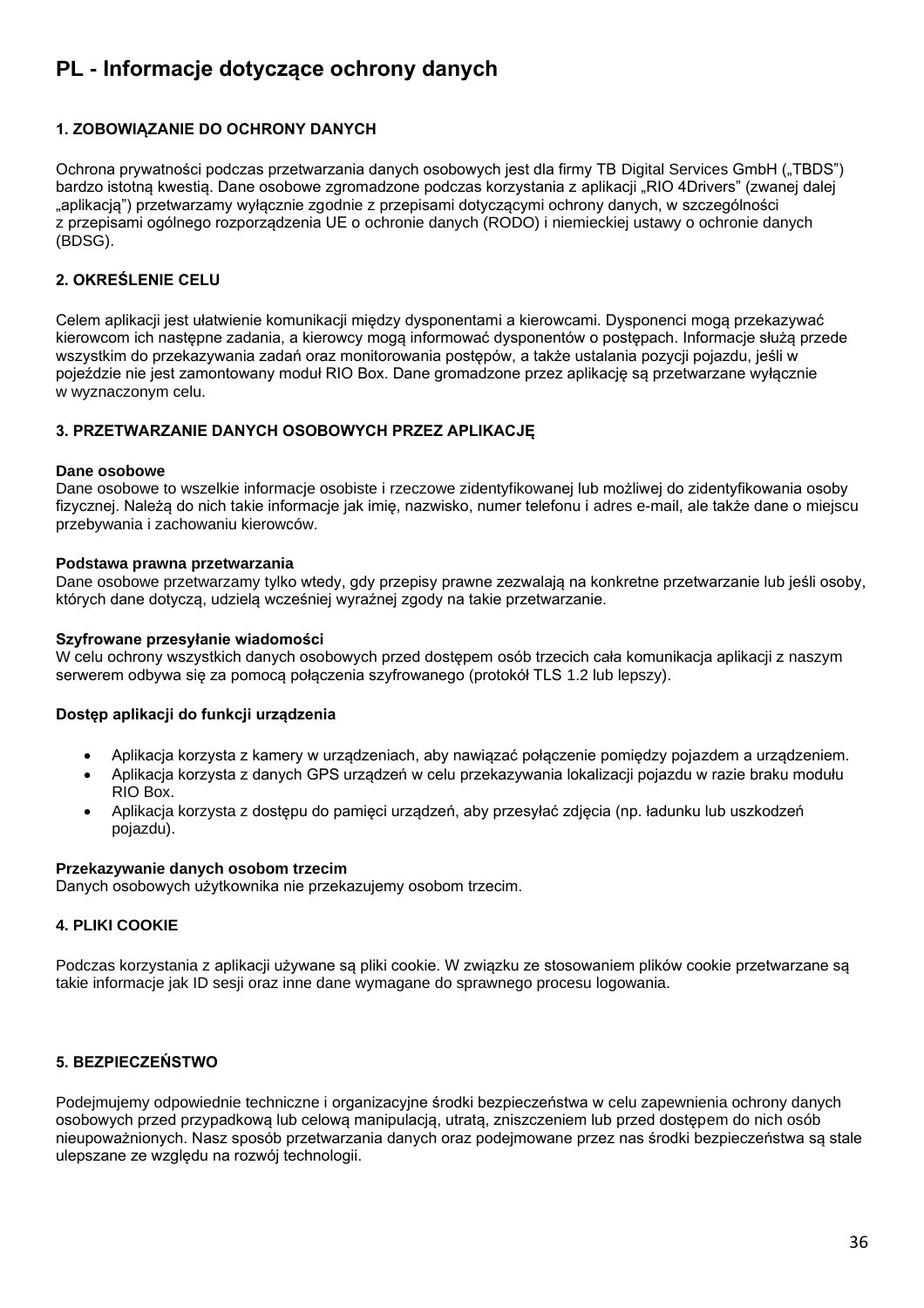## **6. USUWANIE**

W samej aplikacji nie są gromadzone żadne dane osobowe. Dane osobowe niezbędne do działania aplikacji są gromadzone w bazach innych usług i podlegają obowiązującym w nich terminom usuwania danych. W związku z tym obowiązuje zasada, w myśl której dane są przechowywane tylko tak długo, jak wymaga tego realizacja usługi lub zachowanie terminów przechowywania danych.

## **7. PODMIOTY PRZETWARZAJĄCE DANE NA ZLECENIE**

Z partnerami kooperacyjnymi, którzy w ramach udostępnienia aplikacji i korzystania z jej funkcji zostali przez nas zaangażowani jako podmioty przetwarzające, zawarliśmy odpowiednie umowy o przetwarzaniu danych na zlecenie.

## **8. ZMIANA NASZYCH PRZEPISÓW DOTYCZĄCYCH OCHRONY DANYCH**

Zastrzegamy sobie prawo do zmiany środków bezpieczeństwa dot. ochrony danych oraz IT w zakresie niezbędnym ze względu na postęp techniczny lub zmiany przepisów prawnych. W takich przypadkach będziemy aktualizować nasze przepisy dotyczące ochrony danych i w odpowiedni sposób informować o zmianach użytkowników oraz, w razie konieczności, prosić o wyrażenie zgody na ich wprowadzenie.

#### **9. Prawa użytkownika**

Użytkownikowi w odniesieniu do jego danych osobowych przysługują następujące prawa:

- 103. prawo do uzyskania informacji, w szczególności dotyczących danych osobowych użytkownika, które przetwarzamy, celów przetwarzania, kategorii przetwarzanych danych osobowych, kategorii odbiorców i planowanych okresów przechowywania (art. 15 RODO),
- 104. prawo do sprostowania nieprawidłowych lub niekompletnych danych osobowych przez administratora danych (art. 16, 17 RODO),
- 105. prawo do usunięcia lub ograniczenia przetwarzania zgromadzonych danych (art. 17 RODO),
- 106. prawo do przenoszenia danych (art. 20 RODO),
- 107. prawo do wycofania zgody w dowolnym momencie bez podania przyczyny (art. 7 ust. 3 RODO),
- 108. prawo wniesienia skargi do właściwego organu nadzorczego (art. 77 RODO).

## **10. PODMIOT ODPOWIEDZIALNY I KONTAKT**

W przypadku pytań dotyczących aplikacji i związanych z ochroną danych lub w razie potrzeby skorzystania z przysługujących praw prosimy o kontakt pod adresem: TB Digital Services GmbH, Oskar-Schlemmer-Str. 19–21, 80807 München (Monachium) lub datenschutz@rio.cloud.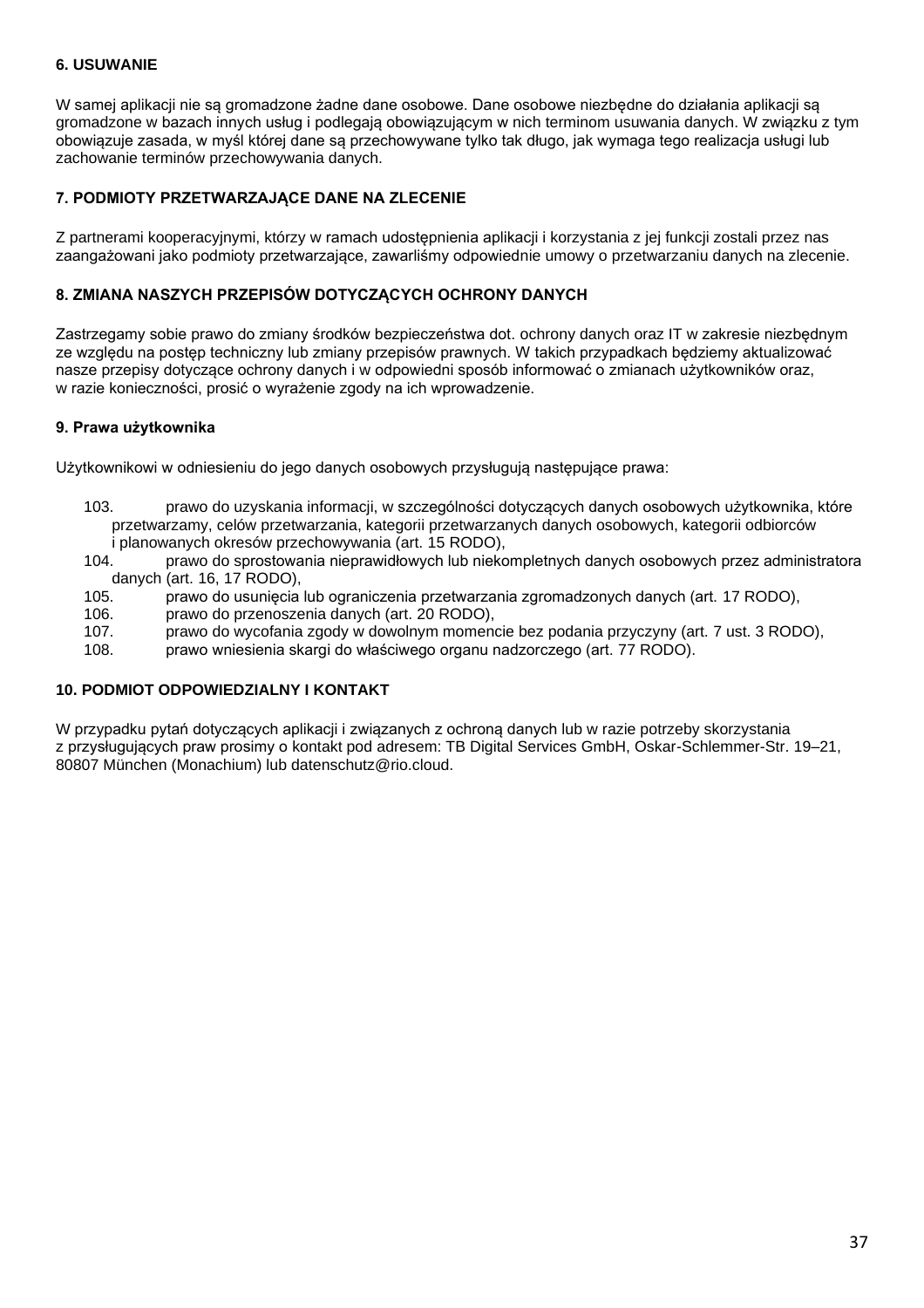# <span id="page-37-0"></span>**PT - Indicações sobre a proteção de dados**

# **1. OBRIGAÇÃO DE PROTEÇÃO DE DADOS**

A proteção da sua esfera privada no tratamento de dados pessoais é muito importante para a TB Digital Services GmbH ("TBDS"). Nós tratamos os dados pessoais, que são recolhidos ao utilizar a App "RIO 4Drivers" (doravante designada por: a App), exclusivamente sob consideração das prescrições em matéria de proteção de dados, nomeadamente o regulamento geral sobre a proteção de dados da UE (DSGVO) e a lei federal alemã relativa à proteção de dados (BDSG).

## **2. FINALIDADE**

A App visa facilitar a comunicação entre os gestores e os motoristas. Os gestores podem atribuir aos motoristas as suas próximas tarefas e os motoristas poderão informar o seu gestor sobre o progresso. As informações servem nomeadamente para comunicar tarefas, monitorizar o progresso e apurar a posição do veículo, se não estiver montada uma RIO Box no veículo. Os dados recolhidos pela App são apenas tratados para o efeito previsto.

## **3. TRATAMENTO DE DADOS PESSOAIS NO ÂMBITO DA APP**

## **Dados pessoais**

Os dados pessoais são informações sobre circunstâncias pessoais e factuais de uma pessoa natural determinada ou determinável. Isso inclui informações como nome, apelido, número de telefone e endereço de e-mail, mas também dados de localização ou dados de comportamento dos motoristas.

#### **Fundamento jurídico do tratamento**

Os dados pessoais só serão tratados por nós caso e na medida em que uma norma jurídica permita um tratamento específico ou se as pessoas em questão tiverem dado o seu consentimento prévio expresso para esse tratamento.

#### **Transmissão de mensagens encriptada**

A fim de proteger todos os dados pessoais contra acesso por terceiros, toda a comunicação entre a App e o nosso servidor ocorre através de uma ligação encriptada (TLS 1.2 ou melhor).

#### **Acessos da App às funções do aparelho**

- A App acede à câmara dos aparelhos, a fim de estabelecer a ligação entre um veículo e o aparelho.
- A App acede à posição GPS dos aparelhos para transmitir o local do veículo, se não houver RIO Box.
- A App acede à memória dos aparelhos para transmitir fotografias (p. ex. da carga ou de danos no veículo).

#### **Transferência dos dados para terceiros**

Nós não transmitimos os dados pessoais do utilizador para terceiros.

## **4. COOKIES**

Durante a utilização da App são utilizados cookies. Dentro destes cookies, são tratados informações, como a ID da sessão, e outros dados necessários para um login sem problemas.

## **5. SEGURANÇA**

Nós tomamos precauções de segurança técnicas e organizacionais razoáveis para proteger os seus dados pessoais contra qualquer manipulação, perda, destruição ou acesso por pessoas não autorizadas, seja inadvertida seja premeditadamente. O nosso tratamento dos dados e as nossas medidas de segurança são aperfeiçoados continuamente em conformidade com o desenvolvimento tecnológico.

## **6. ELIMINAÇÃO**

Na própria App não são guardados quaisquer dados pessoais. Os dados pessoais necessários para a operação da App são guardados noutras aplicações de serviços e estão sujeitos aos períodos de eliminação aí aplicáveis. Nesta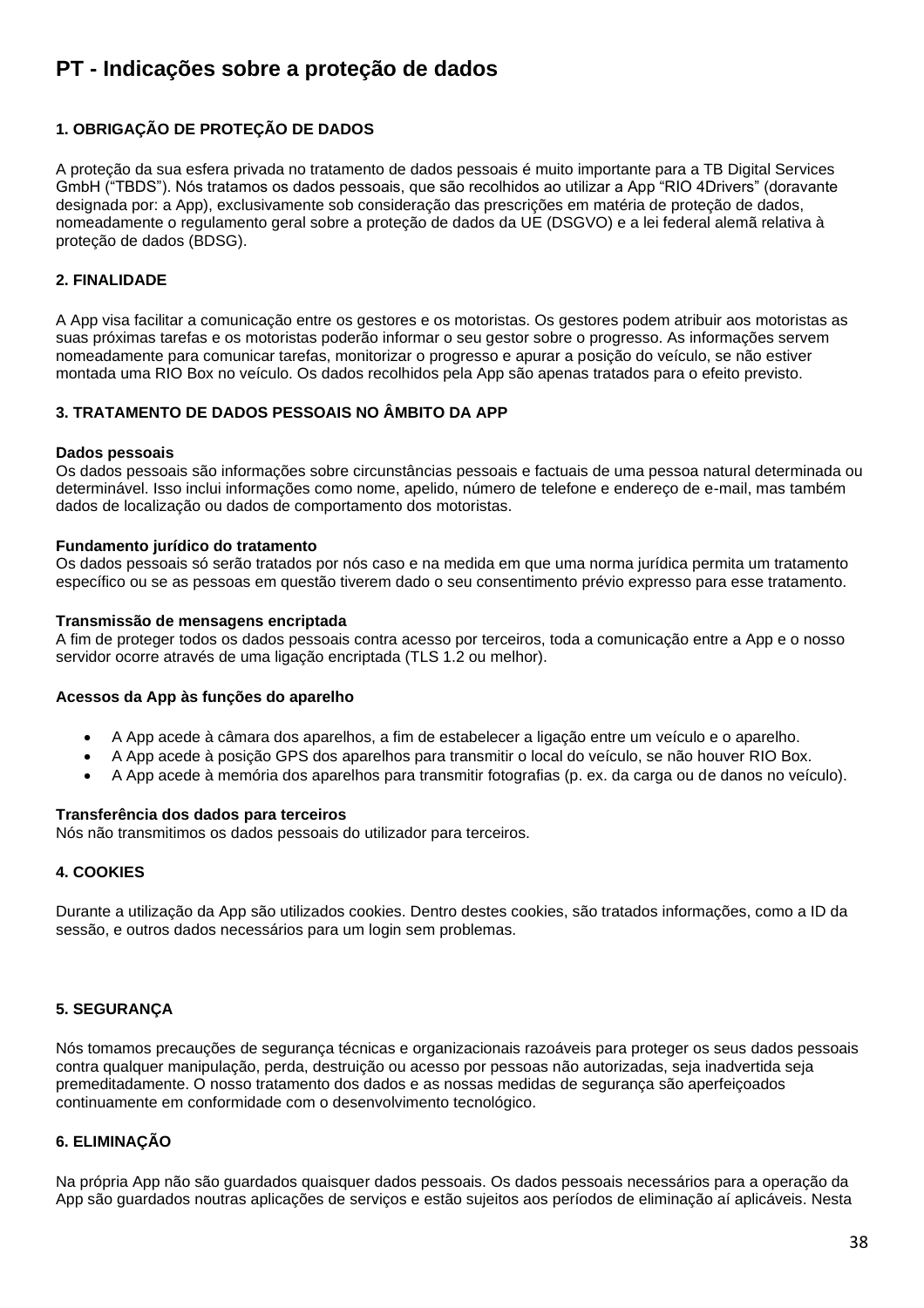medida aplica-se que os dados fiquem apenas guardados durante o período necessário à prestação do serviço ou ao cumprimento dos prazos de conservação.

## **7. TRATAMENTO DE DADOS DE ENCOMENDA**

Celebramos acordos apropriados de processamento de contratos com parceiros de cooperação que são utilizados por nós como subcontratantes no contexto da disponibilização da App e da utilização das suas funções.

## **8. ALTERAÇÕES NOS NOSSOS REGULAMENTOS SOBRE PRIVACIDADE DE DADOS**

Reservamo-nos o direito de alterar as nossas medidas de privacidade de dados e de segurança IT, se o desenvolvimento legal ou tecnológico assim o exigir. Nestes casos, iremos adaptar os nossos regulamentos sobre privacidade de dados em conformidade, informá-lo adequadamente a esse respeito e obter a sua aprovação se necessário.

## **9. Os seus direitos**

Em relação aos seus dados pessoais, você tem os seguintes direitos:

- 109. O direito à informação em particular sobre os dados que tratamos sobre si, as finalidades do tratamento, as categorias de dados pessoais em questão, as categorias de destinatários e o prazo de conservação planeado (art. 15 do DSGVO).<br>110. Conservação de ter dados pessoais inco
- 110. O direito de ter dados pessoais incorretos ou incompletos corrigidos pelo responsável (art. 16, 17 do
- .DSGVO).<br>0 .111 111. O direito à eliminação ou limitação do tratamento dos dados guardados a seu respeito (art. 17 do DSGVO).
- 112. O direito à portabilidade de dados (art. 20 do DSGVO).
- 113. O direito de revogar o seu consentimento a qualquer momento e sem apresentar razões (art. 7 alínea 3 do DSGVO).
- 114. O direito de apresentar reclamação a uma autoridade de supervisão responsável (art. 77 do DSGVO).

## **10. ENTIDADE RESPONSÁVEL E CONTACTO**

Se você tiver alguma questão sobre a proteção de dados ou quiser fazer valer os seus direitos em relação a esta App, contacte: TB Digital Services GmbH, Oskar-Schlemmer-Str. 19-21, 80807 München ou datenschutz@rio.cloud.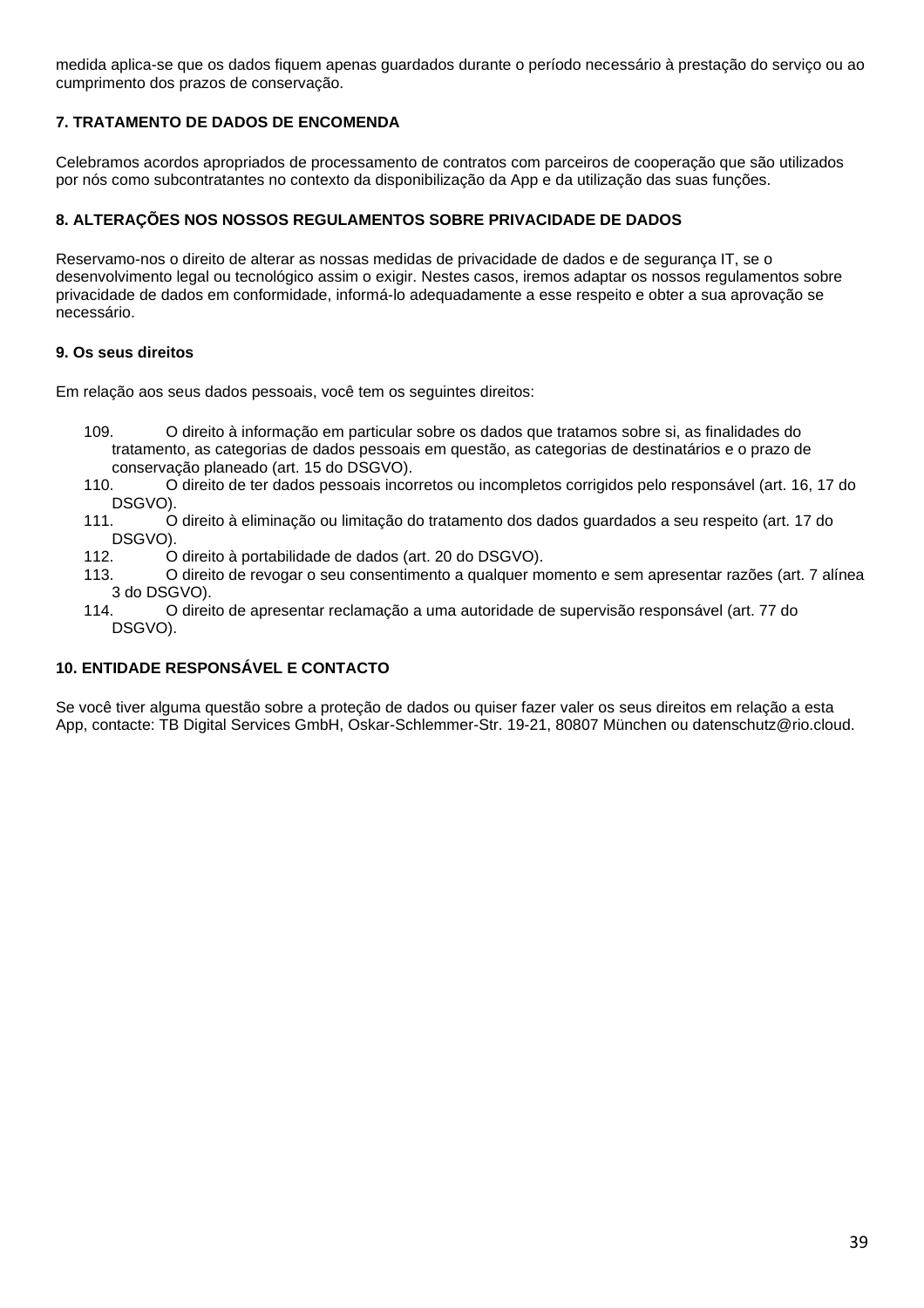# <span id="page-39-0"></span>**RO - Indicații privind protecția datelor**

# **1. OBLIGAȚIA DE PROTECȚIE A DATELOR**

Protejarea sferei dumneavoastră private în cadrul prelucrării datelor cu caracter personal este o chestiune de maximă importantă pentru TB Digital Services GmbH ("TBDS"). Prelucrăm datele cu caracter personal colectate în contextul utilizării aplicației "RIO 4Drivers" (în continuare: aplicația) numai cu respectarea prevederilor privind protecția datelor, în special ale Regulamentului de bază UE privind protecția datelor (RGPD) și ale Legii federale germane privind protecția datelor (Bundesdatenschutzgesetz, BDSG).

## **2. DESTINAȚIE**

Scopul aplicației este să simplifice comunicarea dintre dispeceri și șoferi. Dispecerii pot comunica șoferilor următoarele sarcini, iar șoferii îi pot informa pe dispeceri referitor la progresul înregistrat. Informațiile servesc, în special, la transmiterea sarcinilor și la monitorizarea progresului, precum și la comunicarea poziției vehiculului, atunci când nu este instalată în vehicul o casetă RIO. Datele colectate din aplicație se prelucrează numai în scopul prevăzut.

## **3. PRELUCRAREA DATELOR CU CARACTER PERSONAL ÎN CONTEXTUL APLICAȚIEI**

#### **Date cu caracter personal**

Datele cu caracter personal sunt informații ce conțin detalii personale și materiale despre o persoană fizică identificată sau identificabilă. Printre exemple se numără informații ca prenume, nume de familie, număr de telefon și adresă de e-mail, dar și date privind locația sau date privind conduita șoferilor.

#### **Temei legal pentru prelucrare**

Prelucrăm date cu caracter personal numai dacă și în măsura în care o dispoziție legală permite prelucrarea concretă, sau dacă persoanele vizate și-au exprimat explicit consimțământul pentru această prelucrare.

#### **Transmitere criptată a mesajelor**

Pentru a proteja toate datele cu caracter personal împotriva accesului neautorizat, toate comunicările dintre aplicație și serverul nostru au loc în contextul unei conexiuni criptate (TLS 1.2 sau mai recent).

#### **Accesul aplicației la funcțiile dispozitivelor**

- Aplicația accesează camera dispozitivelor pentru a crea o legătură între un vehicul și un dispozitiv.
- Aplicația accesează poziția GPS a dispozitivelor pentru a putea transmite locația vehiculului, în cazul în care nu există o casetă RIO disponibilă.
- Aplicația accesează memoria dispozitivelor pentru a transmite fotografii (de ex. ale mărfii transportate sau ale avariilor la vehicul).

#### **Transmiterea datelor către terți**

Nu efectuam nicio transmitere a datelor cu caracter personal ale utilizatorului către terți.

## **4. MODULE COOKIE**

Pentru utilizarea aplicației sunt folosite module cookie. În cadrul acestor module cookie sunt prelucrate informații precum ID-ul sesiunii și alte date necesare pentru o autentificare fără probleme.

## **5. SIGURANȚĂ**

Luăm măsuri de securitate tehnice și organizatorice rezonabile pentru a vă proteja datele cu caracter personal împotriva manipulării accidentale sau intenționate, pierderii, distrugerii sau accesului persoanelor neautorizate. Ne îmbunătățim în permanență metodele de prelucrare a datelor și măsurile de securitate, în conformitate cu progresul tehnologic.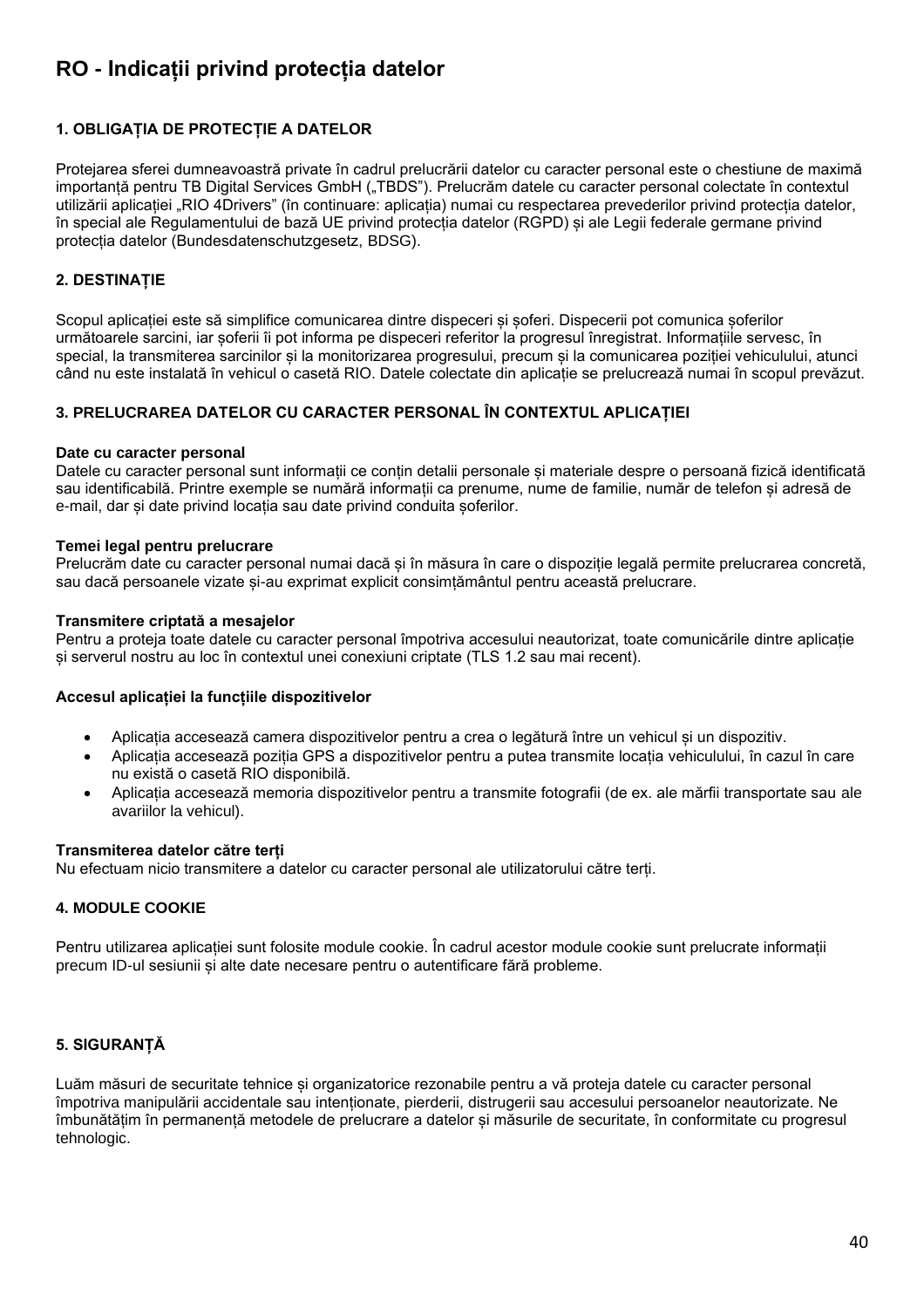# **6. ȘTERGERE**

În aplicația în sine nu se stochează date cu caracter personal. Datele cu caracter personal necesare pentru utilizarea aplicației sunt stocate în alte aplicații de servicii, fiind supuse perioadelor de ștergere aplicabile acolo. În această privință, datele sunt stocate doar atât timp cât este necesar pentru prestarea serviciului sau pentru respectarea perioadelor de păstrare.

## **7. PRELUCRAREA DATELOR REFERITOARE LA COMANDĂ**

Am încheiat contracte corespunzătoare pentru prelucrarea comenzilor cu partenerii de cooperare pe care îi folosim ca operatori, în contextul furnizării aplicației și al utilizării funcțiilor acesteia.

## **8. MODIFICAREA PREVEDERILOR NOASTRE REFERITOARE LA PROTECȚIA DATELOR**

Ne rezervăm dreptul de a modifica măsurile de protecția datelor și de securitate IT, dacă acest lucru este necesar din cauza progresului tehnologic sau a cerințelor legale. În astfel de cazuri, ne vom adapta prevederile de protecția datelor, vă vom furniza informații prin mijloace corespunzătoare și, dacă este cazul, vă vom solicita consimțământul în acest sens.

## **9. Drepturile dumneavoastră**

În ceea ce privește datele dumneavoastră cu caracter personal, aveți următoarele drepturi:

- 115. Dreptul de informare, în special cu privire la datele pe care le prelucrăm despre persoana dumneavoastră, scopul prelucrării, categoriile de date cu caracter personal vizate, categoriile de destinatari și perioada planificată de stocare (Art. 15 RGPD).
- 116. Dreptul de a îi solicita persoanei responsabile să rectifice datele cu caracter personal incorecte sau incomplete (Art. 16, 17 RGPD).
- 117. Dreptul de a șterge sau de a restricționa prelucrarea datelor stocate despre dumneavoastră (Art. 17 RGPD).
- 118. Dreptul la portabilitatea datelor (Art. 20 RGPD).
- 119. Dreptul de a vă retrage consimțământul în orice moment și fără a preciza motivele (Art. 7, alin. 3 RGPD).
- 120. Dreptul de a depune o plângere la autoritatea de supraveghere competentă (Art. 77 RGPD).

## **10. ORGANISMUL RESPONSABIL ȘI CONTACT**

Dacă aveți întrebări despre protecția datelor în legătură cu această aplicație, sau dacă doriți să vă exercitați drepturile, vă rugăm să contactați: TB Digital Services GmbH, Oskar-Schlemmer-Str. 19- 21, 80807 München sau la datenschutz@rio.cloud.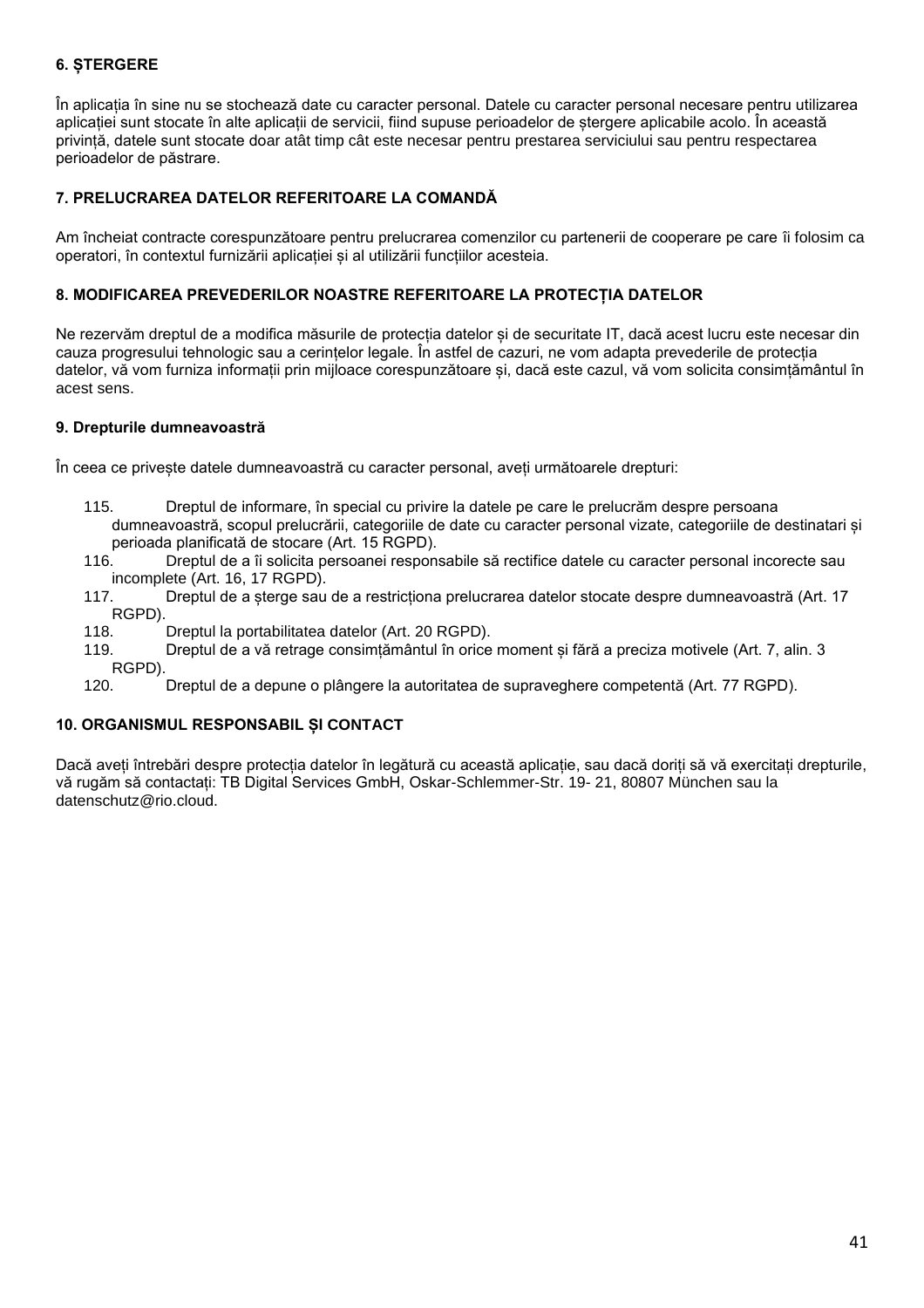# <span id="page-41-0"></span>**SK - Informácie o ochrane osobných údajov**

# **1. ZÁVÄZOK OCHRANY ÚDAJOV**

Ochrana vášho súkromia pri spracúvaní údajov je pre spoločnosť TB Digital Services GmbH ("TBDS") dôležitá. Pri používaní aplikácie "RIO 4Drivers" (ďalej: aplikácia) spracúvame osobné údaje výlučne v súlade s nariadeniami o ochrane údajov, najmä s všeobecným nariadením EÚ o ochrane údajov (GDPR) a spolkovým zákonom o ochrane údajov (BDSG).

# **2. STANOVENIE ÚČELU**

Účelom aplikácie je zjednodušiť komunikáciu medzi dispečermi a vodičmi. Dispečeri môžu vodičom posielať ďalšie úlohy a vodiči môžu informovať svojich dispečerov o pokroku. Tieto informácie sa používajú najmä na prenos úloh a sledovanie pokroku, ako aj na určenie polohy vozidla, ak vo vozidle nie je nainštalovaný box RIO. Údaje zhromaždené aplikáciou budú spracovávané iba na určený účel.

# **3. SPRACOVANIE OSOBNÝCH ÚDAJOV V RÁMCI APLIKÁCIE**

## **Osobné údaje**

Osobné údaje sú informácie o osobných a skutkových okolnostiach konkrétnej alebo identifikovateľnej fyzickej osoby. Patria sem napríklad informácie ako meno, priezvisko, telefónne číslo a e-mailová adresa, ale aj údaje o polohe alebo údaje o správaní vodiča.

#### **Právny základ spracúvania**

Osobné údaje budeme spracúvať iba vtedy, a v takom rozsahu, v akom zákonné ustanovenia umožňujú konkrétne spracovanie, alebo pokiaľ dotknuté osoby vopred výslovne súhlasili s týmto spracovaním.

#### **Zašifrovaný prenos správ**

Z dôvodu ochrany všetkých osobných údajov pred neoprávneným prístupom sa všetka komunikácia medzi aplikáciou a našim serverom uskutočňuje v rámci šifrovaného spojenia (TLS 1.2 alebo lepší).

## **Prístup aplikácie k funkciám zariadenia**

- Aplikácia pristupuje ku kamere zariadenia s cieľom nadviazať spojenie medzi vozidlom a zariadením.
- Aplikácia pristupuje k polohe GPS zariadení s cieľom preniesť polohu vozidla, ak nie je k dispozícii RIO Box.
- Aplikácia pristupuje k pamäti zariadenia za účelom prenosu fotografií (napr. nákladu alebo poškodenia vozidla).

#### **Prenos údajov tretej strane**

Osobné údaje používateľa neposkytujeme tretím stranám.

## **4. COOKIES**

Pri používaní aplikácie sa využívajú súbory Cookie. V rámci súborov cookie sa spracúvajú informácie, ako napríklad ID relácie a ďalšie údaje, ktoré sú potrebné na bezproblémové prihlásenie.

# **5. BEZPEČNOSŤ**

Prijímame primerané technické a organizačné bezpečnostné opatrenia na ochranu vašich osobných údajov pred náhodnou alebo úmyselnou manipuláciou, stratou, zničením alebo prístupom neoprávnených osôb. Naše spracúvanie údajov a bezpečnostné opatrenia sa neustále zlepšujú v súlade s technologickým vývojom.

## **6. VÝMAZ**

V samotnej aplikácii sa neukladajú žiadne osobné údaje. Osobné údaje potrebné na fungovanie aplikácie sú uložené v iných aplikáciách služieb a podliehajú lehotám výmazu, ktoré sa tam uplatňujú. Z tohto hľadiska sa údaje uchovávajú iba tak dlho, ako je to potrebné na poskytnutie služby alebo na dodržanie období uchovávania.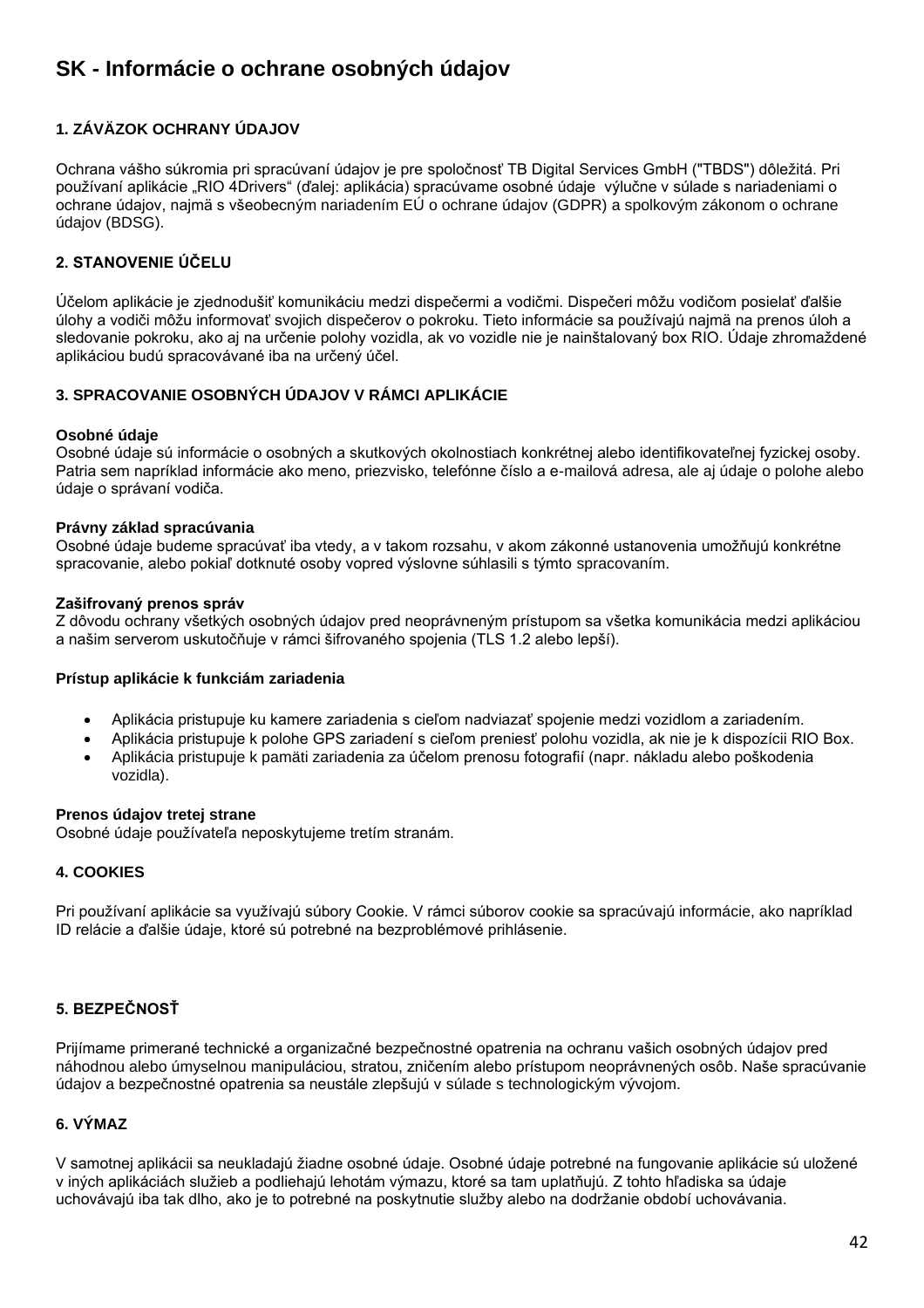# **7. SPRACOVANIE ÚDAJOV O ZÁKAZKÁCH**

S kooperačnými partnermi, ktorých využívame ako sprostredkovateľov zmlúv ako súčasť poskytovania aplikácie a využívania jej funkcií, sme uzavreli príslušné dohody o spracovaní údajov o zákazkách.

# **8. ZMENY NAŠICH PRAVIDIEL OCHRANY OSOBNÝCH ÚDAJOV**

Vyhradzujeme si právo na zmenu našich IT postupov ochrany osobných údajov a bezpečnosti v súlade s právnym alebo technickým vývojom. V takýchto prípadoch príslušným spôsobom upravíme naše pravidlá ochrany osobných údajov, o čom vás budeme v primeranej forme informovať a v prípade potreby si vyžiadame váš súhlas.

## **9. Vaše práva**

Pokiaľ ide o vaše osobné údaje, máte nasledujúce práva:

121. Právo na informácie, najmä o údajoch, ktoré o vás spracúvame, účeloch spracúvania, kategóriách dotknutých osobných údajov, kategóriách príjemcov a plánovanej dobe uchovávania (čl. 15 GDPR).

122. Právo na opravu nesprávnych alebo neúplných osobných údajov zodpovednou osobou (čl. 16, 17 GDPR).

- 123. Právo na výmaz alebo obmedzenie spracovania vašich údajov, ktoré sú uložené (čl. 17 GDPR).
- 124. Právo na prenosnosť údajov (čl. 20 GDPR).
- 125. Právo kedykoľvek a bez uvedenia dôvodu odvolať váš súhlas (čl. 7 ods. 3 GDPR).
- 126. Právo podať sťažnosť na príslušnom dozornom orgáne (čl. 77 GDPR).

## **10. ZODPOVEDNÝ ORGÁN A KONTAKT**

Ak máte akékoľvek otázky týkajúce sa ochrany údajov v súvislosti s touto aplikáciou alebo sa chcete domáhať svojich práv, kontaktujte: TB Digital Services GmbH, Oskar-Schlemmer-Str. 19-21, 80807 Mníchov alebo napíšte e-mail na datenschutz@rio.cloud.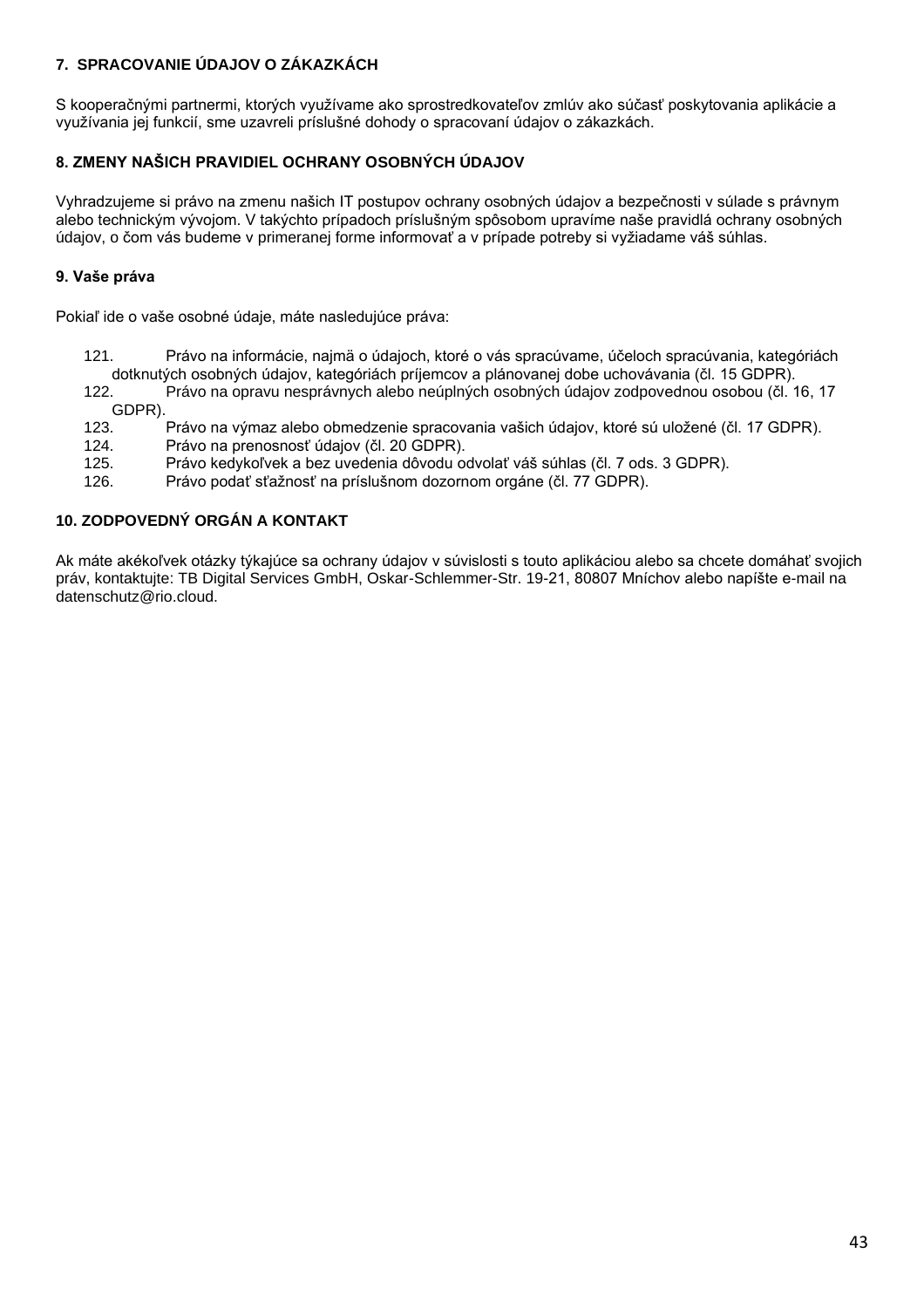# <span id="page-43-0"></span>**SL - Napotki glede varstva podatkov**

## **1. OBVEZNOST VARSTVA PODATKOV**

Varstvo vaše zasebnosti je pri obdelavi osebnih podatkov za podjetje TB Digital Services GmbH (»TBDS«) zelo pomembna. Osebne podatke, ki se zbirajo pri uporabi aplikacije »RIO 4Driver« (v nadaljevanju: aplikacija), zbiramo izključno ob upoštevanju predpisov o varstvu podatkov, zlasti Splošne uredbe o varstvu podatkov EU in nemškega zveznega zakona o varstvu podatkov (Bundesdatenschutzgesetz ali BDSG).

## **2. NAMEN**

Namen aplikacije je poenostaviti komunikacijo med dispečerji in vozniki. Dispečerji lahko voznikom posredujejo njihove naslednje naloge, vozniki pa lahko svoje dispečerje obveščajo o napredku. Informacije so namenjene zlasti posredovanju nalog in spremljanju napredka ter določanju položaja vozila, če v vozilu ni vgrajena enota RIO Box. Podatki, ki jih zbere aplikacija, se obdelujejo samo za predvideni namen.

#### **3. OBDELAVA OSEBNIH PODATKOV V OKVIRU APLIKACIJE**

#### **Osebni podatki**

Osebni podatki so podatki o osebnih in materialnih okoliščinah določenih ali določljivih posameznikov. Mednje spadajo npr. podatki, kot so ime, priimek, telefonska številka in e-poštni naslov, pa tudi podatki o lokaciji ali podatki o ravnanju voznikov.

#### **Pravna podlaga za obdelavo**

Osebne podatke obdelujemo samo, če konkretno obdelavo dovoljujejo pravni predpisi ali če so zadevne osebe izrecno predhodno privolile v to obdelavo.

#### **Šifrirano posredovanje sporočil**

Za zaščito vseh osebnih podatkov pred tujim dostopom poteka vsa komunikacija aplikacije z našim strežnikom prek šifrirane povezave (TLS 1.2 ali novejša).

## **Dostop aplikacije do funkcij naprave**

- Aplikacija dostopa do kamere naprav, da vzpostavi povezavo med vozilom in napravo.
- Aplikacija dostopa do položaja GPS naprav, da posreduje lokacijo vozila, če v vozilu ni vgrajena enota RIO Box.
- Aplikacija dostopa do pomnilnika naprav, da posreduje fotografije (npr. tovora ali poškodb na vozilu).

#### **Posredovanje podatkov tretjim osebam**

Uporabnikovih osebnih podatkov ne posredujemo tretjim osebam.

## **4. PIŠKOTKI**

Pri uporabi aplikacije se uporabljajo piškotki. V okviru teh piškotkov se obdelujejo informacije, kot so ID seje in drugi podatki, ki so potrebni za brezhibno prijavo.

## **5. VARNOST**

Izpolnjujemo ustrezne tehnične in organizacijske varnostne ukrepe, da varujemo vaše osebne podatke pred naključnimi ali namernimi manipulacijami, izgubo, uničenjem ali dostopom neupravičenih oseb. Našo obdelavo podatkov in varnostne ukrepe nenehno izboljšujemo v skladu s tehnološkim razvojem.

## **6. BRISANJE**

Sami aplikacija ne hrani osebnih podatkov. Osebni podatki, ki so potrebni za delovanje aplikacije, se hranijo v drugih storitvenih aplikacijah in zanje veljajo tam veljavni roki za izbris. V zvezi s tem velja, da se podatki hranijo le tako dolgo, kot je potrebno za izvajanje storitve ali izpolnitev rokov hrambe.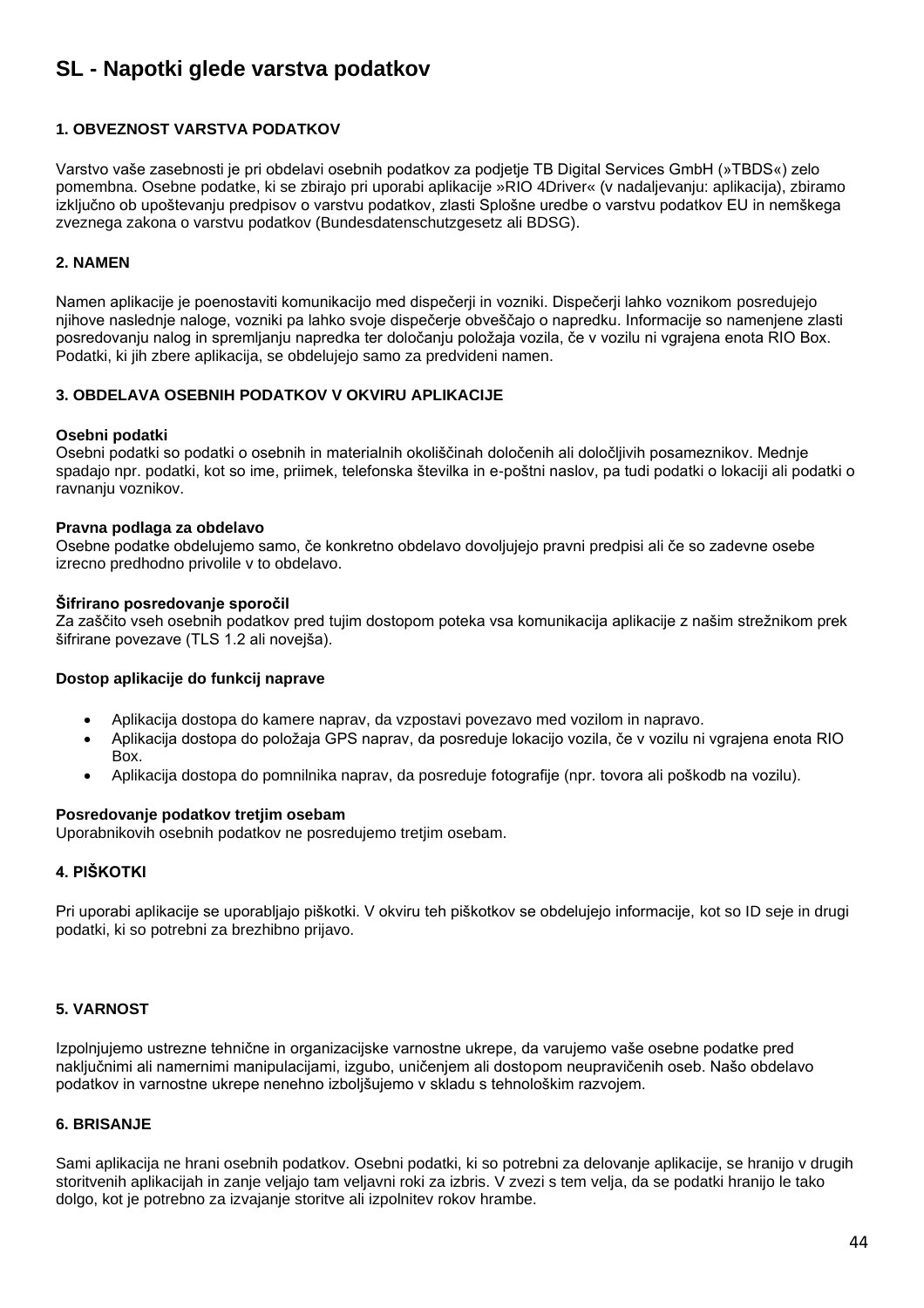# **7. OBDELAVA PODATKOV O NAROČILU**

S sodelujočimi partnerji, ki jih v sklopu priprave aplikacije in uporabe njenih funkcij uporabljamo kot obdelovalce, smo sklenili ustrezne pogodbe o obdelavi naročil.

# **8. SPREMEMBA NAŠIH PREDPISOV O VARSTVU PODATKOV**

Pridržujemo si pravico do spremembe naših ukrepov za varstvo podatkov in varnostnih ukrepov na področju IT, če je to potrebno zaradi zakonodajnih sprememb ali tehničnega razvoja. V teh primerih bomo ustrezno prilagodili naše predpise o varstvu podatkov, vas o tem obvestili v ustrezni obliki ter po potrebi pridobili vaše soglasje.

# **9. Vaše pravice**

V zvezi z vašimi osebnimi podatki imate naslednje pravice:

- 127. Pravica dostopa, zlasti do vaših osebnih podatkov, ki jih obdelujemo o vas, namenih obdelave, vrste zadevnih osebnih podatkov, kategorije uporabnikov in predvideno obdobje hrambe (člen 15 Splošne uredbe o varstvu podatkov).
- 128. Pravica do popravka netočnih ali nepopolnih osebnih podatkov s strani upravljavca (člena 16 in 17 Splošne uredbe o varstvu podatkov).
- 129. Pravica do izbrisa ali omejitve obdelave podatkov, ki jih hranimo o vas (člen 17 Splošne uredbe o varstvu podatkov).
- 130. Pravica do prenosljivosti podatkov (člen 20 Splošne uredbe o varstvu podatkov).
- 131. Pravica do preklica privolitve kadar koli brez navedbe razloga (3. odstavek člena 7 Splošne uredbe o varstvu podatkov).
- 132. Pravica do vložitve pritožbe pri pristojnem nadzornem organu (člen 77 Splošne uredbe o varstvu podatkov).

## **10. ODGOVORNI ORGAN IN KONTAKT**

Če imate v povezavi s to aplikacijo vprašanja glede varstva podatkov ali želite uveljavljati svoje pravice, se obrnite na: TB Digital Services GmbH, Oskar-Schlemmer-Str. 19–21, 80807 München ali na datenschutz@rio.cloud.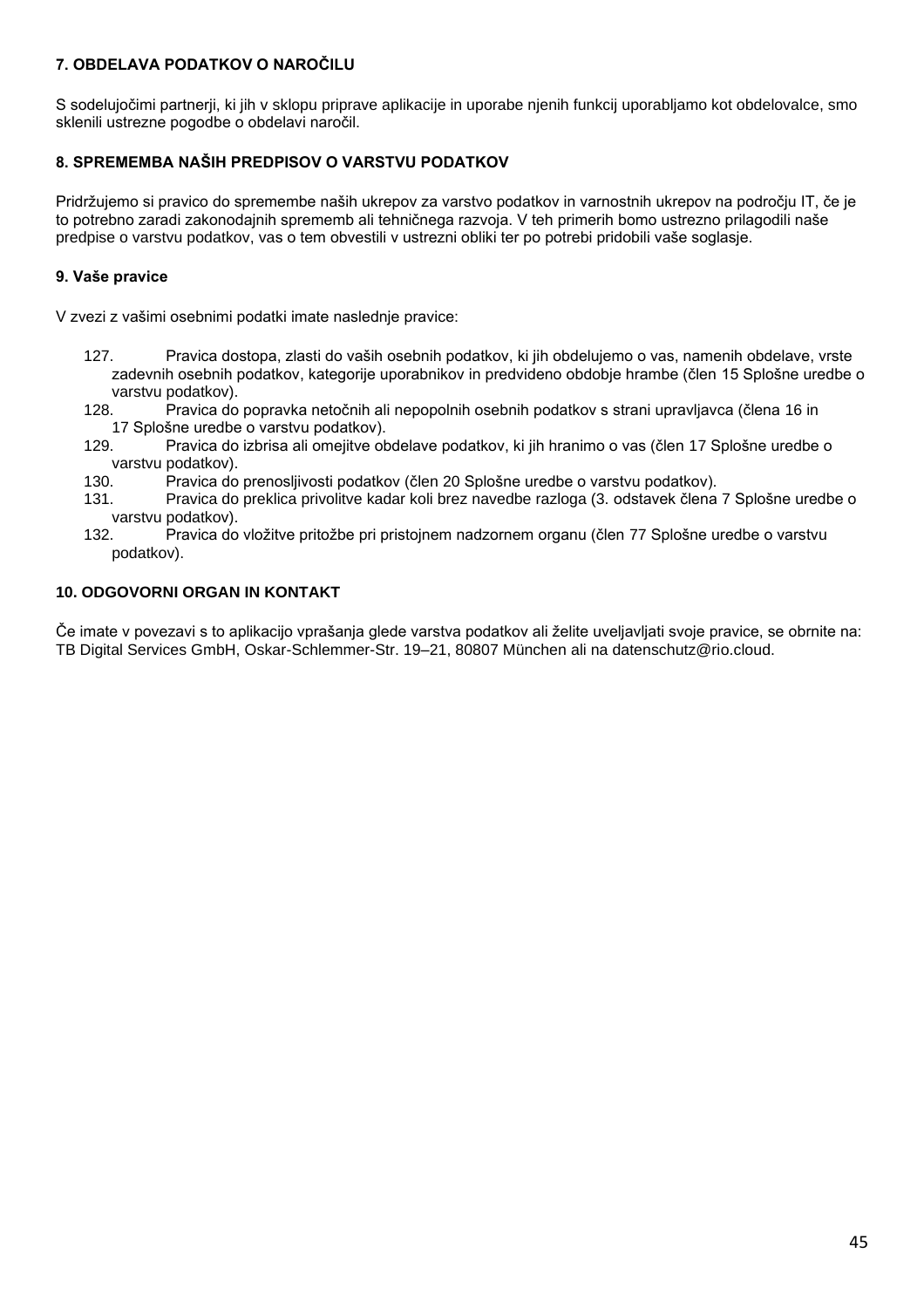# <span id="page-45-0"></span>**SV - Information om skydd av personuppgifter**

# **1. SKYLDIGHET ATT SKYDDA DINA UPPGIFER**

Vi på TB Digital Services GmbH ("TBDS") är mycket måna om att skydda dig i ditt privata liv vid behandlingen av dina personuppgifter. Vi behandlar personuppgifter som inhämtas i samband med att appen "RIO 4Drivers" används (hädanefter: appen) till fullo enligt dataskyddslagstiftningen, i synnerhet EU:s allmänna uppgiftsskyddsförordning (GDRP) och den tyska förbundslagen om skydd av uppgifter (BDSG).

# **2. AVSETT SYFTE**

Syftet med appen är att underlätta kommunikationen mellan speditörer och chaufförer. Speditörerna kan skicka arbetsuppgifter till chaufförerna medan chaufförerna kan underrätta speditörerna om var man befinner sig i processen. Uppgifterna används i synnerhet för att skicka arbetsuppgifter och övervaka processer samt fastställa fordonspositionen i de fall det inte finns någon installerad RIO-box i fordonet. De uppgifter som samlas in för appen används enbart i det avsedda syftet.

## **3. BEHANDLING AV PERSONUPPGIFTER I SAMBAND MED ANVÄNDNING AV APPEN**

#### **Personuppgifter**

Personuppgifter är information om personliga och sakliga förhållanden för en identifierad fysisk person eller som kan identifieras. Till denna kategori räknas till exempel uppgifter som förnamn, efternamn, telefonnummer och epostadresser, men även platsdata eller uppgifter om chaufförernas beteende.

#### **Rättslig grund för behandlingen**

Vi behandlar endast personuppgifter såvida det föreligger en rättslig föreskrift varigenom den konkreta behandlingen tillåts eller om den berörda personen uttryckligen samtyckt till behandlingen på förhand.

#### **Krypterad överföring av meddelanden**

Vi vill skydda alla personuppgifter så att inte obehöriga får tillgång till dem och därför äger all kommunikation rum mellan appen och vår server via en krypterad förbindelse (TLS 1.2 eller starkare).

#### **Appens åtkomst till enhetens funktioner**

- Med appen har man åtkomst till enheternas kameror så att det är möjligt att upprätta en förbindelse mellan fordonet och enheten.
- Appen har åtkomst till enheternas GPS-position ifall man behöver meddela var fordonet befinner sig och om det inte finns någon RIO-box.
- Appen har vidare åtkomst till enheternas minne för att skicka foton (t.ex. på frakten eller skador på fordonet).

#### **Vidarebefordran av uppgifterna till en tredje** part

Personuppgifterna vidarebefordras inte till en tredje part.

#### **4. COOKIES**

I samband med användningen av appen används cookies. Inuti cookies behandlas uppgifter som sessions-ID eller andra uppgifter som krävs för att inloggningen ska ske så smidigt som möjligt.

## **5. SÄKERHET**

Vi vidtar rimliga tekniska och organisatoriska säkerhetsåtgärder för att skydda dina personuppgifter mot oavsiktlig eller uppsåtlig manipulation, förlust, förstörelse eller obehörig åtkomst. Vår behandling av personuppgifter och våra säkerhetsåtgärder förbättras löpande i enlighet med den tekniska utvecklingen.